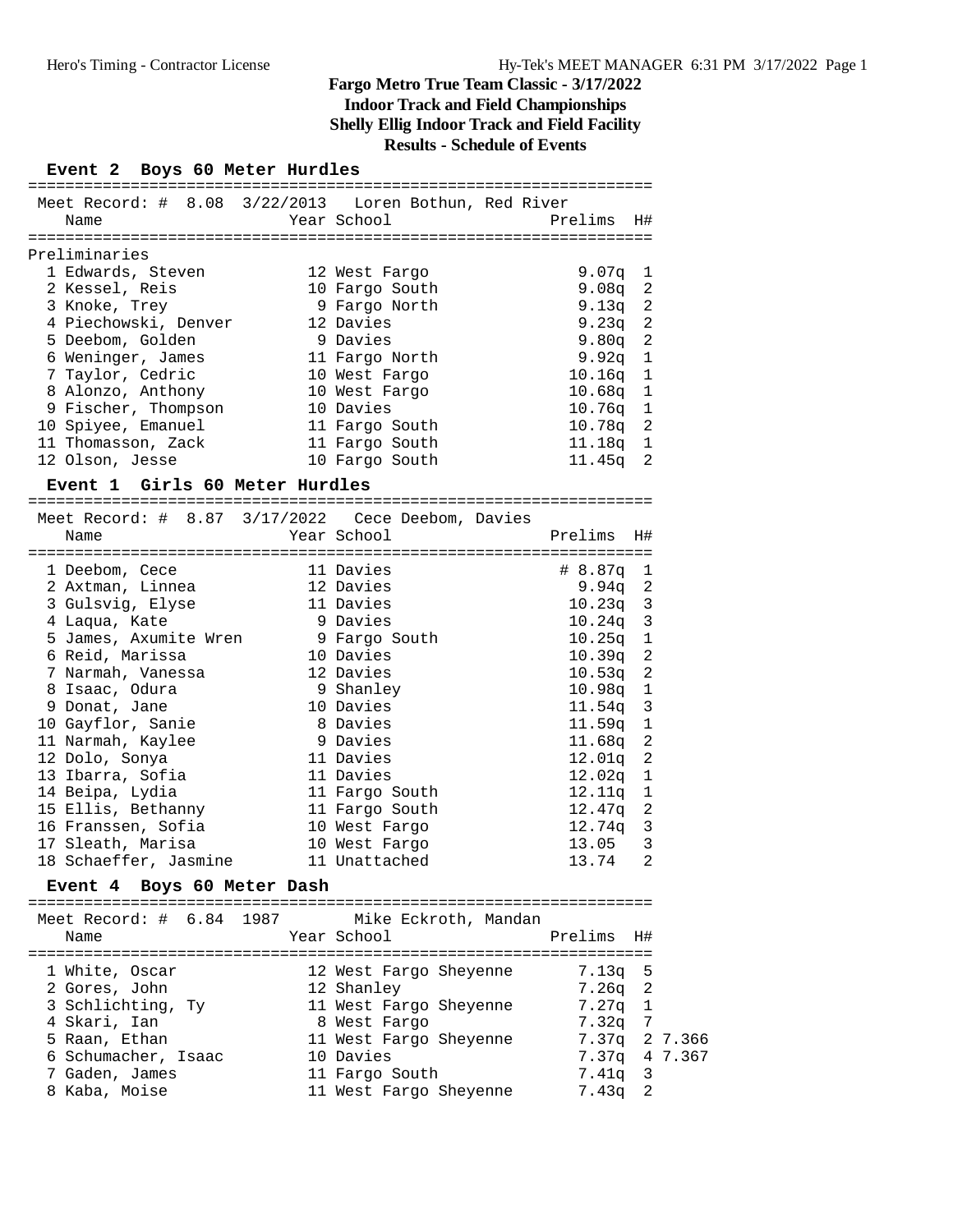### **....Event 4 Boys 60 Meter Dash**

| 9 Zulu, Austin            | 10 Fargo South         | $7.45q$ 8    |                          |               |
|---------------------------|------------------------|--------------|--------------------------|---------------|
| 10 Hansgard, George       | 10 Fargo South         | 7.47q        | 7                        |               |
| 11 Bourke, Aiden          | 11 Fargo South         | $7.48q$ 8    |                          |               |
| 12 Bangura, Ibrahim       | 10 West Fargo          | 7.49q 11     |                          |               |
| 13 Zulu, Justin           | 10 Fargo South         | 7.51q 10     |                          |               |
| 14 Piechowski, Denver     | 12 Davies              | 7.55q 13     |                          |               |
| 15 Alford-Hickman, Calvin | 12 Fargo North         |              |                          | 7.57q 5 7.566 |
| 16 Tulo, Brooks           | 11 West Fargo Sheyenne |              |                          | 7.57q 4 7.570 |
| 17 Gartei, Abel           | 10 West Fargo Sheyenne | 7.58         | 9                        |               |
| 18 Kpeenu, Barry          | 10 West Fargo Sheyenne | 7.60         | 10                       |               |
| 19 Schwab, Keaton         | 11 Davies              | 7.62         | 14                       |               |
| 20 Nyquist, Nicholas      | 12 Davies              | 7.63         | 14                       |               |
| 21 Miller, Jaxson         | 10 West Fargo Sheyenne | 7.64         | $\overline{\phantom{a}}$ |               |
| 22 Kjervestad, Chase      | 10 West Fargo          | 7.69         | 13                       |               |
| 23 Wilson, Race           | 10 West Fargo Sheyenne | 7.76         |                          | 6 7.752       |
| 24 Williams, Lance        | 9 West Fargo           | 7.76         |                          | 13 7.758      |
| 25 Anderson, Trevor       | 10 West Fargo Sheyenne | 7.81         | 8                        |               |
| 26 Adams-Vandal, Sam      | 10 Fargo North         | 7.82         | 10                       |               |
| 27 Diehyee, Ruebben       | 10 West Fargo Sheyenne | 7.83         | -7                       |               |
| 28 Pollock, Chad          | 9 Shanley              | 7.91         |                          | 8 7.902       |
| 29 Guscette, Jack         | 9 West Fargo           | 7.91         |                          | 11 7.908      |
| 30 Asche, Hudson          |                        | 7.91         |                          |               |
|                           | 9 Davies<br>9 Davies   |              |                          | 3 7.909       |
| 31 Orpen, Jacob           | 9 Davies               | 7.94         | 12                       |               |
| 32 Tarlue, Prince         |                        | 7.95<br>7.95 |                          | 97.944        |
| 33 Wanner, Blake          | 11 Fargo North         |              |                          | 7 7.950       |
| 34 Masiri, Desire         | 9 West Fargo           | 7.96         | 6                        |               |
| 35 Lincoln, Isaiah        | 9 West Fargo Sheyenne  | 8.00         | 3                        |               |
| 36 Geigle, Grayson        | 11 Shanley             | 8.04         | 7                        |               |
| 37 Geigle, Kaden          | 9 Shanley              | 8.08         | 1                        |               |
| 38 Massaquoi, Aidan       | 11 West Fargo Sheyenne | 8.10         |                          | 7 8.092       |
| 39 Jelinek, Alexander     | 10 West Fargo          | 8.10         |                          | 13 8.098      |
| 40 Schroeder, Jackson     | 10 Fargo North         | 8.10         |                          | 9 8.099       |
| 41 Miller, James          | 10 Fargo North         | 8.12         | 14                       |               |
| 42 Nettum, Jethro         | 10 Fargo North         | 8.13         | 10                       |               |
| 43 Feldner, Dylan         | 12 Davies              | 8.15         |                          | 3 8.143       |
| 44 Knudsvig, Andrew       | 9 West Fargo           | 8.15         |                          | 1 8.144       |
| 45 Youngmark, Corban      | 7 Shanley              | 8.17         |                          | 13 8.166      |
| 46 Ambuehl, Jackson       | 12 Fargo North         | 8.17         |                          | 8 8.169       |
| 47 Propeck, Matthew       | 11 Davies              | 8.18         |                          | 6 8.172       |
| 48 Stegmiller, Nathan     | 12 Davies              | 8.18         |                          | 12 8.173      |
| 49 Richter, Landis        | 10 West Fargo          | 8.18         |                          | 3 8.175       |
| 50 Palmer, Brennan        | 11 Davies              | 8.21         | $\overline{2}$           |               |
| 51 Ivesdal, Grant         | 11 Davies              | 8.22         |                          | 14 8.215      |
| 52 Zent, Noah             | 12 West Fargo Sheyenne | 8.22         |                          | 9 8.219       |
| 53 Ringuette, Jackson     | 11 Fargo South         | 8.24         | 3                        |               |
| 54 Sands, Chasen          | 9 Davies               | 8.28         | 2                        |               |
| 55 Waldera, Zachary       | 9 West Fargo           | 8.30         |                          | 10 8.294      |
| 55 Karr, Andrew           | 9 West Fargo           | 8.30         |                          | 11 8.294      |
| 57 Otheim, Talan          | 9 West Fargo           | 8.30         |                          | 2 8.297       |
| 58 Stone, Nolan           | 9 West Fargo           | 8.30         |                          | 3 8.298       |
| 59 Sands, Kalec           | 9 Davies               | 8.31         | 4                        |               |
| 60 Hollcraft, David       | 9 Shanley              | 8.33         | 7                        |               |
| 61 Vining, Reed           | 9 Davies               | 8.34         | 5                        |               |
| 62 Shell, Michael         | 9 West Fargo           | 8.36         | 5                        |               |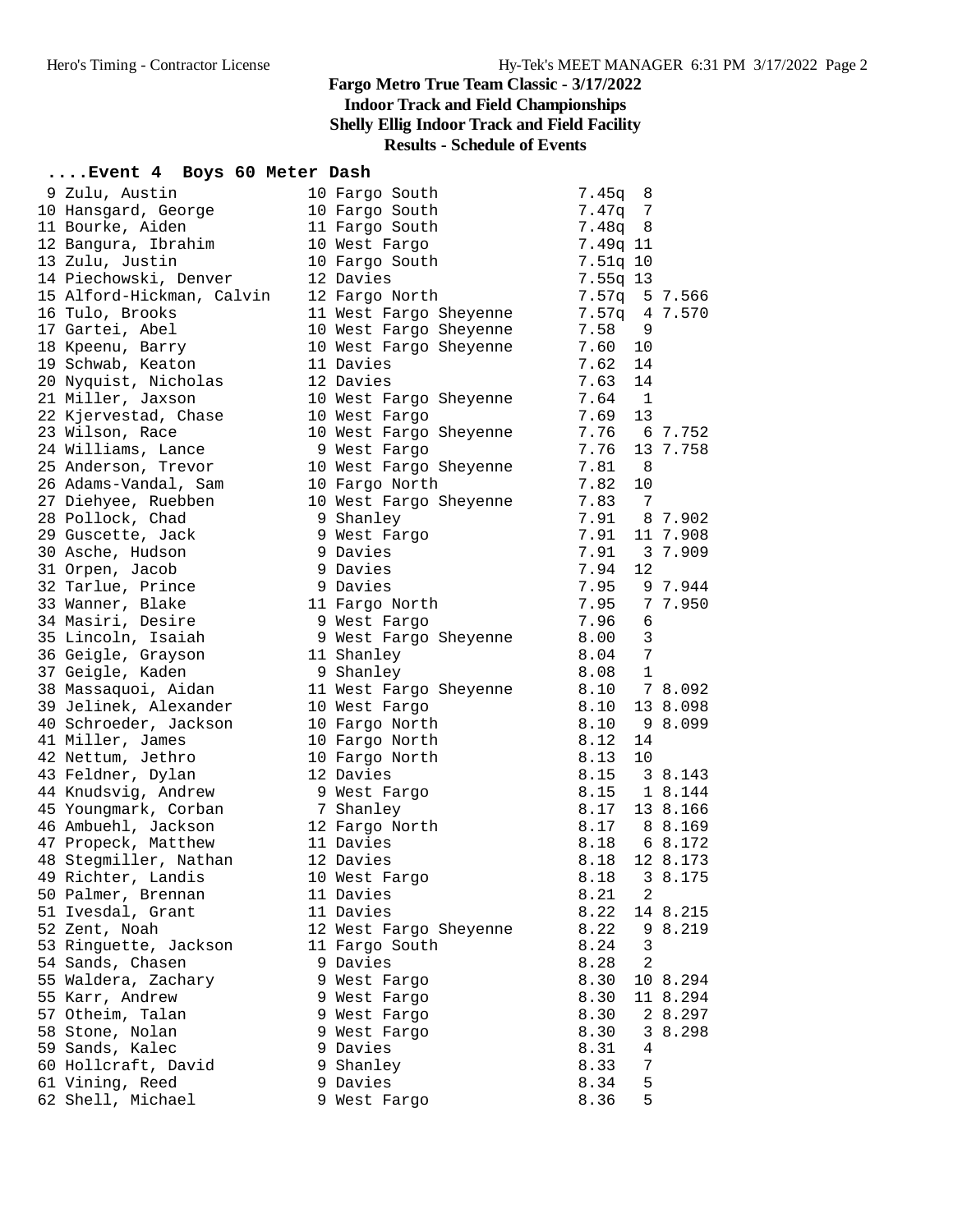# **....Event 4 Boys 60 Meter Dash**<br>3 Wegner, Ben 19 Fargo North

| 63 Wegner, Ben                                 | 9 Fargo North               | 8.37 5 8.363            |
|------------------------------------------------|-----------------------------|-------------------------|
| 64 Biwer, Austin                               | 12 West Fargo               | 8.37 4 8.364            |
| 65 Koimene, Abraham                            | 9 West Fargo Sheyenne       | 8.42<br>12              |
| 66 Heshmat, Amro                               | 10 Davies                   | 8.44 1                  |
| 67 Geske, Chris                                | 9 Fargo North               | 8.50<br>11              |
| 68 La Rochque, Kaycey 9 West Fargo             |                             | 8.56<br>14              |
| 69 Willgohs, Keaton                            | 9 West Fargo                | 8.60<br>12 8.596        |
| 70 Lightbourne, Arnaldo                        | 10 Davies                   | 8.60<br>12 8.598        |
| 70 Olson, Jesse                                | 10 Fargo South              | 8.60 6 8.598            |
| 72 Dissou, Elfried                             | 10 West Fargo               | 8.64<br>10              |
| 73 Komrosky, Tyler                             | 9 Fargo South               | 8.66<br>11              |
| 74 Perez, Canaan                               | 9 West Fargo                | 8.68<br>- 9             |
| 75 Olson, Sam                                  | 9 West Fargo                | 8.69<br>10              |
|                                                |                             | 12<br>8.76              |
| 76 Kardmas, Drew                               | 9 Shanley                   | 8.79 4                  |
| 77 Vezner, Dylan                               | 9 West Fargo                |                         |
| 78 Kiser, Keaton                               | 10 Fargo North              | 8.81<br>14              |
| 79 Heyer, Jonah                                | 10 Davies                   | 8.82<br>11              |
| 80 Konneh, Karfala                             | 9 West Fargo Sheyenne       | 8.86<br>- 6             |
| 81 Irumva, Jean                                | 12 West Fargo               | 12<br>8.98              |
| 82 Showers, Manasseh                           | 9 Davies                    | 9.02<br>13              |
| 83 Gehrke, Trey                                | 9 West Fargo                | 9.12<br>7               |
| 84 Gronos, Grady                               | 9 West Fargo                | $9.15$ 9                |
| 85 Warren, Cooper                              | 9 West Fargo                | $9.59$ 2                |
| 86 Stephens, Zebedee 3 West Fargo              |                             | 9.63<br>13              |
| 87 Vi, Darin                                   | 9 West Fargo                | 9.84<br>12              |
| 88 Paul, Zac                                   | 10 Shanley                  | $9.89$ 1                |
|                                                | 9 Davies                    |                         |
| 89 Nelson, Jake                                |                             | 10.00<br>4              |
|                                                |                             |                         |
| Event 3 Girls 60 Meter Dash                    |                             |                         |
| Meet Record: # 7.64 1982                       | Adelle Kemp, Fargo South    |                         |
| Name                                           | Year School                 | Prelims<br>H#           |
|                                                |                             |                         |
| 1 Deebom, Cece                                 | 11 Davies                   | $7.73q$ 2               |
| 2 Ray, Kia                                     | 8 West Fargo Sheyenne       | $8.18q$ 3               |
| 3 Gee, Michelle                                | 8 West Fargo                | $8.20q$ 10              |
| 4 Williams, Jasmine 12 West Fargo              |                             | $8.22q$ 6               |
| 5 Nesius, Michaela                             | 11 Davies                   | 8.32q 8                 |
| 6 Salou, Alimath                               | 11 Davies                   | 8.34q 11                |
| 7 Volesky, Sydney                              | 12 West Fargo Sheyenne      | $8.38q$ 4               |
| 8 Daub, Nora                                   | 11 Davies                   | $8.40q$ 6               |
| 9 Friederichs, Noelle                          |                             |                         |
| 10 Hakim, Mesiku                               | 8 Shanley<br>10 Shanley     | 8.46q 12<br>8.47q<br>1  |
| 11 Wadeson, Saree                              |                             |                         |
|                                                | 11 West Fargo Sheyenne      | 5<br>8.60q              |
| 12 Caesar, Berthina<br>13 Snyder, Isabelle     | 9 West Fargo<br>12 Shanley  | $8.65q$ 3<br>2<br>8.66q |
|                                                |                             | 9                       |
| 14 Wadeson, Mika                               | 9 West Fargo Sheyenne       | 8.67q                   |
| 15 Maxwell, Jordis                             | 10 Fargo South<br>11 Davies | 8.68q<br>1              |
| 16 Malecha, Kiana                              |                             | 8.72q 11                |
| 17 Reid, Marissa                               | 10 Davies                   | 8.74<br>5 8.731         |
| 18 Lampert, Rachel                             | 12 Davies                   | 8.74<br>10 8.732        |
| 19 Samek, Taya                                 | 11 West Fargo               | 8.75<br>9               |
| 20 Britton, Brenna<br>21 Christopherson, Faith | 9 Davies<br>9 Davies        | 7<br>8.80<br>3<br>8.81  |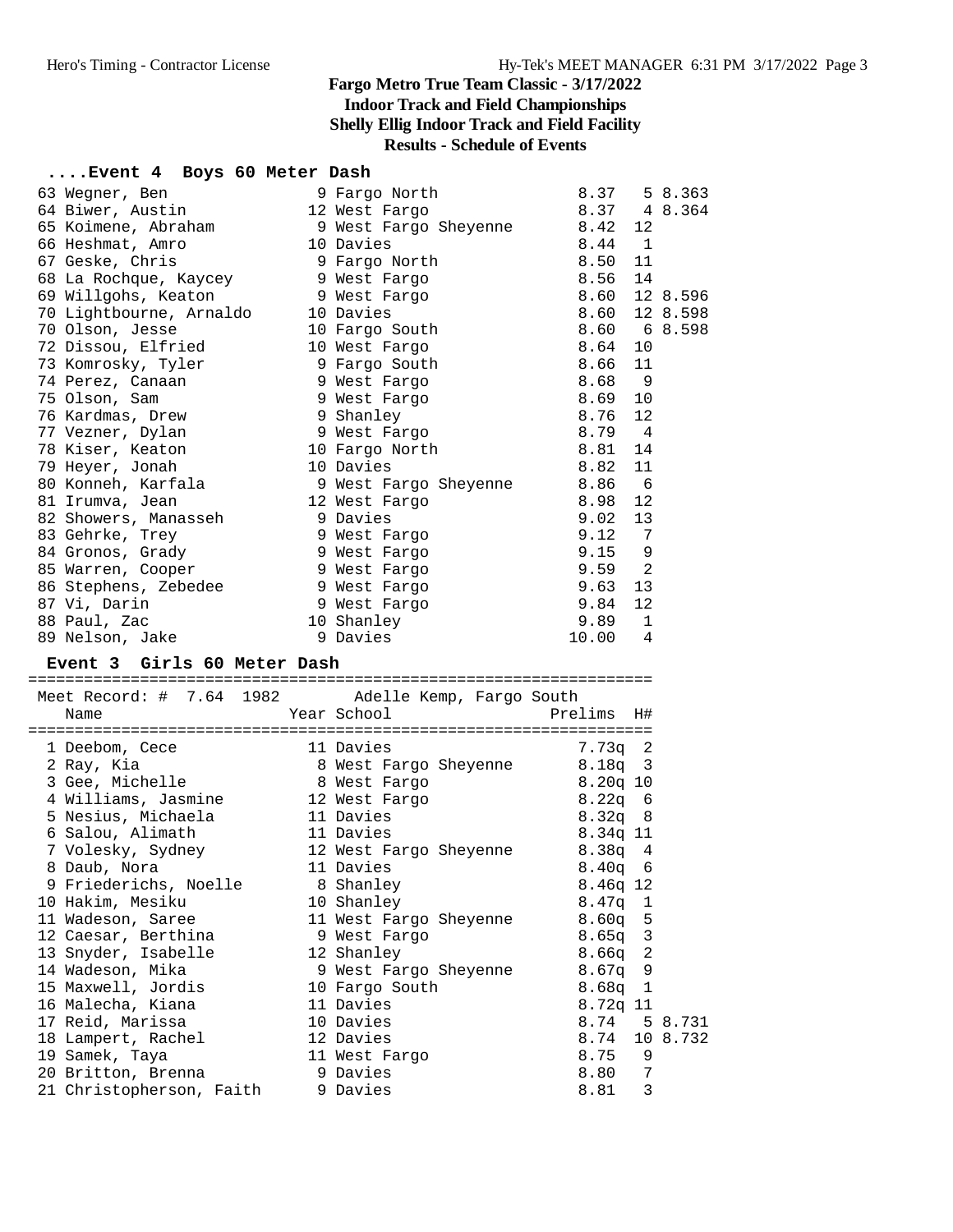#### **....Event 3 Girls 60 Meter Dash**

| 22 Kpeenu, Leziga      | 9 West Fargo Sheyenne  | 8.85<br>7          |
|------------------------|------------------------|--------------------|
| 23 Roberts, Alexandra  | 9 Davies               | 8.86<br>8          |
| 24 Larsen, Rylee       | 9 West Fargo           | 8.87<br>5          |
| 25 Clutter, Taryn      | 9 West Fargo Sheyenne  | 12<br>8.91         |
| 26 Scarbrough, Zevina  | 9 West Fargo           | 8.93<br>-3         |
| 27 Heilman, Ella       | 9 West Fargo           | 8.94<br>10         |
| 28 Anna, Ndayikeze     | 11 West Fargo Sheyenne | 9.04<br>4 9.032    |
| 29 Robertson, Ava      | 11 Davies              | 1 9.034<br>9.04    |
| 30 Boyd, Mattie        | 12 Davies              | 9.04<br>6 9.035    |
| 31 Hoefs, Kaitlyn      | 9 West Fargo Sheyenne  | $9.04$ $8$ $9.040$ |
| 32 Bunnah, Dorcus      | 12 Davies              | 9.05<br>10 9.042   |
| 33 Simek, Emily        | 9 West Fargo           | 9.05<br>19.050     |
| 34 Schaeffer, Jasmine  | 11 Unattached          | 9.07<br>4          |
| 35 Dietrich, Addisyn   | 9 Davies               | 7 9.089<br>9.09    |
| 35 Wuo, Fefe           | 10 West Fargo Sheyenne | 9.09<br>9 9.089    |
| 37 Zulu, Alice         | 9 West Fargo Sheyenne  | 9.10<br>10         |
| 38 Ayala, Bianca       | 11 Davies              | 9.15<br>12         |
| 39 Dietrich, Reese     | 9 Davies               | 9.17<br>7          |
| 40 Wavrin, Lily        | 7 West Fargo           | 9.20<br>5          |
|                        |                        | 9.21<br>12         |
| 41 Dobbs, Raya         | 8 Fargo North          |                    |
| 42 Kranto, Joyce       | 10 Davies              | 9.23<br>-2         |
| 43 Aasen, Emery        | 10 West Fargo          | 9.24<br>3 9.239    |
| 43 Christensen, Dymon  | 9 West Fargo Sheyenne  | 9.24<br>7 9.239    |
| 45 Giere, Riley        | 8 Fargo South          | 9.25<br>2 9.246    |
| 46 Melling, Samantha   | 10 West Fargo          | 4 9.248<br>9.25    |
| 47 Daniels, Autumn     | 10 Davies              | 9.26<br>8          |
| 48 Hoff, Hanna         | 10 Davies              | 9.28 99.275        |
| 49 Toe, Danielle       | 11 Davies              | 9.28<br>2 9.276    |
| 50 Pfeifer, Sophia     | 9 Davies               | 9.29<br>12         |
| 51 Hoff, Carley        | 10 Davies              | 9.30<br>11 9.294   |
| 52 Amundson, Ella      | 7 West Fargo           | 9.30<br>69.296     |
| 53 Barth, Lauren       | 9 Davies               | 9.30<br>69.299     |
| 54 Giddings, Lydia     | 9 Davies               | 9.31<br>2          |
| 55 Locklear, Leah      | 10 West Fargo          | 9.34<br>6          |
| 56 Thykeson, Ali       | 10 West Fargo Sheyenne | 9.45<br>11         |
| 57 Gardner, Ariana     | 9 West Fargo           | 7<br>9.48          |
| 58 Sjostrom, Sienna    | 9 Davies               | 9.52<br>4          |
| 59 Schaffer, Lilly     | 10 Davies              | 9.53<br>5          |
| 60 Dolo, Sonya         | 11 Davies              | 9.54<br>8          |
| 61 Gisubizo, Laurence  | 10 Davies              | 9.61<br>11         |
| 62 Sieh, Georgina      | 10 Davies              | 9.62<br>3          |
| 63 Leith, Rylie        | 12 West Fargo Sheyenne | 9.63<br>10         |
| 64 Christians, Taylor  | 9 West Fargo           | 9.64<br>12 9.636   |
| 65 Rott, Katelyn       | 10 West Fargo          | 9.64<br>1 9.637    |
| 66 Jorgenson, Azalea   | 12 Davies              | 9.65<br>12         |
| 67 Troska, Ella        | 9 West Fargo Sheyenne  | 9.67<br>9          |
| 68 Weisenburger, Grace | 9 Davies               | 9.70<br>11 9.697   |
| 69 Dunbar, Sabrina     | 11 Davies              | 9.70<br>4 9.698    |
| 70 Wayson, Mahyaldah   | 10 West Fargo Sheyenne | 9.74<br>11         |
| 71 Mutoni, Florance    | 10 Davies              | 9.77<br>7          |
| 72 Ough, Abygail       | 9 Davies               | 9.81<br>8          |
| 73 Rodgers, Leah       | 9 West Fargo Sheyenne  | 3<br>9.83          |
| 74 Lunak, Maddie       | 10 Davies              | 9<br>9.84          |
| 75 Johnson, Dylan      | 11 Fargo North         | 9.85<br>8          |
|                        |                        |                    |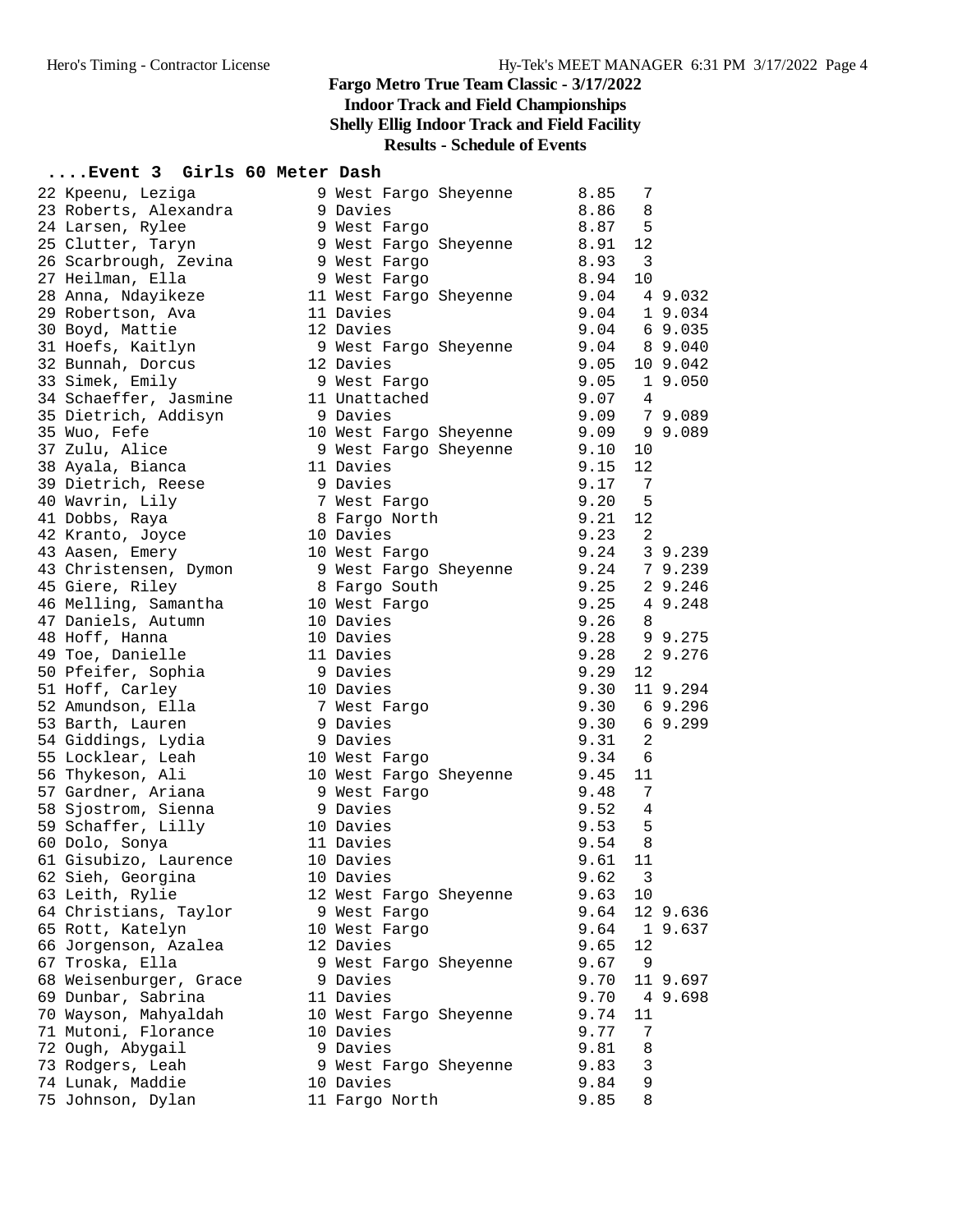### **....Event 3 Girls 60 Meter Dash**

|        | 76 Kpor, Georgina<br>77 Erickson, Adyson<br>78 Bachmeier, Jaricha<br>79 Black, Reagan<br>80 Esposito, Meghan<br>81 Mochoge, Angel<br>82 Wedell, Ava<br>83 Ofori, Jamelia<br>84 Atendaye, Lucia |      | 11 West Fargo Sheyenne<br>10 West Fargo Sheyenne<br>9 West Fargo<br>11 West Fargo<br>10 West Fargo<br>10 Davies<br>9 West Fargo<br>9 Davies<br>10 West Fargo | 9.87<br>9.88<br>9.95<br>10.05<br>10.05<br>10.14<br>10.30<br>10.35<br>10.43 | 3<br>7<br>9<br>-8<br>10<br>10<br>- 6 | 5 10.044<br>11 10.045 |
|--------|------------------------------------------------------------------------------------------------------------------------------------------------------------------------------------------------|------|--------------------------------------------------------------------------------------------------------------------------------------------------------------|----------------------------------------------------------------------------|--------------------------------------|-----------------------|
|        | 85 Johnson, Averi                                                                                                                                                                              |      | 9 West Fargo                                                                                                                                                 | 10.56                                                                      | 2                                    |                       |
|        | 86 Ripplinger, Katie                                                                                                                                                                           |      | 10 West Fargo Sheyenne                                                                                                                                       | 10.57                                                                      | 9                                    |                       |
|        | 87 Grudem, Kate                                                                                                                                                                                |      | 9 West Fargo Sheyenne                                                                                                                                        | 11.57                                                                      | 2                                    |                       |
|        | Event 5 Girls 1600 Meter Run                                                                                                                                                                   |      |                                                                                                                                                              |                                                                            |                                      |                       |
|        | Meet Record: # 4:54.29 2000 Carley Emil, Mandan                                                                                                                                                |      |                                                                                                                                                              |                                                                            |                                      |                       |
|        | Name                                                                                                                                                                                           |      | Year School                                                                                                                                                  | Finals                                                                     |                                      | H# Points             |
| Finals |                                                                                                                                                                                                |      |                                                                                                                                                              |                                                                            |                                      |                       |
|        | 1 Sondag, Elle                                                                                                                                                                                 |      | 12 Fargo North                                                                                                                                               | 5:18.59                                                                    | $\mathbf{1}$                         | 21                    |
|        | 2 Bernhardt, Anna                                                                                                                                                                              |      | 12 Shanley                                                                                                                                                   | 5:33.33                                                                    | $\mathbf{1}$                         | 20                    |
|        | 3 Steckler, Kinley                                                                                                                                                                             |      | 8 Davies                                                                                                                                                     | 5:33.38                                                                    | $\mathbf{1}$                         | 19                    |
|        | 4 Berg, Kaelyn                                                                                                                                                                                 |      | 12 West Fargo                                                                                                                                                | 5:37.51<br>5:46.66                                                         | $\mathbf{1}$                         | 18<br>17              |
|        | 5 Knudsvig, Jordan<br>6 Bornemann, Cierra                                                                                                                                                      |      | 11 West Fargo<br>10 Davies                                                                                                                                   | 5:51.49                                                                    | $\mathbf{1}$<br>$\mathbf{1}$         | 16                    |
|        | 7 Barnick, Brenna                                                                                                                                                                              |      | 12 Davies                                                                                                                                                    | 6:06.81                                                                    | $\overline{2}$                       | 15                    |
|        | 8 Hagen, Kiaya                                                                                                                                                                                 |      | 8 West Fargo                                                                                                                                                 | 6:10.54                                                                    | $\overline{a}$                       | 14                    |
|        | 9 Lindgren, Alexis                                                                                                                                                                             |      | 9 West Fargo                                                                                                                                                 | 6:10.98                                                                    | $\mathbf 1$                          |                       |
|        | 10 Craft, Kiley                                                                                                                                                                                |      | 12 Shanley                                                                                                                                                   | 6:11.63                                                                    | $\mathbf{1}$                         | 13                    |
|        | 11 Heilman, Olivia                                                                                                                                                                             |      | 10 West Fargo Sheyenne                                                                                                                                       | 6:12.04                                                                    | $\mathbf{1}$                         | 12                    |
|        | 12 Heilman, Jazlyn                                                                                                                                                                             |      | 8 West Fargo Sheyenne                                                                                                                                        | 6:21.69                                                                    | $\overline{2}$                       | 11                    |
|        | 13 Murchie, Emily                                                                                                                                                                              |      | 9 Fargo North                                                                                                                                                | 6:27.14                                                                    | 2                                    | 10                    |
|        | 14 Machayya, Gaby                                                                                                                                                                              |      | 8 West Fargo Sheyenne                                                                                                                                        | 6:28.27                                                                    | 2                                    | 9                     |
|        | 15 Saville, Addie                                                                                                                                                                              |      | 8 West Fargo Sheyenne                                                                                                                                        | 6:29.21                                                                    | 1                                    |                       |
|        | 16 Dean, Kami                                                                                                                                                                                  |      | 8 Shanley                                                                                                                                                    | 6:29.40                                                                    | $\overline{2}$                       | 8                     |
|        | 17 Eichhorn, Keeley                                                                                                                                                                            |      | 12 Fargo South                                                                                                                                               | 6:29.95                                                                    | $\overline{2}$                       | 7                     |
|        | 18 Reeder, Morgan                                                                                                                                                                              |      | 12 Fargo South                                                                                                                                               | 6:33.53                                                                    | $\mathbf 1$                          | 6                     |
|        | 19 Roehl, Ella                                                                                                                                                                                 |      | 9 Fargo South                                                                                                                                                | 6:36.56                                                                    | 2                                    | 5                     |
|        | 20 Thurlow, Tessa                                                                                                                                                                              |      | 12 Davies                                                                                                                                                    | 6:40.16                                                                    | 2                                    |                       |
|        | 21 Eback, Alora                                                                                                                                                                                |      | 9 Fargo South                                                                                                                                                | 8:05.71                                                                    | $\overline{a}$                       |                       |
|        | 22 Benson, Emma                                                                                                                                                                                |      | 11 West Fargo Sheyenne 8:12.53                                                                                                                               |                                                                            | $\overline{2}$                       |                       |
|        | Event 6 Boys 1600 Meter Run                                                                                                                                                                    |      |                                                                                                                                                              |                                                                            |                                      |                       |
|        | Meet Record: $\#$ 4:18.68                                                                                                                                                                      | 2013 | Jake Leingang, Bismarck                                                                                                                                      |                                                                            |                                      |                       |
|        | Name                                                                                                                                                                                           |      | Year School                                                                                                                                                  | Finals                                                                     |                                      | H# Points             |
|        | 1 Sondag, Owen                                                                                                                                                                                 |      | 10 Fargo North                                                                                                                                               | 4:27.08                                                                    | $\mathbf{1}$                         | 21                    |
|        | 2 Bosch, Regan                                                                                                                                                                                 |      | 12 Davies                                                                                                                                                    | 4:32.80                                                                    | $\mathbf{1}$                         | 20                    |
|        | 3 Johnson, Caeden                                                                                                                                                                              |      | 12 West Fargo Sheyenne                                                                                                                                       | 4:32.81                                                                    | $\mathbf{1}$                         | 19                    |
|        | 4 Pederson, Elijah                                                                                                                                                                             |      | 11 Fargo North                                                                                                                                               | 4:40.09                                                                    | $\mathbf{1}$                         | 18                    |
|        | 5 Coulter, Jake                                                                                                                                                                                |      | 10 Davies                                                                                                                                                    | 4:42.07                                                                    | $\mathbf{1}$                         | 17                    |
|        | 6 Smith, Justin                                                                                                                                                                                |      | 12 West Fargo                                                                                                                                                | 4:42.44                                                                    | $\mathbf{1}$                         | 16                    |
|        | 7 Touray, Jaray                                                                                                                                                                                |      | 10 Davies                                                                                                                                                    | 4:54.13                                                                    | $\mathbf{1}$                         | 15                    |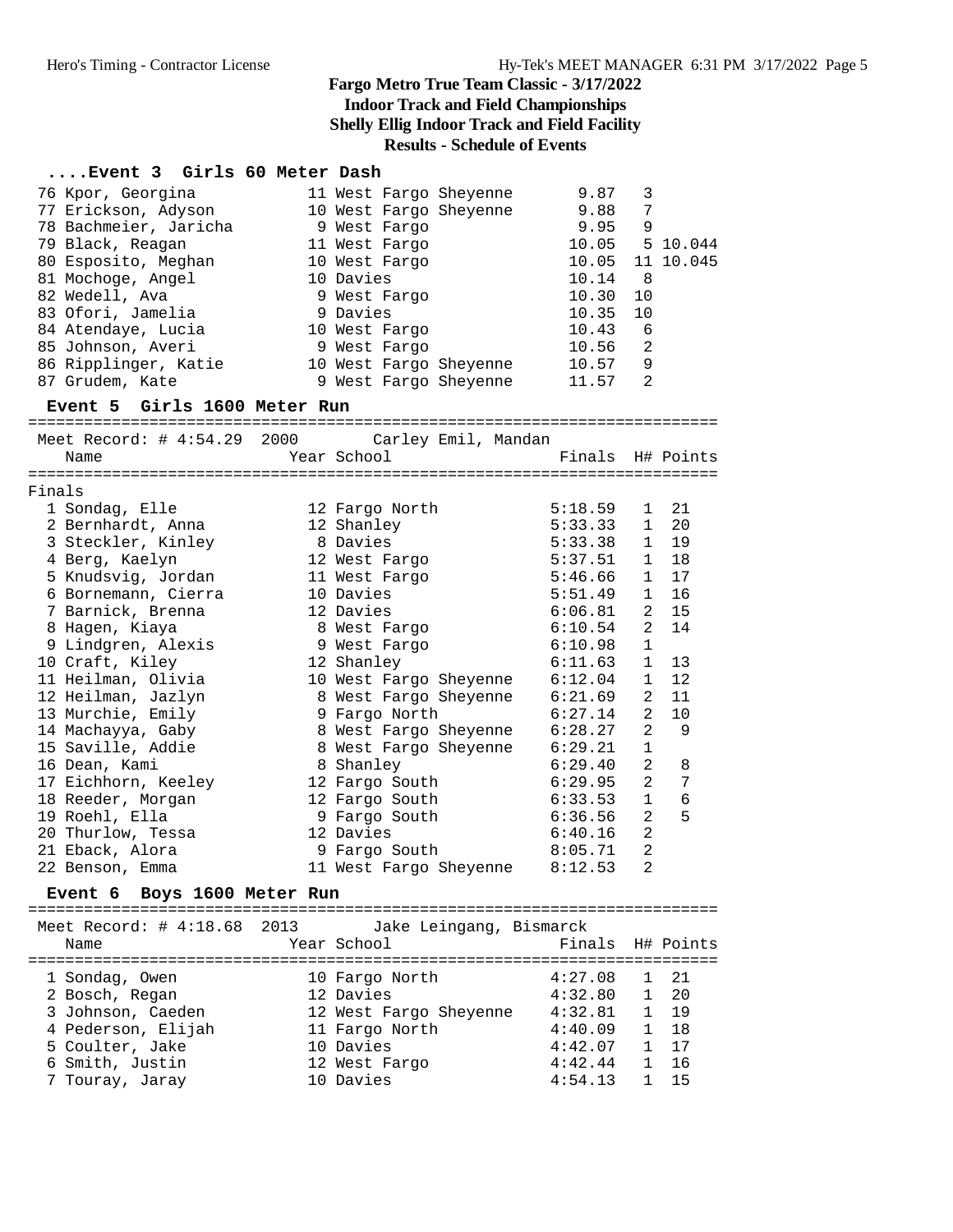#### **....Event 6 Boys 1600 Meter Run**

| 8 Middaugh, Braxton               11 Fargo North     |                               | 5:02.46 | 1              | 14 |
|------------------------------------------------------|-------------------------------|---------|----------------|----|
| 9 Hovdenes, Alex                                     | 10 Davies                     | 5:10.44 | $\mathbf{1}$   |    |
| 10 Gossett, Jeb                                      | 10 Fargo North                | 5:10.85 | $\mathbf{1}$   |    |
| 11 Menke, Lucas                                      | 11 Davies                     | 5:12.45 | $\overline{2}$ |    |
| 12 Hillmer, Gus                                      | 10 Fargo North                | 5:16.54 | $\overline{3}$ |    |
| 13 Pryor, Simon                                      | 11 Fargo North                | 5:24.13 | $\mathbf{1}$   |    |
| 14 Thiel, Jack                                       | 11 Fargo North 5:27.88        |         | $\mathbf{1}$   |    |
| 15 Larson, Charley 11 Fargo South 5:28.13            |                               |         | $\mathbf{1}$   | 13 |
| 16 Deibert, Tucker 10 West Fargo Sheyenne 5:30.25    |                               |         | $\overline{2}$ | 12 |
| 17 Kaufman, AJ 11 West Fargo Sheyenne 5:30.61        |                               |         | 2              | 11 |
| 18 Gannon, Colin                                     | 5:31.30<br>10 Davies          |         | $\overline{2}$ |    |
| 19 Gisselbeck, Stetson 9 West Fargo Sheyenne 5:33.26 |                               |         | 3              |    |
| 20 Dietz, Oliver 12 West Fargo Sheyenne 5:34.76      |                               |         | $\overline{2}$ |    |
| 21 Koltes, Gannon                                    | 10 Fargo North 5:37.10        |         | $\overline{3}$ |    |
| 22 Pochmara, Christian 9 Fargo North 5:37.49         |                               |         | $\overline{2}$ |    |
| 23 Black, Brody 10 West Fargo Sheyenne 5:43.69       |                               |         | $\overline{2}$ |    |
| 24 Borowski, Nick 10 Davies                          |                               | 5:43.87 | $\overline{2}$ |    |
| 25 Olsen, Dustyn 11 West Fargo Sheyenne 5:44.42      |                               |         | $\overline{2}$ |    |
| 26 Moody, Gunnar 12 Fargo South                      | 5:53.58                       |         | $\overline{2}$ | 10 |
| 27 Breidenbach, Zaine 8 West Fargo Sheyenne 5:53.87  |                               |         | 3              |    |
| 28 Gravalin, Finn 9 Fargo North 5:54.10              |                               |         | 3              |    |
| 29 Nordstrom, Tyan                                   | 11 Fargo North                | 6:03.52 | $\sqrt{2}$     |    |
| 30 Robinson, Lukas (30 Pargo South 6:10.25)          |                               |         | $\overline{3}$ | 9  |
|                                                      |                               |         | 3              |    |
| 32 Dahl, Julian                                      | 9 West Fargo Sheyenne 6:54.24 |         | 3              |    |
| 33 Duncan, Jeremy                                    | 9 Fargo South 7:06.69         |         | 3              |    |

#### **Event 7 Girls 4x200 Meter Relay**

========================================================================== Meet Record: # 1:47.32 4/1/2016 Century Girls Track, Century M Kleinjan, A Brown, H Deshaak, L Mcginnis School **Finals** H# Points ========================================================================== 1 Davies 'A' 1:51.19 1 28 1) Salou, Alimath 11 2) Bornemann, Stevie 12 3) Nesius, Michaela 11 (4) Laqua, Kate 9 2 West Fargo 'A' 1:51.32 1 24 1) Samek, Taya 11 2) Gee, Michelle 8 3) White, Brenna 12 4) Williams, Jasmine 12 3 West Fargo Sheyenne 'A' 1:53.02 1 20 1) Ray, Kia 8 2) Volesky, Sydney 12 3) Wadeson, Saree 11 4) Fitzpatrick, Avary 10 4 Davies 'C' 1:57.17 2 1) Gayflor, Sanie 8 2) Roberts, Alexandra 9 3) Bugeru, Bahati 10 (4) Anitton, Brenna 9 5 Davies 'B' 1:58.33 2 1) Donat, Jane 10 2) Lampert, Rachel 12 3) Daniels, Autumn 10 4) Narmah, Vanessa 12 6 West Fargo 'B' 2:00.18 2 1) Melling, Samantha 10 2) Larsen, Rylee 9 3) Heilman, Ella 9 (4) Simek, Emily 9 7 West Fargo Sheyenne 'B' 2:01.86 2 1) Sander, Micah 10 2) Clutter, Taryn 9 3) Wadeson, Mika 9 4) Kpeenu, Leziga 9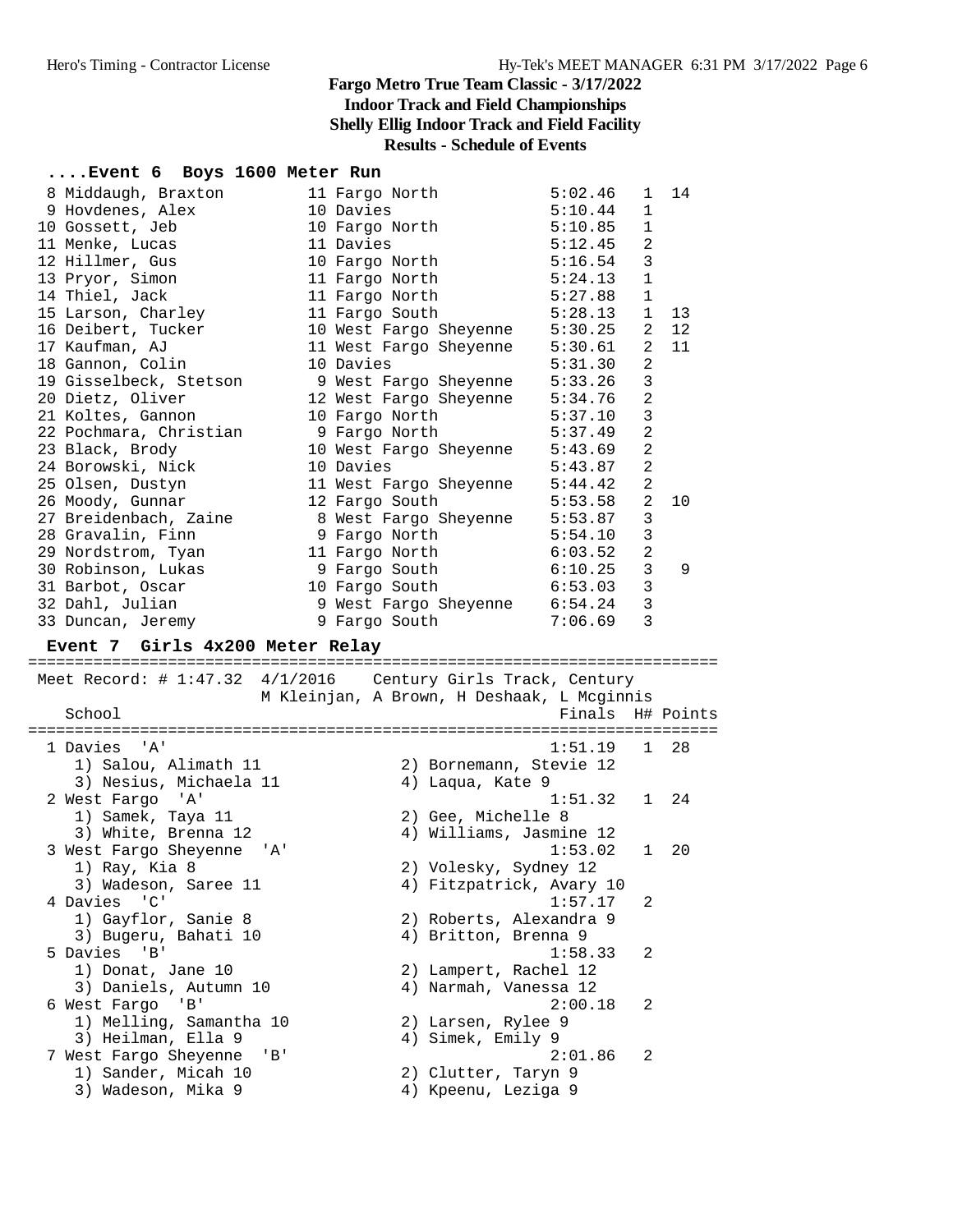#### **....Event 7 Girls 4x200 Meter Relay** 8 Fargo South 'A' 2:04.78 1 6 1) 2) James, Axumite Wren 9 3) Giere, Riley 8 4) Maxwell, Jordis 10 9 Davies 'E' 2:08.78 2 1) Dunbar, Sabrina 11 120 2) Kranto, Joyce 10 3) Jarso, Erut 11 (4) Toe, Danielle 11 10 Davies 'D' 2:10.21 2 1) Christopherson, Faith 9 2) Dietrich, Addisyn 9 3) Ough, Abygail 9 4) Weisenburger, Grace 9 11 Davies 'F' 2:15.57 2 1) Sieh, Georgina 10 2) Mutoni, Florance 10 3) Gisubizo, Laurence 10 (4) Mochoge, Angel 10 **Event 8 Boys 4x200 Meter Relay** ========================================================================== Meet Record: # 1:32.89 3/23/2018 Fargo South, Fargo South A Johnson, J Howard, D Breyer, J Farr School Finals H# Points ========================================================================== 1 Fargo South 'A' 1:36.76 1 28 1) Gaden, James 11 2) Bourke, Aiden 11 3) Moore, A'Johntez 10 4) Hansgard, George 10 2 West Fargo 'A' 1:39.28 1 24 1) Skari, Ian 8 2) Bangura, Ibrahim 10 3) Kjervestad, Chase 10 (4) Williams, Lance 9 3 Davies 'A' 1:40.34 1 20 1) Nyquist, Nicholas 12 2) Schwab, Keaton 11 3) Beil, Josh 9 4) Piechowski, Denver 12 4 West Fargo Sheyenne 'A' 1:41.02 1 16 1) Kpeenu, Barry 10 2) Walter, Colby 10 3) Wilson, Race 10 4) Birnbaum, Isaac 12 5 Fargo North 'A' 1:41.30 1 12 1) Fritel, Nathaniel 12 2) Enger, Isaiah 12 3) Kramlich, Tristan 12 4) Alford-Hickman, Calvin 12 6 Fargo North 'B' 1:42.17 2 1) Wicks, Charlie 11 (2) Wanner, Blake 11 3) Knoke, Trey 9 4) Adams-Vandal, Sam 10 7 Shanley 'A' 1:43.12 1 8 1) Pollock, Chad 9 2) Flaherty, Joe 10 3) Hollcraft, Luke 11 4) Geigle, Grayson 11 8 Fargo South 'B' 1:43.87 2 1) Zulu, Justin 10 2) Komrosky, Tyler 9 3) Sluwar, Delvin 10 (4) Zulu, Austin 10 9 Fargo North 'C' 1:47.13 2 1) Nojang, Aden 9 2) Nettum, Jethro 10 3) Schroeder, Jackson 10 4) Trogstad, Peyton 10 10 Davies 'C' 1:47.92 2 1) Sands, Chasen 9 2) Sands, Kalec 9 3) Orpen, Jacob 9 4) Metzger, Charlie 9 11 Davies 'D' 1:51.44 2 1) Biewer, Levi 10 2) Sem, Camdyn 9 3) Asche, Hudson 9 4) Propeck, Matthew 11 12 Davies 'B' 1:58.24 2 1) Foday, Lamine 9 2) Dolo, Titus 9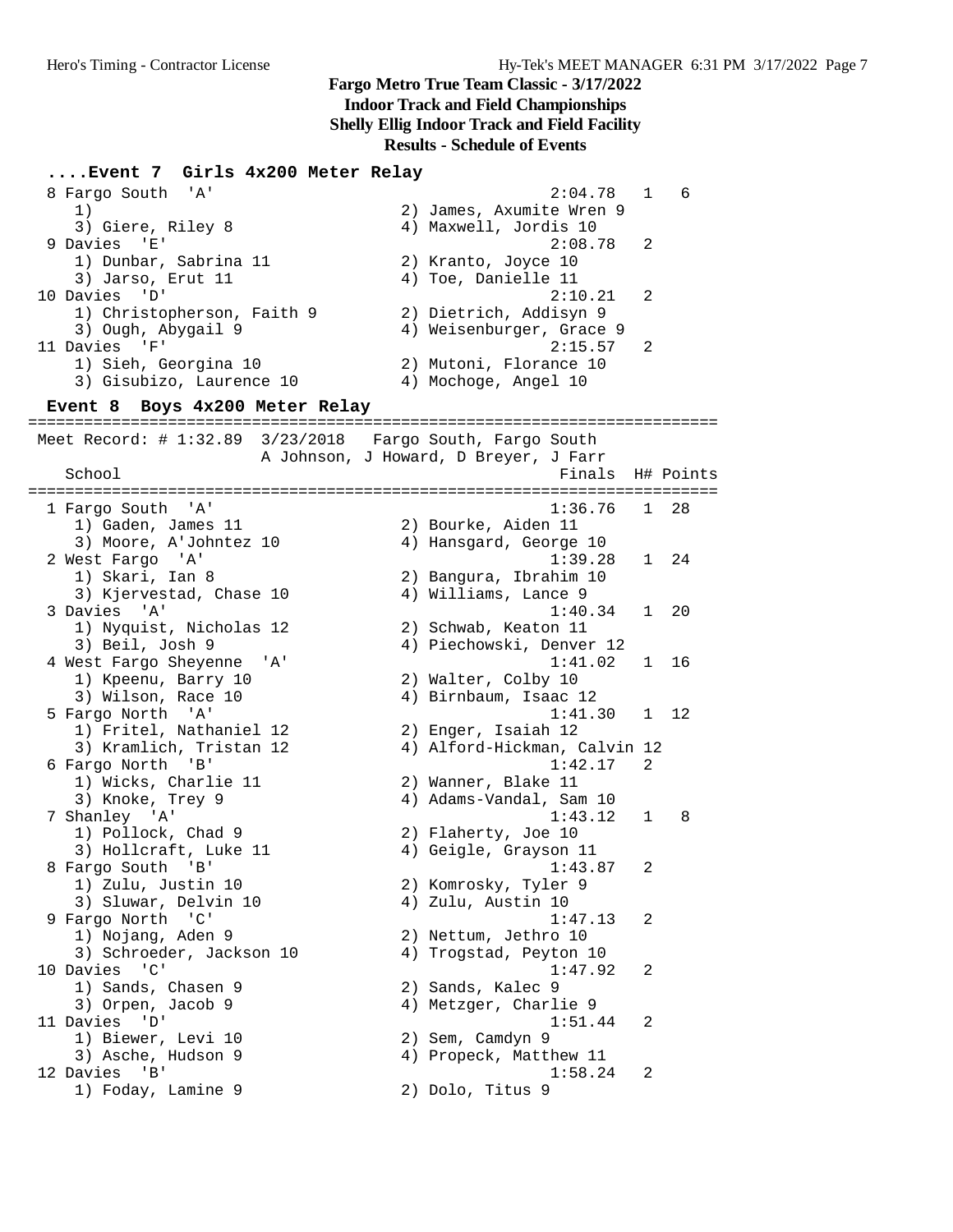#### **Fargo Metro True Team Classic - 3/17/2022 Indoor Track and Field Championships Shelly Ellig Indoor Track and Field Facility Results - Schedule of Events ....Event 8 Boys 4x200 Meter Relay** 3) Dralu, Thomas 9 4) Showers, Manasseh 9 **Event 10 Boys 4x800 Meter Relay** ======================================================================= Meet Record: # 8:24.29 2004 Mandan C. Bair, A. Kelsch, T. Schanandore, D. Schulz School **Finals Points** ======================================================================= 1 Shanley 'A' 9:20.20 28 1) Lantz, Ethan 11 2) Geffre, Noah 12 3) Carroll, Quinn 8 4) Andrews, Nathan 10 2 West Fargo 'A' 9:49.24 24 1) Selberg, James 11 2) Pritchard, Hayden 11 3) Svenby, Eli 11 4) Svenby, Jonah 9 **Event 1 Girls 60 Meter Hurdles** ========================================================================== Meet Record: # 8.87 3/17/2022 Cece Deebom, Davies Name Year School Finals H# Points ========================================================================== 1 Deebom, Cece 11 Davies 9.03 1 21 2 Axtman, Linnea 12 Davies 9.79 1 20 3 Gulsvig, Elyse 11 Davies 9.83 1 19 4 Laqua, Kate 9 Davies 10.27 1 5 James, Axumite Wren 9 Fargo South 10.34 1 18 6 Reid, Marissa 10 Davies 10.53 1 7 Isaac, Odura 9 Shanley 10.67 1 17 8 Narmah, Vanessa 12 Davies 11.04 1 9 Franssen, Sofia 10 West Fargo 11.88 2 16 10 Ellis, Bethanny 11 Fargo South 17.47 2 15 **Event 2 Boys 60 Meter Hurdles** ========================================================================== Meet Record: # 8.08 3/22/2013 Loren Bothun, Red River Name Year School Finals H# Points ========================================================================== 1 Knoke, Trey 9 Fargo North 9.13 1 21 2 Kessel, Reis 10 Fargo South 9.25 1 20 3 Edwards, Steven 12 West Fargo 9.29 1 19 4 Piechowski, Denver 12 Davies 9.32 1 18 5 Taylor, Cedric 10 West Fargo 9.51 1 17 6 Weninger, James 11 Fargo North 10.23 1 16 7 Thomasson, Zack 11 Fargo South 10.24 2 15 8 Deebom, Golden 9 Davies 10.26 1 14 9 Fischer, Thompson 10 Davies 10.94 2 13 10 Spiyee, Emanuel 11 Fargo South 11.25 2 12 11 Olson, Jesse 10 Fargo South 11.58 2 -- Alonzo, Anthony 10 West Fargo DQ 1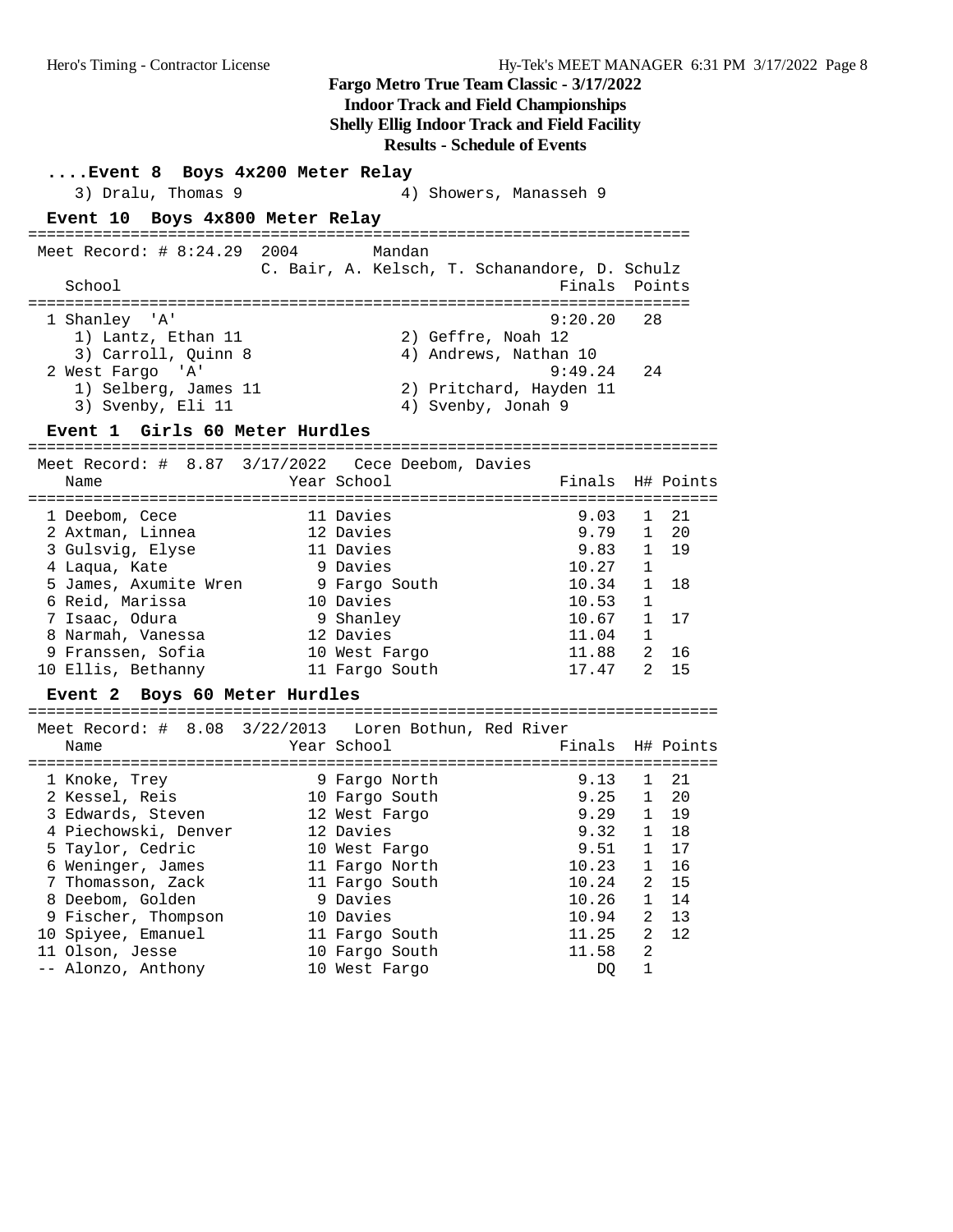#### **Fargo Metro True Team Classic - 3/17/2022 Indoor Track and Field Championships**

**Shelly Ellig Indoor Track and Field Facility**

### **Results - Schedule of Events**

#### **Event 3 Girls 60 Meter Dash**

|                       | Meet Record: # 7.64 1982 Adelle Kemp, Fargo South |                              |       |
|-----------------------|---------------------------------------------------|------------------------------|-------|
| Name                  | Year School and the School and the School         | Finals H# Points             |       |
|                       |                                                   |                              |       |
| 1 Deebom, Cece        | 11 Davies                                         | 21<br>7.76<br>$\mathbf{1}$   |       |
| 2 Ray, Kia            | 8 West Fargo Sheyenne 8.14                        | -20<br>$\mathbf{1}$          |       |
| 3 Gee, Michelle       | 8 West Fargo                                      | 8.15 1 19                    |       |
| 4 Williams, Jasmine   | 12 West Fargo                                     | 8.21 1 18                    |       |
| 5 Nesius, Michaela    | 11 Davies                                         | 8.23 1 17                    |       |
| 6 Daub, Nora          | 11 Davies                                         | 8.30 1 16                    | 8.297 |
| 7 Salou, Alimath      | 11 Davies                                         | $\mathbf{1}$<br>8.30         | 8.300 |
| 8 Hakim, Mesiku       | 10 Shanley                                        | 2 15<br>8.40                 |       |
| 9 Friederichs, Noelle | 8 Shanley                                         | 2 14<br>8.43                 |       |
| 10 Volesky, Sydney    | 12 West Fargo Sheyenne                            | $1 \quad 13$<br>8.52         |       |
| 11 Snyder, Isabelle   | 12 Shanley                                        | $2 \quad 12$<br>8.56         |       |
| 12 Wadeson, Saree     | 11 West Fargo Sheyenne                            | 2 11<br>8.64                 |       |
| 13 Caesar, Berthina   | 9 West Fargo                                      | 10<br>8.66<br>$\overline{a}$ |       |
| 14 Wadeson, Mika      | 9 West Fargo Sheyenne                             | $\overline{2}$<br>8.67       | 8.665 |
| 15 Maxwell, Jordis    | 10 Fargo South                                    | $2^9$<br>8.67                | 8.669 |
| 16 Malecha, Kiana     | 11 Davies                                         | $\mathfrak{D}$<br>8.72       |       |

#### **Event 4 Boys 60 Meter Dash**

==========================================================================

| Meet Record: # 6.84 1987 Mike Eckroth, Mandan |                                    |                  |              |              |       |
|-----------------------------------------------|------------------------------------|------------------|--------------|--------------|-------|
| Name                                          | Year School <b>Sandware School</b> | Finals H# Points |              |              |       |
|                                               |                                    |                  |              |              |       |
| 1 White, Oscar                                | 12 West Fargo Sheyenne             | 7.10             | $\mathbf{1}$ | -21          |       |
| 2 Gores, John                                 | 12 Shanley                         | 7.11             | $\mathbf{1}$ | -20          |       |
| 3 Schlichting, Ty                             | 11 West Fargo Sheyenne 7.27 1 19   |                  |              |              |       |
| 4 Skari, Ian                                  | 8 West Fargo                       | 7.29 1 18        |              |              |       |
| 5 Raan, Ethan                                 | 11 West Fargo Sheyenne             | 7.36 1 17        |              |              | 7.352 |
| 6 Gaden, James                                | 11 Fargo South                     | 7.36 1 16        |              |              | 7.354 |
| 7 Zulu, Austin                                | 10 Fargo South                     | 7.40             |              | 2 15         |       |
| 8 Schumacher, Isaac                           | 10 Davies                          | 7.41             |              | 1 14         |       |
| 9 Hansgard, George                            | 10 Fargo South                     | 7.47             |              | 2 13         |       |
| 10 Bangura, Ibrahim                           | 10 West Fargo                      | 7.50             |              | $2 \t12$     |       |
| 11 Zulu, Justin                               | 10 Fargo South                     | 7.51             | 2            |              |       |
| 12 Piechowski, Denver                         | 12 Davies                          | 7.53             |              | 2 11         |       |
| 13 Alford-Hickman, Calvin                     | 12 Fargo North                     | 7.58             |              | $2 \quad 10$ |       |
| 14 Tulo, Brooks                               | 11 West Fargo Sheyenne 7.59        |                  | 2            |              |       |
| 15 Kaba, Moise                                | 11 West Fargo Sheyenne 7.62        |                  | $\mathbf{1}$ |              |       |
| 16 Bourke, Aiden                              | 11 Fargo South                     | 7.69             | 2            |              |       |

#### **Event 11 Girls 400 Meter Dash**

========================================================================== Meet Record: # 54.31 3/26/2010 Laura Roesler, Fargo South Name The Year School The Finals H# Points ========================================================================== 1 Fitzpatrick, Avary 10 West Fargo Sheyenne 1:04.13 1 21 2 Lovelace, Abigail 11 Fargo North 1:05.47 1 20 3 Francis, Catherine 11 West Fargo Sheyenne 1:09.06 1 19 4 Lang, Jersey 9 West Fargo Sheyenne 1:09.48 1 18 5 Madrigga, Tia 10 West Fargo Sheyenne 1:09.95 2 6 Locklear, Leah 10 West Fargo 1:11.26 1 17 7 Fosher, Callen 8 West Fargo Sheyenne 1:12.65 2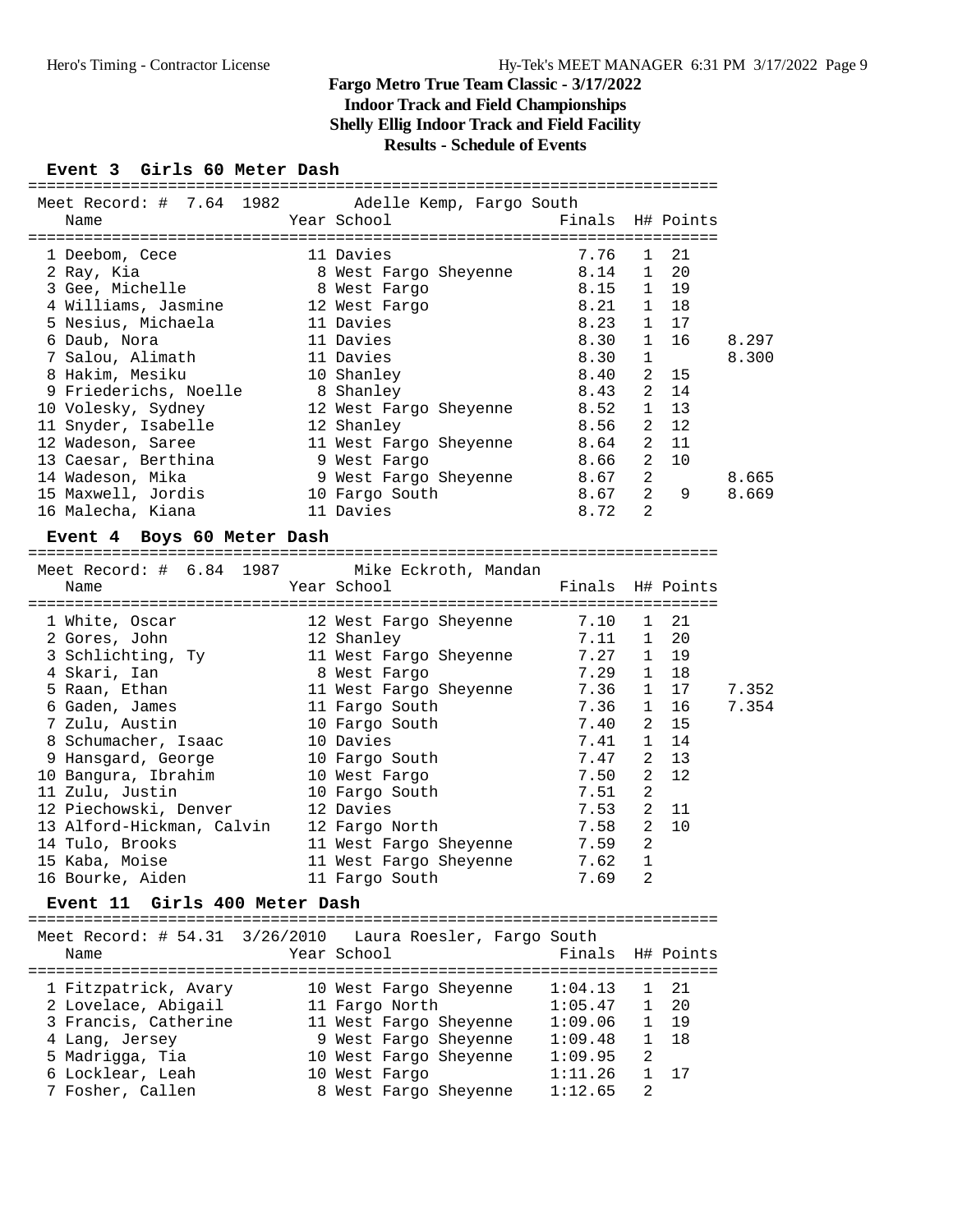#### **....Event 11 Girls 400 Meter Dash**

| 8 Bishop, Brynn            |                        | 10 West Fargo Sheyenne | 1:13.84 | 4              |    |
|----------------------------|------------------------|------------------------|---------|----------------|----|
| 9 Andrews, Rachel          | 9 Shanley              |                        | 1:14.16 | 2              | 16 |
| 10 Dangerud, Ella          |                        | 9 West Fargo Sheyenne  | 1:14.43 | $\overline{2}$ |    |
| 11 jung, liv               |                        | 9 West Fargo Sheyenne  | 1:14.67 | $\mathbf{1}$   |    |
| 12 Neameyer, Ryann         |                        | 11 West Fargo Sheyenne | 1:14.97 | 4              |    |
| 13 Rau, Letica             | 12 West Fargo Sheyenne |                        | 1:15.11 | 4              |    |
| 14 Nelson, Ella            | 10 West Fargo          |                        | 1:15.22 | $\mathbf{1}$   | 15 |
| 15 Barnick, Mykah          | 9 Davies               |                        | 1:16.33 | 3              | 14 |
| 16 Axtman, Elsa            | 9 Davies               |                        | 1:16.80 | 3              | 13 |
| 17 Archer, Tyndale         |                        | 10 West Fargo Sheyenne | 1:17.03 | 3              |    |
| 18 Repina, Karina          | 9 Davies               |                        | 1:17.17 | 3              | 12 |
| 19 McKinnon, Kansas        |                        | 9 West Fargo Sheyenne  | 1:17.79 | 3              |    |
| 20 Delaney, Aubrey         | 9 Davies               |                        | 1:18.00 | 4              |    |
| 21 Rindahl, Skylar         |                        | 11 West Fargo Sheyenne | 1:18.61 | 4              |    |
| 22 Walker, McKayla         | 10 West Fargo          |                        | 1:18.87 | 2              | 11 |
| 23 Reeves, Danielle        |                        | 11 West Fargo Sheyenne | 1:18.94 | 4              |    |
| 24 Geiger, Evie            | 10 Davies              |                        | 1:19.17 | 3              |    |
| 25 Rodgers, Leah           |                        | 9 West Fargo Sheyenne  | 1:20.68 | 4              |    |
| 26 Holder, Alayna          |                        | 10 West Fargo Sheyenne | 1:23.20 | $\mathbf{1}$   |    |
| 27 De Benedictis, Emanuela | 9 West Fargo           |                        | 1:32.78 | 3              |    |

#### **Event 12 Boys 400 Meter Dash**

==========================================================================

| Meet Record: $\#$ 49.44 3/22/2013 Landon Jochim, Century                                   |  |                                                         |                |                |                  |
|--------------------------------------------------------------------------------------------|--|---------------------------------------------------------|----------------|----------------|------------------|
| Name<br>===========================                                                        |  |                                                         |                |                |                  |
| 1 Dullum, Lane 12 West Fargo                                                               |  | ===============================                         | $55.42$ 1 21   |                |                  |
|                                                                                            |  | 2 Breidenbach, Reece 11 West Fargo Sheyenne 55.45 1 20  |                |                |                  |
|                                                                                            |  | 3 Plueddeman, Paul 10 West Fargo Sheyenne 56.40 1 19    |                |                |                  |
| 4 Davidson, Zach 10 Davies                                                                 |  | 59.38 3 18                                              |                |                |                  |
|                                                                                            |  | 5 Ansah, Deandrey 11 West Fargo Sheyenne 1:00.16 3 17   |                |                |                  |
|                                                                                            |  | 6 Willgohs, Keaton 6 9 West Fargo 1:01.80 2 16          |                |                |                  |
|                                                                                            |  | 7 Stegmiller, Nathan 12 Davies 1:03.84 1                |                |                | -15              |
|                                                                                            |  | 8 King, Laquan                           10 Fargo North | $1:04.13$ 3 14 |                |                  |
|                                                                                            |  | 9 Miller, Garrison 12 Shanley                           | $1:04.26$ 3 13 |                |                  |
| 10 Sluwar, Delvin 10 Fargo South 1:05.65 2 12                                              |  |                                                         |                |                |                  |
| 11 Perez, Canaan 19 West Fargo                                                             |  |                                                         | $1:05.84$ 2 11 |                |                  |
| 12 Vezner, Dylan 12 9 West Fargo                                                           |  |                                                         | 1:05.91 2      |                |                  |
| 13 Otheim, Talan                   9 West Fargo<br>14 Berney, Jackson             9 Davies |  |                                                         | $1:06.25$ 1    |                |                  |
|                                                                                            |  |                                                         | $1:07.33$ 3    |                | 10               |
| 15 Karr, Andrew 9 West Fargo                                                               |  |                                                         | 1:09.24        | 2              |                  |
| 16 Coulter, Hunter 9 Davies                                                                |  |                                                         | 1:11.00        | $\overline{3}$ |                  |
| 17 Gehrke, Trey 30 9 West Fargo                                                            |  |                                                         | 1:11.00        | 2              |                  |
|                                                                                            |  |                                                         | 1:11.12        |                | $3^{\circ}$<br>9 |

#### **Event 13 Girls 800 Meter Run**

==========================================================================

| Meet Record: # 2:14.33 1993 | Becky Wells, Dickinson |                  |               |
|-----------------------------|------------------------|------------------|---------------|
| Name                        | Year School            | Finals H# Points |               |
|                             |                        |                  |               |
| 1 Sondag, Elle              | 12 Fargo North         | 2:30.13          | 1 2.1         |
| 2 Beschorner, Olivia        | 11 West Fargo Sheyenne | 2:30.60          | $1\quad 20$   |
| 3 Knudsvig, Jordan          | 11 West Fargo          | 2:38.40          | <sup>19</sup> |
| 4 Wavrin, Sadie             | 9 West Fargo           | 2:39.87          | 1 18          |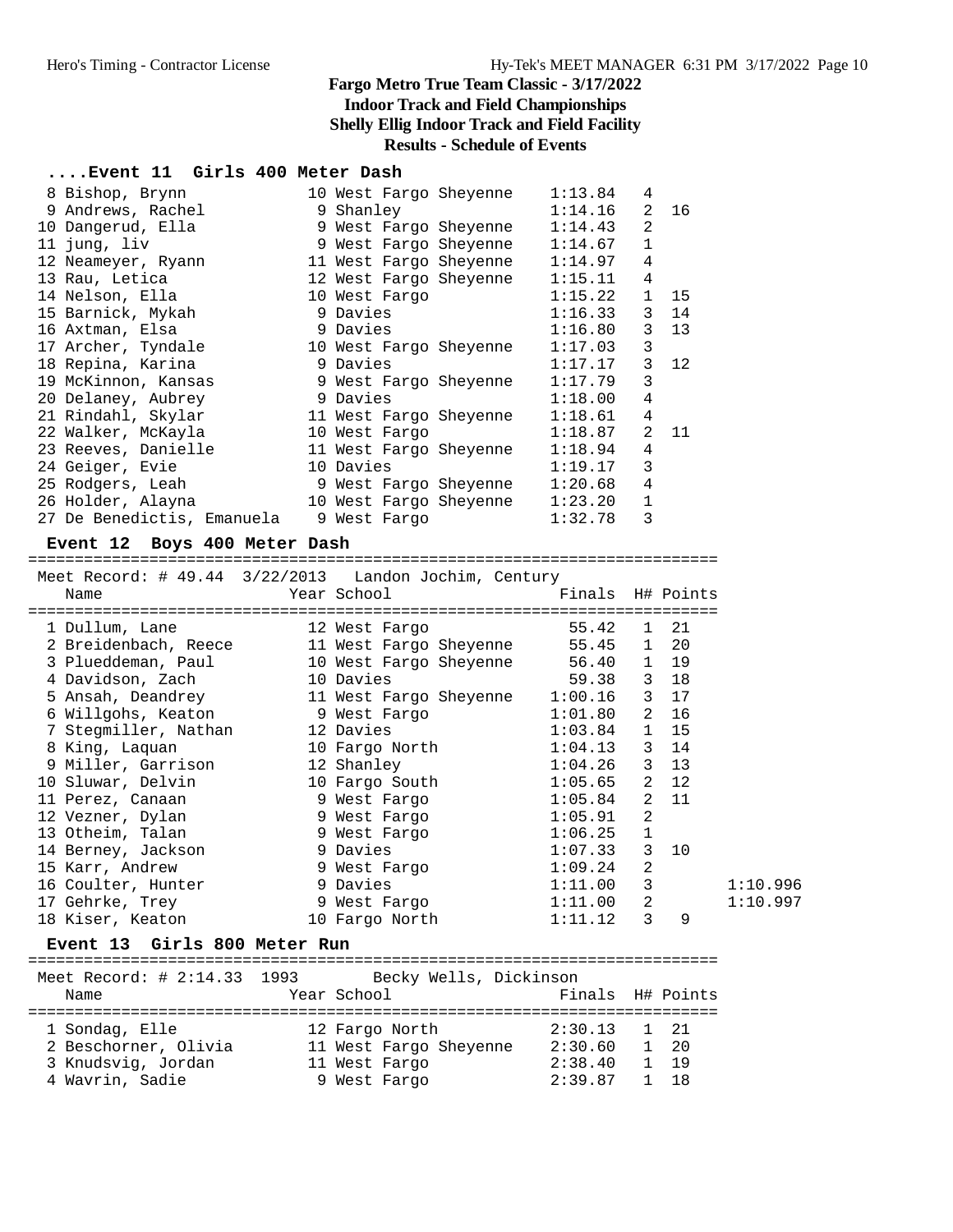#### **....Event 13 Girls 800 Meter Run**

| 5 Tyeter, Presley     | 9 West Fargo Sheyenne | 2:42.97 |                | 17           |
|-----------------------|-----------------------|---------|----------------|--------------|
| 6 Anderson, Lindsey   | 11 West Fargo         | 2:43.69 | $\overline{2}$ | 16           |
| 7 Grothmann, Lucy     | 8 Shanley             | 2:45.38 | 1              | 15           |
| 8 Nesius, Davin       | 8 Davies              | 2:50.04 | 2              | 14           |
|                       |                       |         |                |              |
| 9 Hagen, Kiaya        | 8 West Fargo          | 2:51.28 | $\mathbf 1$    |              |
| 10 Bornemann, Jaylee  | 9 Davies              | 2:51.31 | 2              | 13           |
| 11 Lindgren, Alexis   | 9 West Fargo          | 2:54.86 | $\mathbf 1$    |              |
| 12 Murchie, Emily     | 9 Fargo North         | 2:56.65 |                | $2 \quad 12$ |
| 13 Bachmeier, Jerzay  | 12 West Fargo         | 2:59.39 | 2              |              |
| 14 Berger, Liv        | 12 Fargo South        | 3:00.85 | $\mathbf{1}$   | 11           |
| 15 VanPeursem, Maggie | 9 Davies              | 3:05.25 | 2              | 1 O          |
| 16 Wang, Cady         | 9 Davies              | 3:06.97 | 2              |              |
| 17 Koterba, Ava       | 9 Davies              | 3:15.69 | 2              |              |
| 18 Delaney, Brooke    | 11 Davies             | 3:36.22 | 2              |              |

#### **Event 14 Boys 800 Meter Run**

========================================================================== Meet Record: # 1:57.22 3/22/2013 Jake Leingang, Bismarck

| Name                   | Year School                    | Finals H# Points |                |    |
|------------------------|--------------------------------|------------------|----------------|----|
| 1 Rempher, Drew        | 11 Davies                      | 2:07.14          | $\mathbf{1}$   | 21 |
| 2 Pederson, Elijah     | 11 Fargo North                 | 2:07.81          | 1              | 20 |
| 3 Berney, Carter       | 12 Davies                      | 2:08.15          | $\mathbf{1}$   | 19 |
| 4 Bosch, Regan         | 12 Davies                      | 2:08.37          | 1              | 18 |
| 5 Smith, Justin        | 12 West Fargo                  | 2:08.51          | $\mathbf{1}$   | 17 |
| 6 Sondag, Owen         | 10 Fargo North                 | 2:08.86          | $\mathbf{1}$   | 16 |
| 7 Stiel, Matt          | 12 West Fargo Sheyenne 2:11.09 |                  | $\mathbf{1}$   | 15 |
| 8 Touray, Jaray        | 10 Davies                      | 2:14.70          | $\mathbf{1}$   |    |
| 9 Brachman, Adam       | 10 Davies                      | 2:16.23          | $\overline{3}$ |    |
| 10 Pfeifer, Noah       | 12 Davies                      | 2:16.27          | $\mathbf{1}$   |    |
| 11 Watkin, Evan        | 12 Fargo North 2:16.52         |                  | $\mathbf{1}$   | 14 |
| 12 Middaugh, Braxton   | 11 Fargo North                 | 2:16.99          | $\mathbf{1}$   |    |
| 13 Robles, Isaiah      | 10 West Fargo Sheyenne 2:18.84 |                  | $\mathbf{1}$   | 13 |
| 14 Hillmer, Gus        | 10 Fargo North                 | 2:19.85          | 3              |    |
| 15 Roberts, Wil        | 12 Davies                      | 2:22.24          | $\mathbf{1}$   |    |
| 16 Larson, Charley     | 11 Fargo South                 | 2:25.82          | $\mathbf{1}$   | 12 |
| 17 Amundson, Isaac     | 9 West Farqo                   | 2:25.92          | 2              | 11 |
| 18 Haugrud, Garrett    | 12 Davies                      | 2:28.49          | 3              |    |
| 19 Dietz, Oliver       | 12 West Fargo Sheyenne         | 2:29.92          | $\mathfrak{D}$ | 10 |
| 20 Pochmara, Christian | 9 Fargo North                  | 2:30.72          | $\overline{2}$ |    |
| 21 Thiel, Jack         | 11 Fargo North                 | 2:30.78          | $\overline{2}$ |    |
| 22 Black, Brody        | 10 West Fargo Sheyenne 2:33.87 |                  | $\overline{2}$ |    |
| 23 Olsen, Dustyn       | 11 West Fargo Sheyenne 2:33.88 |                  | $\overline{2}$ |    |
| 24 Kaufman, AJ         | 11 West Fargo Sheyenne 2:34.00 |                  | $\overline{a}$ |    |
| 25 Selberg, James      | 11 West Fargo                  | 2:34.19          | $\overline{a}$ | 9  |
| 26 Gisselbeck, Stetson | 9 West Fargo Sheyenne 2:34.64  |                  | $\overline{a}$ |    |
| 27 Anderson, Preston   | 9 Davies                       | 2:34.86          | $\overline{2}$ |    |
| 28 Selzler, Lucas      | 9 Davies                       | 2:37.64          | $\overline{2}$ |    |
| 29 Barbot, Oscar       | 10 Fargo South 2:38.23         |                  | 3              | 8  |
| 30 Phillips, Karson    | 9 Davies                       | 2:39.66          | 2              |    |
| 31 Breidenbach, Zaine  | 8 West Fargo Sheyenne 2:40.24  |                  | $\overline{2}$ |    |
| 32 Robinson, Lukas     | 9 Fargo South                  | 2:40.26          | $\overline{3}$ | 7  |
| 33 Moody, Gunnar       | 12 Fargo South                 | 2:40.45          | $\overline{2}$ |    |
| 34 Sell, Kyan          | 9 Davies                       | 2:40.49          | $\overline{2}$ |    |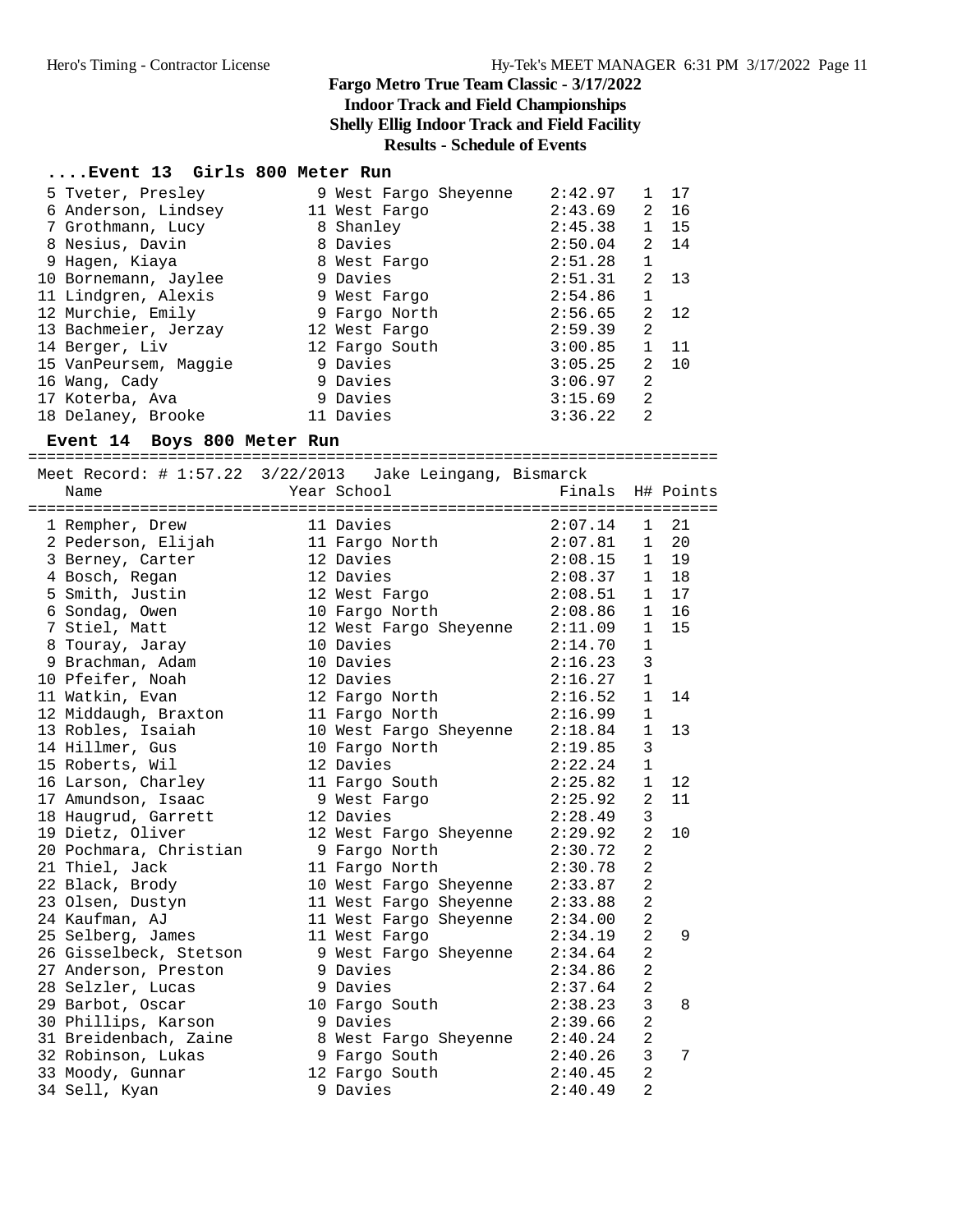#### **....Event 14 Boys 800 Meter Run**

| 35 Soori, Isaiah    | 12 Fargo North         | 2:42.11 | $\mathcal{R}$  |
|---------------------|------------------------|---------|----------------|
| 36 Radebaugh, Ethan | 9 West Fargo           | 2:42.23 |                |
| 37 Lucht, Bennet    | 10 West Fargo Sheyenne | 2:45.79 | $\overline{1}$ |
| 38 Jacobson, Tate   | 9 Davies               | 2:50.38 |                |
| 39 Dahl, Julian     | 9 West Fargo Sheyenne  | 3:10.13 |                |
| 40 Duncan, Jeremy   | 9 Fargo South          | 3:25.46 |                |

#### **Event 16 Girls 200 Meter Dash**

========================================================================== Meet Record: # 24.71 3/26/2010 Laura Roesler, Fargo South Name Year School Finals H# Points ========================================================================== 1 Deebom, Cece 11 Davies 25.73 1 21 2 Williams, Jasmine 12 West Fargo 26.39 1 20 3 Laqua, Kate 9 Davies 26.73 1 19 4 Gee, Michelle 8 West Fargo 27.10 1 18 5 Hakim, Mesiku 10 Shanley 27.65 2 17 6 Friederichs, Noelle 8 Shanley 28.09 1 16 7 Nesius, Michaela 11 Davies 28.26 1 15 8 Gayflor, Sanie 8 Davies 28.42 3 9 Salou, Alimath 11 Davies 28.50 2 10 Burian, Mariah 9 Davies 28.80 4 11 Donat, Jane 10 Davies 28.86 3 12 Gulsvig, Elyse 11 Davies 29.00 4 13 Narmah, Kaylee 9 Davies 29.22 4 14 Lampert, Rachel 12 Davies 29.56 5 15 Maxwell, Jordis 10 Fargo South 29.57 2 14 16 Roberts, Alexandra 9 Davies 29.90 4 17 Bornemann, Stevie 12 Davies 30.19 2 18 White, Brenna 12 West Fargo 30.28 1 13 19 Emineth, Allie 10 Shanley 30.33 2 12 20 Caesar, Berthina 9 West Fargo 30.38 2 21 Heilman, Ella 9 West Fargo 30.39 3 22 Christopherson, Faith 9 Davies 30.42 7 23 Amundson, Ella 7 West Fargo 30.45 14 24 Christians, Taylor 9 West Fargo 30.73 14 25 Robertson, Ava 11 Davies 30.77 4 26 Bunnah, Dorcus 12 Davies 30.85 7 27 Wavrin, Lily 7 West Fargo 30.87 4 28 Boyd, Mattie 12 Davies 30.92 5 29 Ibarra, Sofia 11 Davies 30.93 5 30 Melling, Samantha 10 West Fargo 30.99 3 31 Bishop, Brynn 10 West Fargo Sheyenne 31.01 12 11 32 Kpeenu, Leziga 9 West Fargo Sheyenne 31.02 2 10 33 jung, liv 9 West Fargo Sheyenne 31.16 3 9 34 Toe, Danielle 11 Davies 31.23 9 35 Giddings, Lydia 9 Davies 31.25 10 36 Hoff, Hanna 10 Davies 31.26 9 37 Anna, Ndayikeze 11 West Fargo Sheyenne 31.29 13 38 Dietrich, Addisyn 9 Davies 31.41 7 39 Wadeson, Mika 9 West Fargo Sheyenne 31.50 3 40 Christensen, Dymon 9 West Fargo Sheyenne 31.55 7 41 Hoefs, Kaitlyn 9 West Fargo Sheyenne 31.62 8 42 Clutter, Taryn 9 West Fargo Sheyenne 31.65 5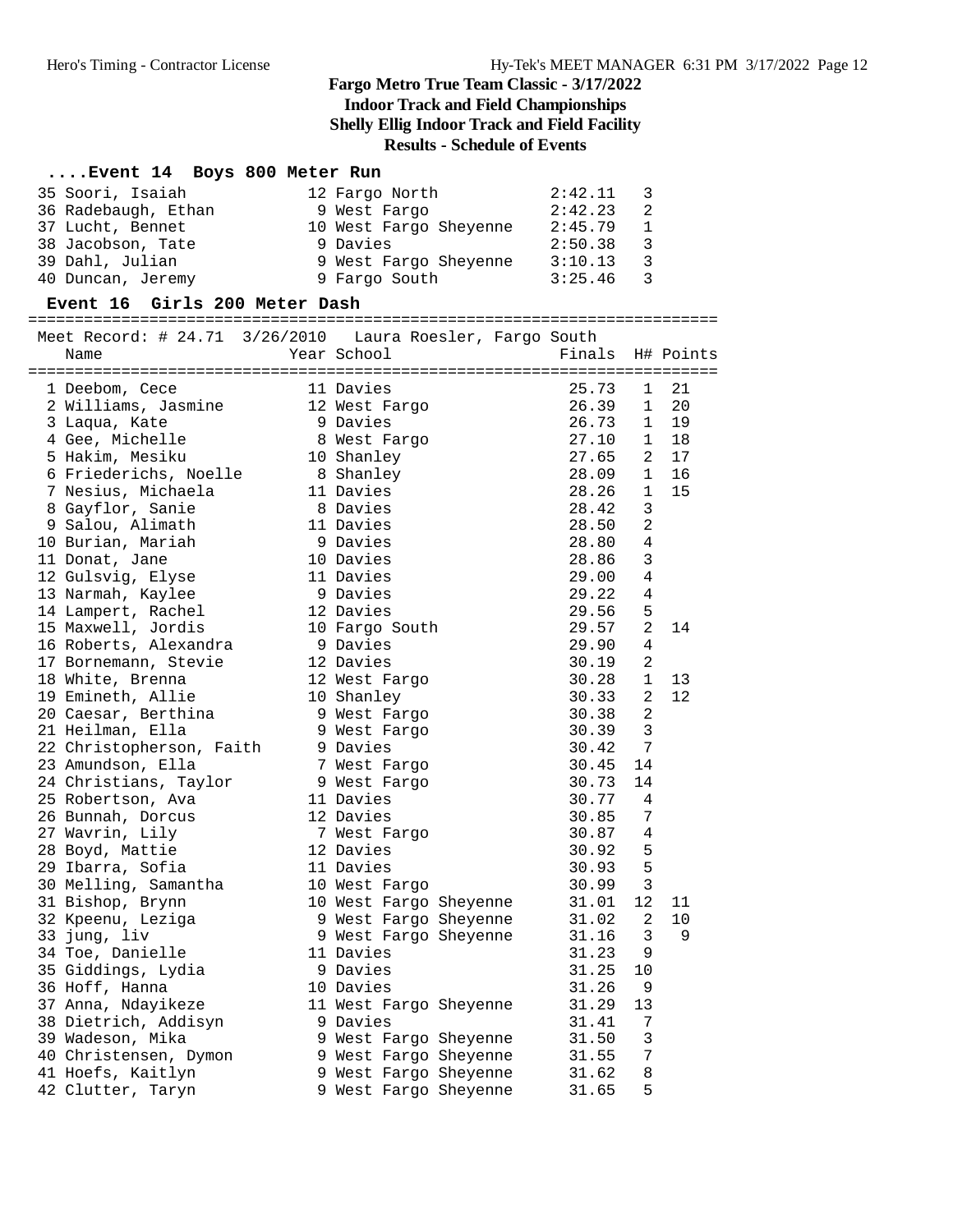### **....Event 16 Girls 200 Meter Dash**

| 43 Dufner, Jacquelyn         | 12 West Fargo Sheyenne    | 31.85                        | 6                       |           |        |
|------------------------------|---------------------------|------------------------------|-------------------------|-----------|--------|
| 44 Scarbrough, Zevina        | 9 West Fargo              | 32.10                        | 14                      |           |        |
| 45 Gisubizo, Laurence        | 10 Davies                 | 32.11                        | 8                       |           |        |
| 46 Wuo, Fefe                 | 10 West Fargo Sheyenne    | 32.27                        | 5                       |           |        |
| 47 Franssen, Sofia           | 10 West Fargo             | 32.36                        | 6                       |           |        |
| 48 Andrews, Rachel           | 9 Shanley                 | 32.65                        | 6                       |           |        |
| 49 Pfeifer, Sophia           | 9 Davies                  | 32.68                        | 12                      |           |        |
| 50 Rau, Letica               | 12 West Fargo Sheyenne    | 32.75                        | 13                      |           | 32.742 |
| 51 Neameyer, Ryann           | 11 West Fargo Sheyenne    | 32.75                        | 8                       |           | 32.750 |
| 52 Schaffer, Lilly           | 10 Davies                 | 32.79                        | 7                       |           |        |
| 53 Wayson, Mahyaldah         | 10 West Fargo Sheyenne    | 32.81                        | 13                      |           |        |
| 54 Rott, Katelyn             | 10 West Fargo             | 32.84                        | $\overline{\mathbf{3}}$ |           |        |
| 55 Reeves, Danielle          | 11 West Fargo Sheyenne    | 32.90                        | 13                      |           |        |
| 56 Bior, Achol               | 9 West Fargo Sheyenne     | 33.00                        | 11                      |           |        |
| 57 Hoff, Carley              | 10 Davies                 | 33.04                        | 9                       |           |        |
| 58 Troska, Ella              | 9 West Fargo Sheyenne     | 33.12                        | 9                       |           |        |
| 59 Beipa, Lydia              | 11 Fargo South            | 33.14                        | 11                      | 8         |        |
|                              | 10 Davies                 | 33.28                        | 8                       |           |        |
| 60 Geiger, Evie              | 11 Davies                 |                              | 7                       |           |        |
| 61 Dolo, Sonya               |                           | 33.47                        |                         |           |        |
| 62 Kranto, Joyce             | 10 Davies                 | 33.69                        | 6                       |           |        |
| 63 Axtman, Elsa              | 9 Davies                  | 33.71                        | 10                      |           |        |
| 64 Bugeru, Bahati            | 10 Davies                 | 33.74                        | 7                       |           | 33.733 |
| 65 Zulu, Alice               | 9 West Fargo Sheyenne     | 33.74                        | 8                       |           | 33.736 |
| 66 Barnick, Mykah            | 9 Davies                  | 33.82                        | 10                      |           |        |
| 67 Rindahl, Skylar           | 11 West Fargo Sheyenne    | 33.87                        | 11                      |           | 33.865 |
| 67 Johnson, Dylan            | 11 Fargo North            | 33.87                        | 12                      | 7         | 33.865 |
| 69 Dunbar, Sabrina           | 11 Davies                 | 33.95                        | 6                       |           |        |
| 70 Ough, Abygail             | 9 Davies                  | 33.97                        | 13                      |           |        |
| 71 Mutoni, Florance          | 10 Davies                 | 34.18                        | 9                       |           |        |
| 72 Lunak, Maddie             | 10 Davies                 | 34.27                        | 10                      |           |        |
| 73 Sieh, Georgina            | 10 Davies                 | 34.28                        | 10                      |           |        |
| 74 Gardner, Ariana           | 9 West Fargo              | 34.30                        | 14                      |           |        |
| 75 Rodgers, Leah             | 9 West Fargo Sheyenne     | 34.70                        | 11                      |           |        |
| 76 Weisenburger, Grace       | 9 Davies                  | 34.76                        | 8                       |           |        |
| 77 Bachmeier, Jaricha        | 9 West Fargo              | 34.86                        | 5                       |           |        |
| 78 Wedell, Ava               | 9 West Fargo              | 35.08                        | 5                       |           |        |
| 79 Martin, Nissi             | 9 Shanley                 | 35.11                        | $\epsilon$              |           |        |
| 80 Archer, Tyndale           | 10 West Fargo Sheyenne    | 35.27                        | 8                       |           |        |
| 81 Mochoge, Angel            | 10 Davies                 | 36.20                        | 9                       |           |        |
| 82 Atendaye, Lucia           | 10 West Fargo             | 36.52                        | 9                       |           |        |
| 83 Johnson, Averi            | 9 West Fargo              | 36.76                        | 6                       |           |        |
| 84 Black, Reagan             | 11 West Fargo             | 36.84                        | 4                       |           |        |
| 85 Ofori, Jamelia            | 9 Davies                  | 36.85                        | 10                      |           |        |
| 86 Saydoway, Quayea          | 9 West Fargo Sheyenne     | 39.74                        | 11                      |           |        |
| Event 17 Boys 200 Meter Dash |                           |                              |                         |           |        |
| Meet Record: # 22.79 1999    |                           | ============================ |                         |           |        |
|                              | Jason Brietzman, Bismarck |                              |                         |           |        |
| Name                         | Year School               | Finals                       |                         | H# Points |        |
| 1 White, Oscar               | 12 West Fargo Sheyenne    | 23.79                        | 2                       | 21        |        |
| 2 Gores, John                | 12 Shanley                | 23.87                        | 1                       | 20        |        |
| 3 Zulu, Austin               | 10 Fargo South            | 24.11                        | 4                       | 19        |        |
| 4 Zulu, Justin               |                           | 24.28                        |                         | 18        |        |
|                              | 10 Fargo South            |                              |                         |           |        |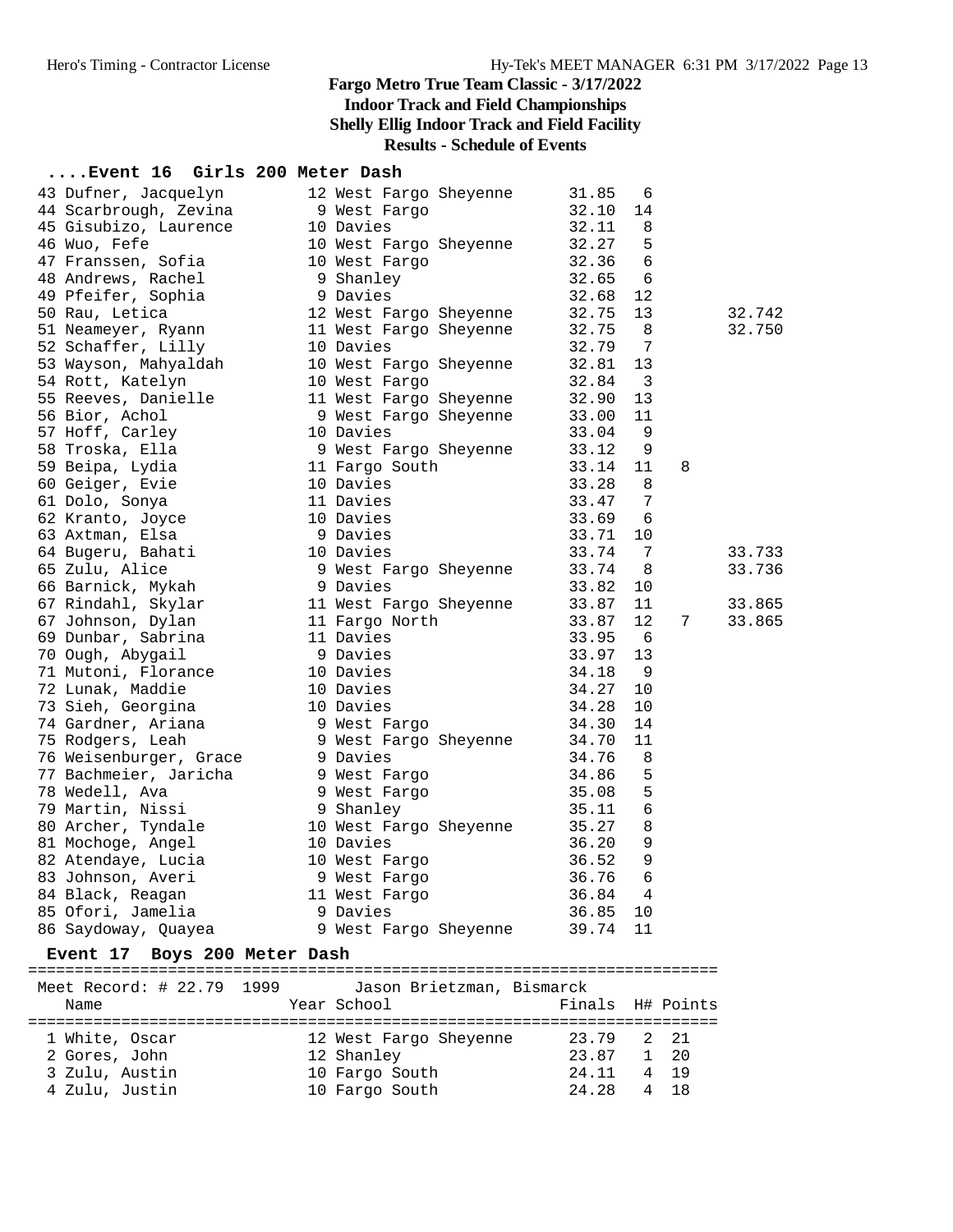#### **....Event 17 Boys 200 Meter Dash**

| 5 Gaden, James            | 11 Fargo South         | 24.31 | 1              | 17 |        |
|---------------------------|------------------------|-------|----------------|----|--------|
| 6 Moore, A'Johntez        | 10 Fargo South         | 24.46 | 4              |    |        |
| 7 Breidenbach, Reece      | 11 West Fargo Sheyenne | 24.50 | 14             | 16 |        |
| 8 Skari, Ian              | 8 West Fargo           | 24.68 | 1              | 15 |        |
| 9 Schwab, Keaton          | 11 Davies              | 24.75 | $\mathbf{1}$   | 14 |        |
| 10 Alford-Hickman, Calvin | 12 Fargo North         | 24.89 | 2              | 13 |        |
| 11 Edwards, Steven        | 12 West Fargo          | 24.99 | 4              | 12 |        |
| 12 Kaba, Moise            | 11 West Fargo Sheyenne | 25.12 | 5              | 11 |        |
| 13 Gartei, Abel           | 10 West Fargo Sheyenne | 25.13 | 3              |    |        |
| 14 Miller, Jaxson         | 10 West Fargo Sheyenne | 25.17 | $\mathbf{3}$   |    |        |
| 15 Birnbaum, Isaac        | 12 West Fargo Sheyenne | 25.20 | $\mathbf 1$    |    |        |
| 16 Tulo, Brooks           | 11 West Fargo Sheyenne | 25.54 | 2              |    |        |
| 17 Plueddeman, Paul       | 10 West Fargo Sheyenne | 25.56 | 3              |    |        |
| 18 Bangura, Ibrahim       | 10 West Fargo          | 25.65 | 1              | 10 |        |
| 19 Ansah, Deandrey        |                        | 25.79 | 12             |    |        |
|                           | 11 West Fargo Sheyenne |       |                |    |        |
| 20 Dullum, Lane           | 12 West Fargo          | 25.90 | 1              |    |        |
| 21 Wanner, Blake          | 11 Fargo North         | 26.02 | 6              | 9  |        |
| 22 Masiri, Desire         | 9 West Fargo           | 26.08 | 14             |    |        |
| 23 Jelinek, Alexander     | 10 West Fargo          | 26.09 | 6              |    |        |
| 24 Guscette, Jack         | 9 West Fargo           | 26.10 | 2              |    |        |
| 25 Zent, Noah             | 12 West Fargo Sheyenne | 26.16 | 4              |    |        |
| 26 Orpen, Jacob           | 9 Davies               | 26.22 | 13             | 8  |        |
| 27 Anderson, Trevor       | 10 West Fargo Sheyenne | 26.30 | 3              |    |        |
| 28 Ivesdal, Grant         | 11 Davies              | 26.31 | 9              | 7  |        |
| 29 Hollcraft, David       | 9 Shanley              | 26.48 | 7              | 6  |        |
| 30 Tarlue, Prince         | 9 Davies               | 26.53 | 13             |    |        |
| 31 Kramlich, Tristan      | 12 Fargo North         | 26.59 | 2              | 5  | 26.584 |
| 32 Miller, James          | 10 Fargo North         | 26.59 | 11             |    | 26.588 |
| 33 Lincoln, Isaiah        | 9 West Fargo Sheyenne  | 26.65 | 12             |    |        |
| 34 Massaquoi, Aidan       | 11 West Fargo Sheyenne | 26.71 | $\overline{2}$ |    |        |
| 35 Dolo, Titus            | 9 Davies               | 26.77 | 10             |    |        |
| 36 Davidson, Zach         | 10 Davies              | 26.85 | 9              |    |        |
| 37 Adams-Vandal, Sam      | 10 Fargo North         | 26.88 | 11             |    |        |
| 38 Stone, Nolan           | 9 West Fargo           | 26.94 | 7              |    |        |
| 39 Nettum, Jethro         | 10 Fargo North         | 27.00 | 7              |    |        |
| 40 Richter, Landis        | 10 West Fargo          | 27.07 | 7              |    |        |
| 41 Nhial, Zach            | 9 West Fargo Sheyenne  | 27.25 | 11             |    |        |
| 42 Schroeder, Jackson     | 10 Fargo North         | 27.26 | 6              |    |        |
| 43 Walter, Colby          | 10 West Fargo Sheyenne | 27.30 | 5              |    | 27.295 |
| 44 Geigle, Kaden          | 9 Shanley              | 27.30 | 8              | 4  | 27.299 |
| 45 Knudsvig, Andrew       | 9 West Fargo           | 27.34 | 14             |    |        |
|                           |                        |       |                |    |        |
| 46 Sands, Chasen          | 9 Davies               | 27.68 | 13             |    | 27.673 |
| 47 Sands, Kalec           | 9 Davies               | 27.68 | 13             |    | 27.679 |
| 48 Biwer, Austin          | 12 West Fargo          | 27.74 | 5              |    |        |
| 49 Feldner, Dylan         | 12 Davies              | 27.75 | 5              |    |        |
| 50 Heshmat, Amro          | 10 Davies              | 27.84 | 9              |    |        |
| 51 Geske, Chris           | 9 Fargo North          | 27.95 | 8              |    |        |
| 52 Otheim, Talan          | 9 West Fargo           | 27.96 | 4              |    | 27.953 |
| 53 Ringuette, Jackson     | 11 Fargo South         | 27.96 | 5              |    | 27.955 |
| 54 La Rochque, Kaycey     | 9 West Fargo           | 28.08 | 6              |    |        |
| 55 Youngmark, Corban      | 7 Shanley              | 28.12 | 10             |    |        |
| 56 Trogstad, Peyton       | 10 Fargo North         | 28.21 | 11             |    |        |
| 57 Vezner, Dylan          | 9 West Fargo           | 28.25 | 7              |    | 28.242 |
| 58 Kramer, Kyle           | 10 Fargo North         | 28.25 | 14             |    | 28.249 |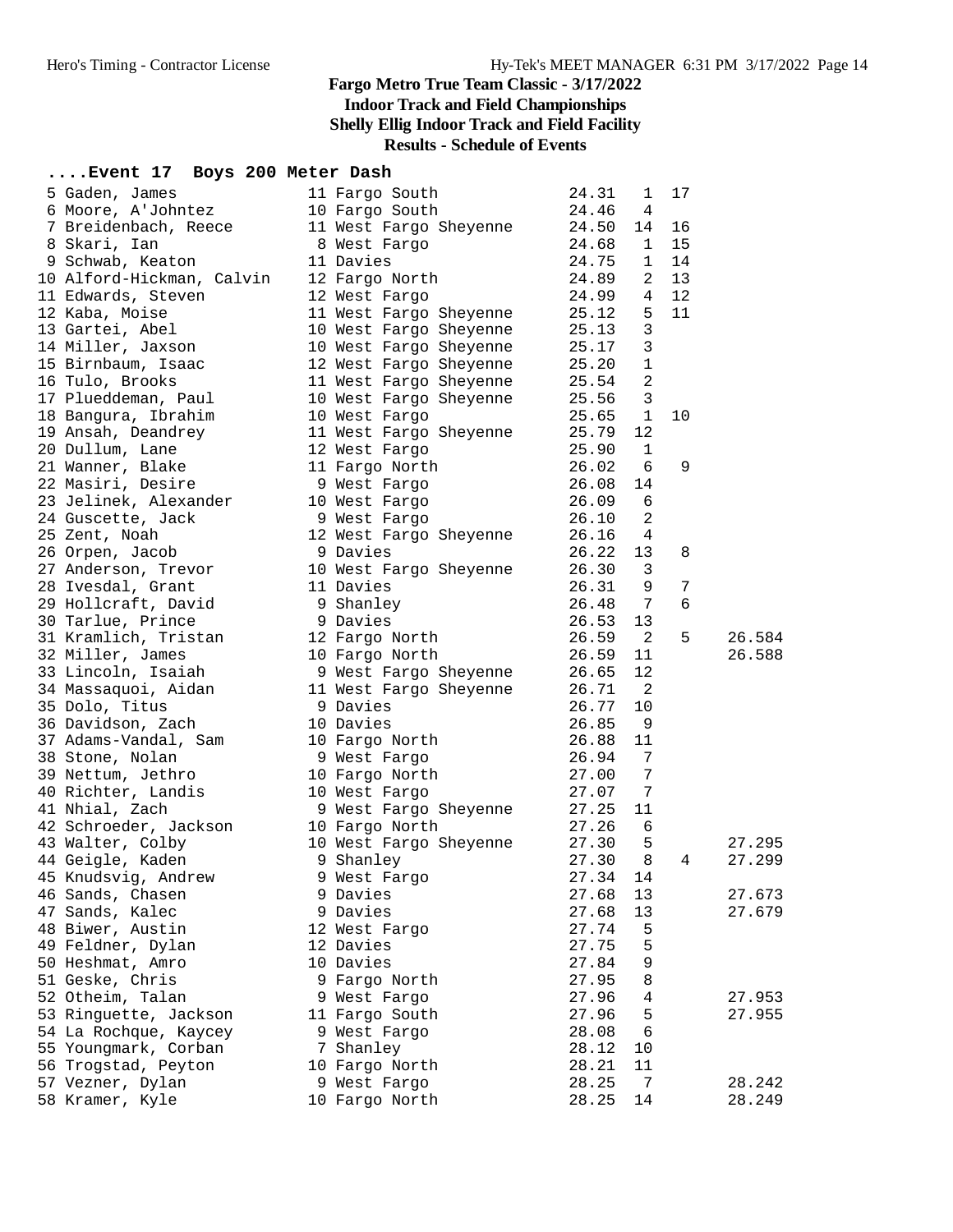#### **....Event 17 Boys 200 Meter Dash**

| 59 Wikstrom, Kasper                         |     | 12 West Fargo                          | 28.35            | 5            |    |
|---------------------------------------------|-----|----------------------------------------|------------------|--------------|----|
| 60 Weninger, James                          |     | 11 Fargo North                         | 28.37            | 8            |    |
| 61 Konneh, Karfala                          |     | 9 West Fargo Sheyenne                  | 28.40            | 12           |    |
| 62 Shell, Michael                           |     | 9 West Fargo                           | 28.54            | 3            |    |
| 63 Hanson, Logan                            |     | 11 Fargo North                         | 28.56            | 8            |    |
| 64 Karr, Andrew                             |     | 9 West Fargo                           | 28.58 6          |              |    |
| 65 Triepke, Hudson                          |     | 9 Davies                               | 28.60            | 11           |    |
| 66 Olson, Sam                               |     | 9 West Fargo                           | $28.63$ 6        |              |    |
| 67 Kardmas, Drew                            |     | 9 Shanley                              | 28.72            | 9            |    |
| 68 Perez, Canaan                            |     | 9 West Fargo                           | 28.87            | 5            |    |
| 69 King, Laquan                             |     | 10 Fargo North                         | 29.01            | 9            |    |
| 70 Lightbourne, Arnaldo                     |     | 10 Davies                              | 29.04            | 10           |    |
| 71 Komrosky, Tyler                          |     |                                        | 29.06 9          |              |    |
|                                             |     | 9 Fargo South                          |                  |              |    |
| 72 Koimene, Abraham                         |     | 9 West Fargo Sheyenne                  | 29.39            | 11           |    |
| 73 Vining, Reed                             |     | 9 Davies                               | 29.46            | 13           |    |
| 74 Dissou, Elfried                          |     | 10 West Fargo                          | 29.64            | - 7          |    |
| 75 Brahos, Kyren                            |     | 9 Davies                               | 29.87            | 10           |    |
| 76 Coulter, Hunter                          |     |                                        | 30.08            | 11           |    |
| 77 Gehrke, Trey                             |     | 9 Davies<br>9 West Fargo<br>9 Davies   | $30.14$ 9        |              |    |
| 78 Showers, Manasseh                        |     |                                        | 30.19            | 13           |    |
| 79 Berney, Jackson                          |     | 9 Davies                               | 30.76            | 14           |    |
| 80 Grove, Lucas                             |     | 9 West Fargo                           | 30.80 8          |              |    |
| 81 Dralu, Thomas                            |     | 9 Davies                               | 31.04            | 13           |    |
| 82 Kiser, Keaton                            |     | 10 Fargo North                         | 31.86            | 10           |    |
| 83 Vi, Darin                                |     | 9 West Fargo                           | 33.39 8          |              |    |
|                                             |     |                                        |                  |              |    |
|                                             |     |                                        |                  |              |    |
| 84 Stephens, Zebedee                        |     | 9 West Fargo<br>10 Shanley             | 33.87 8<br>34.95 | 10           |    |
| 85 Paul, Alex                               |     |                                        |                  |              |    |
| Event 19 Girls 4x400 Meter Relay            |     |                                        |                  |              |    |
|                                             |     |                                        |                  |              |    |
| Meet Record: # 4:06.29 3/28/2014 , Bismarch |     |                                        |                  |              |    |
|                                             |     | C Haussler, J Walter, M Miller, K Page |                  |              |    |
| School                                      |     |                                        | Finals H# Points |              |    |
|                                             |     |                                        |                  |              |    |
| 1 West Fargo Sheyenne 'A'                   |     |                                        | 4:28.87          | 1            | 28 |
| 1) Francis, Catherine 11                    |     | 2) Beschorner, Olivia 11               |                  |              |    |
| 3) Heilman, Olivia 10                       |     | 4) Fitzpatrick, Avary 10               |                  |              |    |
| 2 Davies 'A'                                |     |                                        | 4:29.91          | $\mathbf{1}$ | 24 |
| 1) Bornemann, Cierra 10                     |     | 2) Barnick, Brenna 12                  |                  |              |    |
| 3) Stephens, Halle 9                        |     | 4) Bornemann, Jaylee 9                 |                  |              |    |
| 3 West Fargo 'A'                            |     |                                        | 4:33.08          | 1            | 20 |
| 1) White, Brenna 12                         |     | 2) Wavrin, Sadie 9                     |                  |              |    |
|                                             |     |                                        |                  |              |    |
| 3) Simek, Emily 9                           |     | 4) Samek, Taya 11                      | 4:39.59          | 1            |    |
| 4 West Fargo Sheyenne 'B'                   |     |                                        |                  |              |    |
| 1) Tiongson, Jules 10                       |     | 2) Lang, Jersey 9                      |                  |              |    |
| 3) Saville, Addie 8                         |     | 4) Tveter, Presley 9                   |                  |              |    |
| 5 Davies 'B'                                |     |                                        | 4:47.69          | 2            |    |
| 1) Nesius, Davin 8                          |     | 2) Steckler, Kinley 8                  |                  |              |    |
| 3) Ibarra, Sofia 11                         |     | 4) Modin, Cadence 10                   |                  |              |    |
| 6 West Fargo 'B'                            |     |                                        | 4:52.63          | 1            |    |
| 1) Amundson, Ella 7                         |     | 2) Wavrin, Lily 7                      |                  |              |    |
| 3) Scarbrough, Zevina 9                     |     | 4) Gardner, Ariana 9                   |                  |              |    |
| 7 West Fargo Sheyenne                       | 'D' |                                        | 4:54.59          | 2            |    |
| 1) Bior, Achol 9                            |     | 2) Madrigga, Tia 10                    |                  |              |    |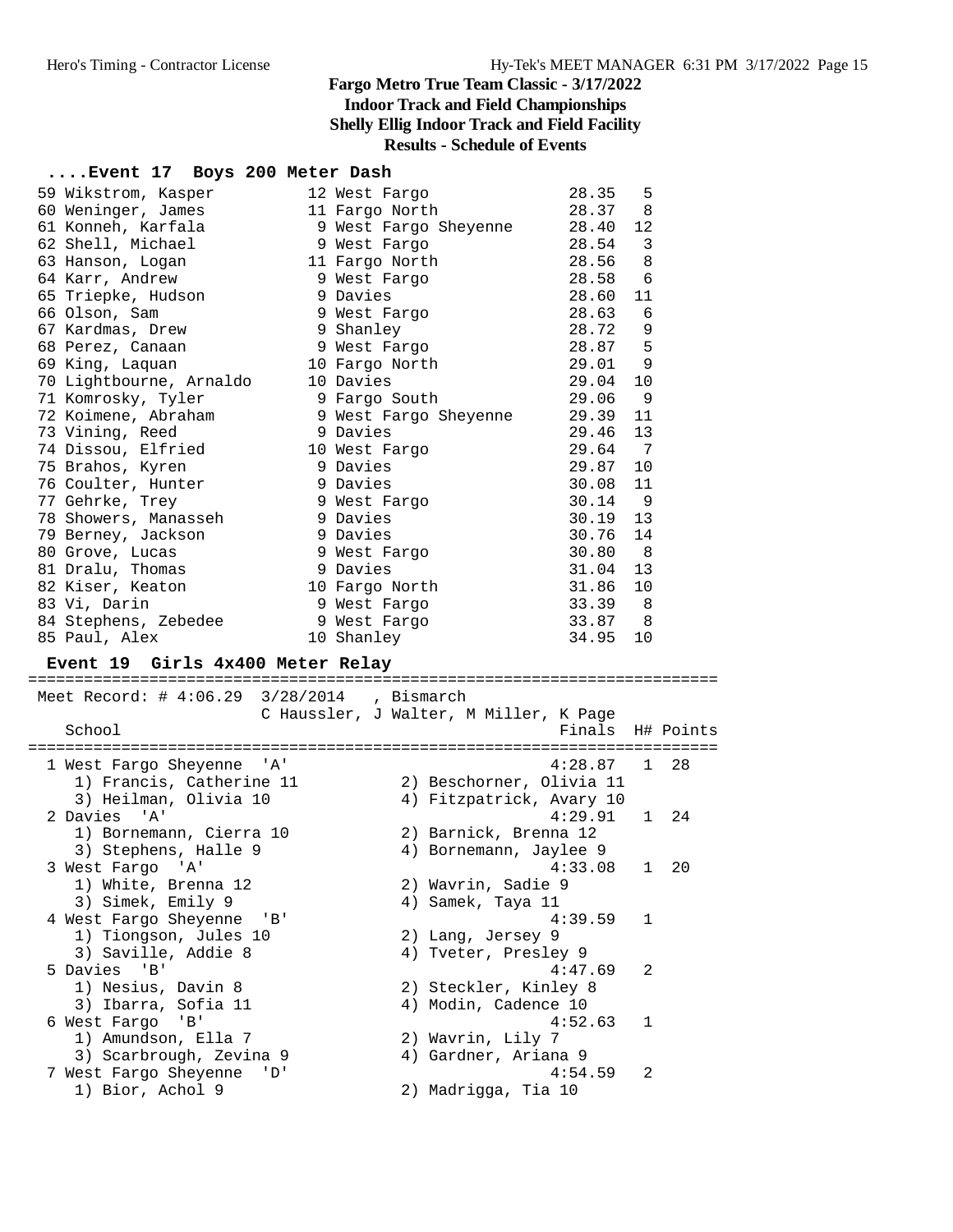#### **....Event 19 Girls 4x400 Meter Relay**

| 3) Yeanay, Sannie 10      | 4) Dufner, Jacquelyn 12 |
|---------------------------|-------------------------|
| 8 West Fargo Sheyenne 'C' | 5:01.85 2               |
| 1) Spielman, Isabella 9   | 2) Heilman, Jazlyn 8    |
| 3) Dangerud, Ella 9       | 4) Machayya, Gaby 8     |
| 9 Davies 'C'              | $5:22.35$ 2             |
| 1) VanPeursem, Maggie 9   | 2) Koterba, Ava 9       |
| 3) Delaney, Brooke 11     | 4) Repina, Karina 9     |
|                           |                         |

#### **Event 20 Boys 4x400 Meter Relay**

========================================================================== Meet Record: # 3:31.17 2006 , Dickinson School **Finals H# Points** ========================================================================== 1 Davies 'A' 3:40.23 1 28 1) Berney, Carter 12 2) Touray, Jaray 10 3) Rempher, Drew 11 4) Roberts, Wil 12 2 Fargo North 'A' 3:46.82 1 24 1) Fritel, Nathaniel 12 2) Enger, Isaiah 12 3) Kramlich, Tristan 12 4) Gossett, Jeb 10 3 West Fargo Sheyenne 'A' 3:49.69 1 20 1) Robles, Isaiah 10 2) Deibert, Tucker 10 3) Stiel, Matt 12 4) Johnson, Caeden 12 4 Shanley 'A' 3:49.85 1 16 1) Lantz, Ethan 11 2) Andrews, Nathan 10 3) Flaherty, Joe 10 (4) Geffre, Noah 12 5 West Fargo 'A' 3:54.61 1 12 1) Dullum, Lane 12 2) Pritchard, Hayden 11 3) Kjervestad, Chase 10 (4) Williams, Lance 9 6 Davies 'B' 3:54.83 2 1) Hefta, Bennett 12 (2) Bosch, Regan 12 3) Pfeifer, Noah 12 (4) Coulter, Jake 10 7 West Fargo 'B' 4:10.95 2 1) Guscette, Jack 9 2) Masiri, Desire 9 3) Shell, Michael 9 4) Knudsvig, Andrew 9 8 Fargo North 'B' 4:11.94 2 1) Wicks, Charlie 11 2) Kielty, Bjorn 10 3) Watkin, Evan 12 4) Hanson, Logan 11 9 Davies 'C' 4:18.18 2 1) Brachman, Adam 10 2) Hovdenes, Alex 10 3) Gannon, Colin 10 4) Anderson, Preston 9 10 Fargo South 'A' 4:23.48 1 8 1) Larson, Charley 11 2) Barbot, Oscar 10 3) Robinson, Lukas 9 (4) Moody, Gunnar 12 11 Davies 'D' 4:24.31 2 1) Phillips, Karson 9 2) Sell, Kyan 9 3) Selzler, Lucas 9 4) Haugrud, Garrett 12 12 Fargo North 'C' 4:27.93 2 1) Weninger, James 11 2) Nordstrom, Tyan 11 3) Geske, Chris 9 4) King, Laquan 10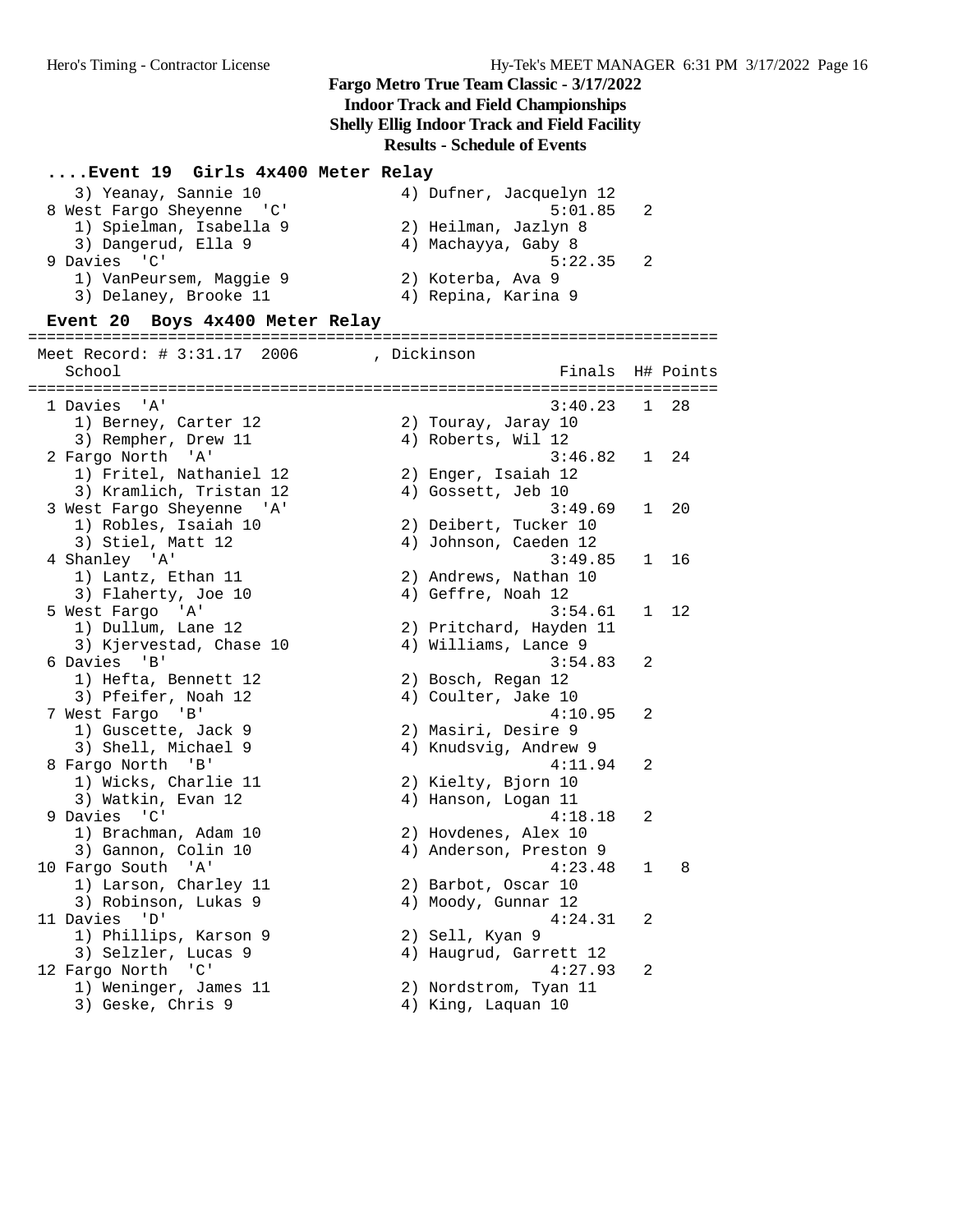#### **Event 21 Girls High Jump**

|                                                                                                     | Meet Record: # 5-07 3/25/2011 Kira Larson, Fargo North |               |                 |
|-----------------------------------------------------------------------------------------------------|--------------------------------------------------------|---------------|-----------------|
| Name                                                                                                | Year School                                            | Finals Points |                 |
|                                                                                                     | 1 James, Axumite Wren 9 Fargo South 5-00.00 21         |               |                 |
| $4-04$ $4-06$ $4-08$ $4-10$ $5-00$ $5-02$                                                           |                                                        |               |                 |
| 0 0 0 0 0 XXX                                                                                       |                                                        |               |                 |
|                                                                                                     | 2 Sander, Micah 10 West Fargo Sheyenne 5-00.00         |               | 20              |
| $4-00$ $4-02$ $4-04$ $4-06$ $4-08$ $4-10$ $5-00$ $5-02$                                             |                                                        |               |                 |
| 0 0 0 0 XO XO 0 XXX                                                                                 |                                                        |               |                 |
| 3 Axtman, Linnea (12 Davies                                                                         |                                                        | $5 - 00.00$   | 19              |
| $4-06$ $4-08$ $4-10$ $5-00$ $5-02$                                                                  |                                                        |               |                 |
| XO O XO XO XXX                                                                                      |                                                        |               |                 |
| 4 Docktor, Mallory 11 West Fargo                                                                    |                                                        | $5 - 00.00$   | 18              |
| $4-00$ $4-02$ $4-04$ $4-06$ $4-08$ $4-10$ $5-00$ $5-02$                                             |                                                        |               |                 |
| 0 0 0 0 XXO XO XXO XXX                                                                              |                                                        |               |                 |
| 5 Wheeldon, Maci                                                                                    | 11 Davies                                              | $4 - 08.00$   | 17              |
| $4-04$ $4-06$ $4-08$ $4-10$                                                                         |                                                        |               |                 |
| $\begin{matrix} \mathsf{O} \qquad & \mathsf{P} \qquad & \mathsf{O} \quad \mathsf{XXX} \end{matrix}$ |                                                        |               |                 |
| 6 Yeanay, Sannie                                                                                    | 10 West Fargo Sheyenne 4-08.00                         |               | 16              |
| $4-04$ $4-06$ $4-08$ $4-10$                                                                         |                                                        |               |                 |
| XO XO O XXX                                                                                         |                                                        |               |                 |
| 7 Fosher, Callen                                                                                    | 8 West Fargo Sheyenne 4-06.00                          |               | 14.50           |
| $4-00$ $4-02$ $4-04$ $4-06$ $4-08$                                                                  |                                                        |               |                 |
| 0 0 0 0 XXX                                                                                         |                                                        |               |                 |
| 7 Lovelace, Abigail                                                                                 | 11 Fargo North                                         | $4 - 06.00$   | 14.50           |
| $4-04$ $4-06$ $4-08$                                                                                |                                                        |               |                 |
| O O XXX                                                                                             |                                                        |               |                 |
| 9 Berg, Malea                                                                                       | 11 West Fargo                                          | $4-04.00$     | 13              |
| $4-00$ $4-02$ $4-04$ $4-06$                                                                         |                                                        |               |                 |
| O XO XXO XXX                                                                                        |                                                        |               |                 |
| 10 Hoff, Carley                                                                                     | 10 Davies                                              | $4-02.00$     | 12 <sup>°</sup> |
| $4 - 02$ $4 - 04$                                                                                   |                                                        |               |                 |
| O XXX<br>11 Miller, Mia                                                                             | 11 Davies                                              | $4 - 02.00$   |                 |
| $4-00$ $4-02$ $4-04$                                                                                |                                                        |               |                 |
| XO XO XXX                                                                                           |                                                        |               |                 |
| 12 Hoff, Hanna                                                                                      | 10 Davies                                              | $4 - 02.00$   |                 |
| $4 - 02$ $4 - 04$                                                                                   |                                                        |               |                 |
| XXO XXX                                                                                             |                                                        |               |                 |
| -- Narmah, Kaylee                                                                                   | 9 Davies                                               | NH            |                 |
| $4 - 02$                                                                                            |                                                        |               |                 |
| XXX                                                                                                 |                                                        |               |                 |

#### **Event 22 Boys High Jump**

| Meet Record: $\#$ 6-10 1978<br>Name                         |         |            |         | Year School |                                | Brian Hogan, Jamestown | Finals Points |
|-------------------------------------------------------------|---------|------------|---------|-------------|--------------------------------|------------------------|---------------|
| 1 Irumva, Jean<br>$5-02$ 5-04 5-06 5-08 5-10 6-00 6-02 6-03 |         |            |         |             | 12 West Fargo                  | $6 - 02.00$ 21         |               |
|                                                             |         |            |         |             | $O$ $O$ $O$ $O$ $O$ $XO$ $XXX$ |                        |               |
| 2 Taylor, Cedric                                            |         |            |         |             | 10 West Fargo                  | $6 - 00.00$            | -20           |
| $5-02$ 5-04 5-06 5-08 5-10 6-00 6-02                        |         |            |         |             |                                |                        |               |
|                                                             | $\circ$ | $\circ$ xo | $\circ$ | XO          | xxx                            |                        |               |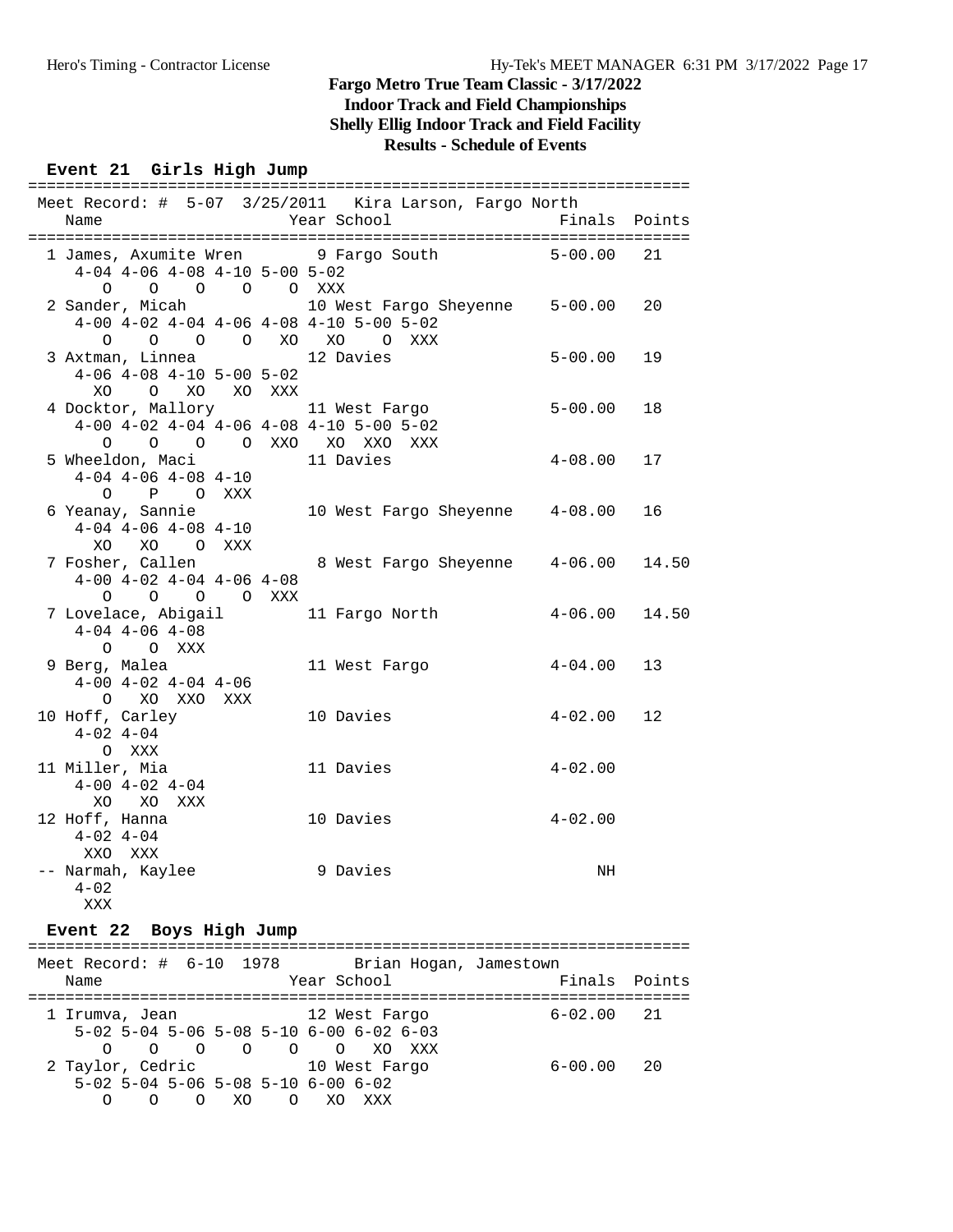#### **....Event 22 Boys High Jump**

|                                                       |     | 3 Baer, Kasen                       11 West Fargo Sheyenne     5-10.00 |             | 19    |
|-------------------------------------------------------|-----|------------------------------------------------------------------------|-------------|-------|
| $5-02$ $5-04$ $5-06$ $5-08$ $5-10$ $6-00$             |     |                                                                        |             |       |
| 0 0 0 0 0 XXX                                         |     |                                                                        |             |       |
|                                                       |     |                                                                        |             | 18    |
| $5-04$ 5-06 5-08 5-10 6-00                            |     |                                                                        |             |       |
| O O O XXO XXX                                         |     |                                                                        |             |       |
| 5 Wicks, Charlie                       11 Fargo North |     |                                                                        | $5 - 08.00$ | 17    |
| 4-08 4-10 5-00 5-02 5-04 5-06 5-08 5-10               |     |                                                                        |             |       |
|                                                       |     | 0 0 P 0 0 0 XO XXX                                                     |             |       |
|                                                       |     | 9 Fargo North                                                          | $5 - 06.00$ | 16    |
| 6 Knoke, Trey<br>5-04 5-06 5-08                       |     |                                                                        |             |       |
| O O XXX                                               |     |                                                                        |             |       |
| 7 Spiyee, Emanuel 11 Fargo South                      |     |                                                                        | $5 - 04.00$ | 14.50 |
| $4-10$ 5-00 5-02 5-04 5-06                            |     |                                                                        |             |       |
| 0 0 0 0 XXX                                           |     |                                                                        |             |       |
| 7 Olson, Darby                                        |     | 11 West Fargo Sheyenne                                                 | $5 - 04.00$ | 14.50 |
| $5 - 04$ 5-06                                         |     |                                                                        |             |       |
| O XXX                                                 |     |                                                                        |             |       |
| 9 Nhial, Zach                                         |     | 9 West Fargo Sheyenne 5-04.00                                          |             |       |
| $5-00$ $5-02$ $5-04$ $5-06$                           |     |                                                                        |             |       |
| O O XXO XXX                                           |     |                                                                        |             |       |
| 10 Hollcraft, Luke                                    |     | 11 Shanley                                                             | $5 - 02.00$ | 13    |
| $4-08$ $4-10$ $5-00$ $5-02$ $5-04$                    |     |                                                                        |             |       |
| O O XO XO XXX                                         |     |                                                                        |             |       |
| 10 Sabby, Moe                                         |     | 10 West Fargo Sheyenne 5-02.00                                         |             |       |
| $5 - 00$ $5 - 02$ $5 - 04$                            |     |                                                                        |             |       |
| XO XO XXX                                             |     |                                                                        |             |       |
| 12 Tarlue, Prince                                     |     | 9 Davies                                                               | $5 - 00.00$ | 12    |
| $4-08$ $4-10$ $5-00$ $5-02$                           |     |                                                                        |             |       |
| XO O O                                                | XXX |                                                                        |             |       |
| 13 Brahos, Kyren                                      |     | 9 Davies                                                               | $5 - 00.00$ | 11    |
| $4-08$ $4-10$ $5-00$ $5-02$                           |     |                                                                        |             |       |
| $O$ $O$ $XO$                                          | XXX |                                                                        |             |       |
| -- Enger, Isaiah                                      |     | 12 Fargo North                                                         | NH          |       |
| $5 - 04$                                              |     |                                                                        |             |       |
| XXX                                                   |     |                                                                        |             |       |

#### **Event 23 Girls Pole Vault**

| Meet Record: # 11-00 3/28/2014 Lauren Gietzen, Century<br>Year School<br>Name        | Finals Points                     |
|--------------------------------------------------------------------------------------|-----------------------------------|
| 12 Shanley<br>1 Snyder, Isabelle<br>$6-03$ $6-09$ $7-03$ $7-09$ $8-03$ $8-09$ $9-03$ | $8 - 09.00$ 21                    |
| OXXOXOXO<br>$\Omega$                                                                 | O XXX                             |
| 12 Davies<br>2 Jorgenson, Azalea                                                     | $8 - 03.00$<br>20                 |
| $6-09$ 7-03 7-09 8-03 8-09                                                           |                                   |
| $O$ $O$ $O$ $XXX$<br>$\Omega$                                                        |                                   |
| 3 Daub, Nora                                                                         | 11 Davies<br>$8 - 03.00$<br>19    |
| $6-09$ 7-03 7-09 8-03 8-09                                                           |                                   |
| O OXXOXXX<br>$\Omega$                                                                |                                   |
| 4 Dahl, Jolee                                                                        | $8 - 03.00$<br>18<br>9 West Fargo |
| $6-03$ $6-09$ $7-03$ $7-09$ $8-03$ $8-09$                                            |                                   |
| XXO<br>XXO<br>XXX<br>$\Omega$<br>O.<br>$\cap$                                        |                                   |
|                                                                                      |                                   |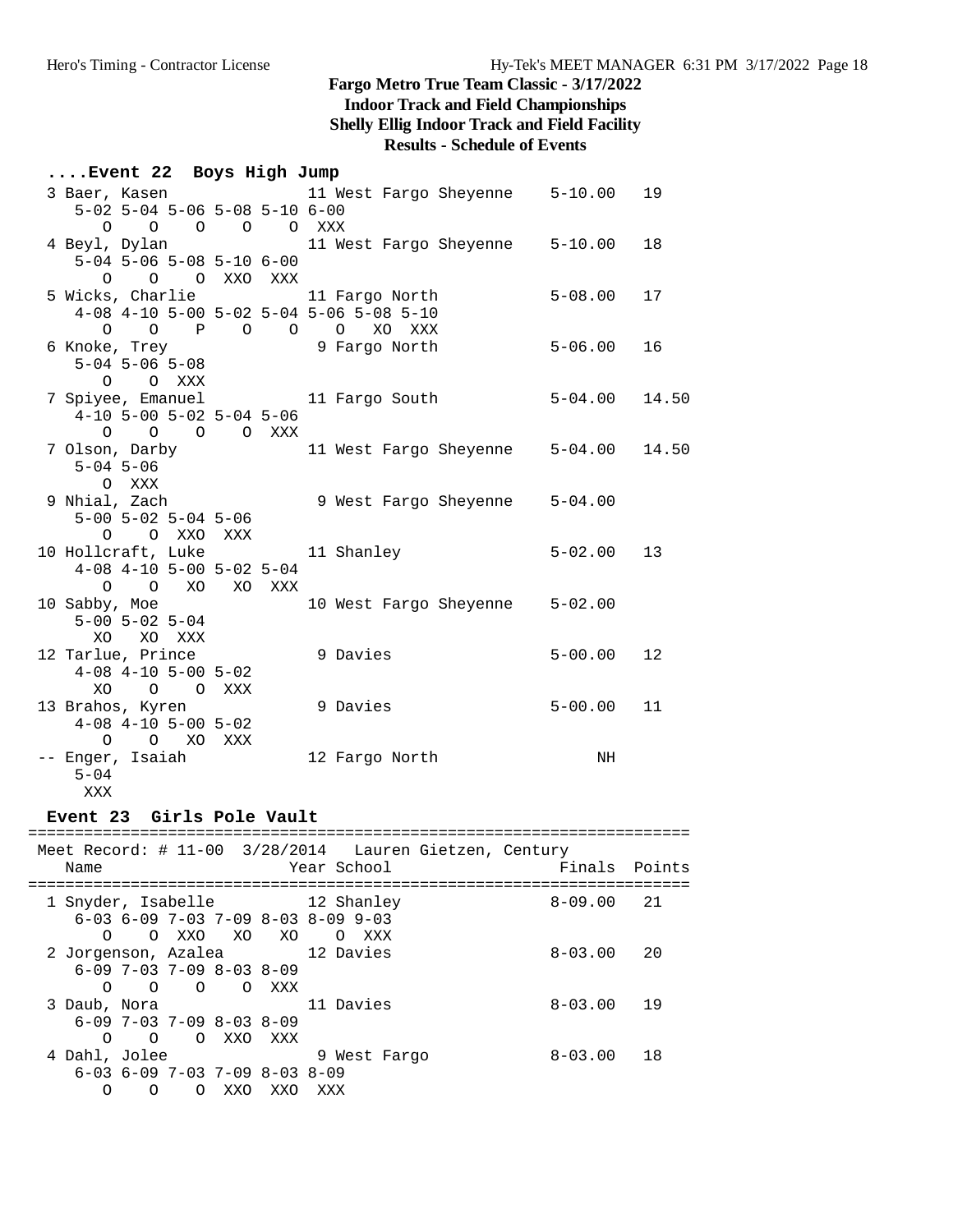#### **....Event 23 Girls Pole Vault**

| 5 Schneider, Elise 11 Davies<br>$6-03$ $6-09$ $7-03$ $7-09$ $8-03$ |                        | $7-09.00$      | 17 |
|--------------------------------------------------------------------|------------------------|----------------|----|
| O O O XXO XXX<br>6 Tanq, Taylor<br>$6 - 09$ 7-03 7-09              | 11 West Fargo          | $7 - 03.00$ 16 |    |
| XXO OXXX<br>-- Walker, McKayla<br>$6 - 03$<br>XXX                  | 10 West Fargo          | NH             |    |
| -- Roberts, Alexandra<br>$6 - 03$<br>XXX                           | 9 Davies               | NH             |    |
| -- Sjostrom, Sienna<br>$6 - 03$<br>XX                              | 9 Davies               | NH             |    |
| -- Nelson, Emma<br>$6 - 03$<br>XXX                                 | 10 West Fargo Sheyenne | NH             |    |
| -- Aasen, Emery<br>$7 - 03$<br>XXX                                 | 10 West Fargo          | NH             |    |
| -- Lukes, Hope<br>$6 - 03$<br>XXX                                  | 10 West Fargo          | NH             |    |
| -- Vi, Nina<br>$6 - 03$<br>XXX                                     | 11 West Fargo          | NH             |    |

#### **Event 24 Boys Pole Vault**

|                                           |                     | Meet Record: # 15-02 3/25/2011 Brock Larson, Fargo South                          |            |  |  |  |  |
|-------------------------------------------|---------------------|-----------------------------------------------------------------------------------|------------|--|--|--|--|
| Name                                      |                     | Year School Terrain and Points Points                                             |            |  |  |  |  |
|                                           | ------------------- |                                                                                   |            |  |  |  |  |
|                                           |                     | 1 Kaster, Soren 11 West Fargo Sheyenne 11-06.00 21                                |            |  |  |  |  |
|                                           |                     | $7-00$ $7-06$ $8-00$ $8-06$ $9-00$ $9-06$ $10-00$ $10-06$ $11-00$ $11-06$ $12-00$ |            |  |  |  |  |
|                                           |                     | --- --- --- --- 0 0 0 0 0 0 XXX                                                   |            |  |  |  |  |
|                                           |                     | 2 Thomasson, Zack 11 Fargo South 11-00.00 20                                      |            |  |  |  |  |
|                                           |                     | $7-00$ $7-06$ $8-00$ $8-06$ $9-00$ $9-06$ $10-00$ $10-06$ $11-00$ $11-06$         |            |  |  |  |  |
|                                           |                     | --- --- --- 0 0 0 X0 X0 0 XXX                                                     |            |  |  |  |  |
|                                           |                     | 3 Kramer, Kyle 10 Fargo North 10-00.00 19                                         |            |  |  |  |  |
|                                           |                     | $7-00$ $7-06$ $8-00$ $8-06$ $9-00$ $9-06$ $10-00$ $10-06$                         |            |  |  |  |  |
|                                           |                     | --- --- --- --- --- 0 XO XXX                                                      |            |  |  |  |  |
|                                           |                     | 4 Hansgard, George 10 Fargo South<br>9-00.00 18                                   |            |  |  |  |  |
| $7-00$ $7-06$ $8-00$ $8-06$ $9-00$ $9-06$ |                     |                                                                                   |            |  |  |  |  |
| OOOOOOXXX                                 |                     |                                                                                   |            |  |  |  |  |
| 5 Ivesdal, Grant 11 Davies                |                     |                                                                                   | 9-00.00 17 |  |  |  |  |
| $7-00$ $7-06$ $8-00$ $8-06$ $9-00$ $9-06$ |                     |                                                                                   |            |  |  |  |  |
| XO XO O XO O XXX                          |                     |                                                                                   |            |  |  |  |  |
|                                           |                     | 6 Angus, Nathaniel 11 West Fargo Sheyenne 8-06.00 16                              |            |  |  |  |  |
| $7-00$ $7-06$ $8-00$ $8-06$ $9-00$        |                     |                                                                                   |            |  |  |  |  |
| $O$ $O$ $O$ $O$ $XXX$                     |                     |                                                                                   |            |  |  |  |  |
|                                           |                     | 7 Birnbaum, Ethan 11 West Fargo Sheyenne 8-00.00 15                               |            |  |  |  |  |
| $7-00$ $7-06$ $8-00$ $8-06$               |                     |                                                                                   |            |  |  |  |  |
| O XO O XXX                                |                     |                                                                                   |            |  |  |  |  |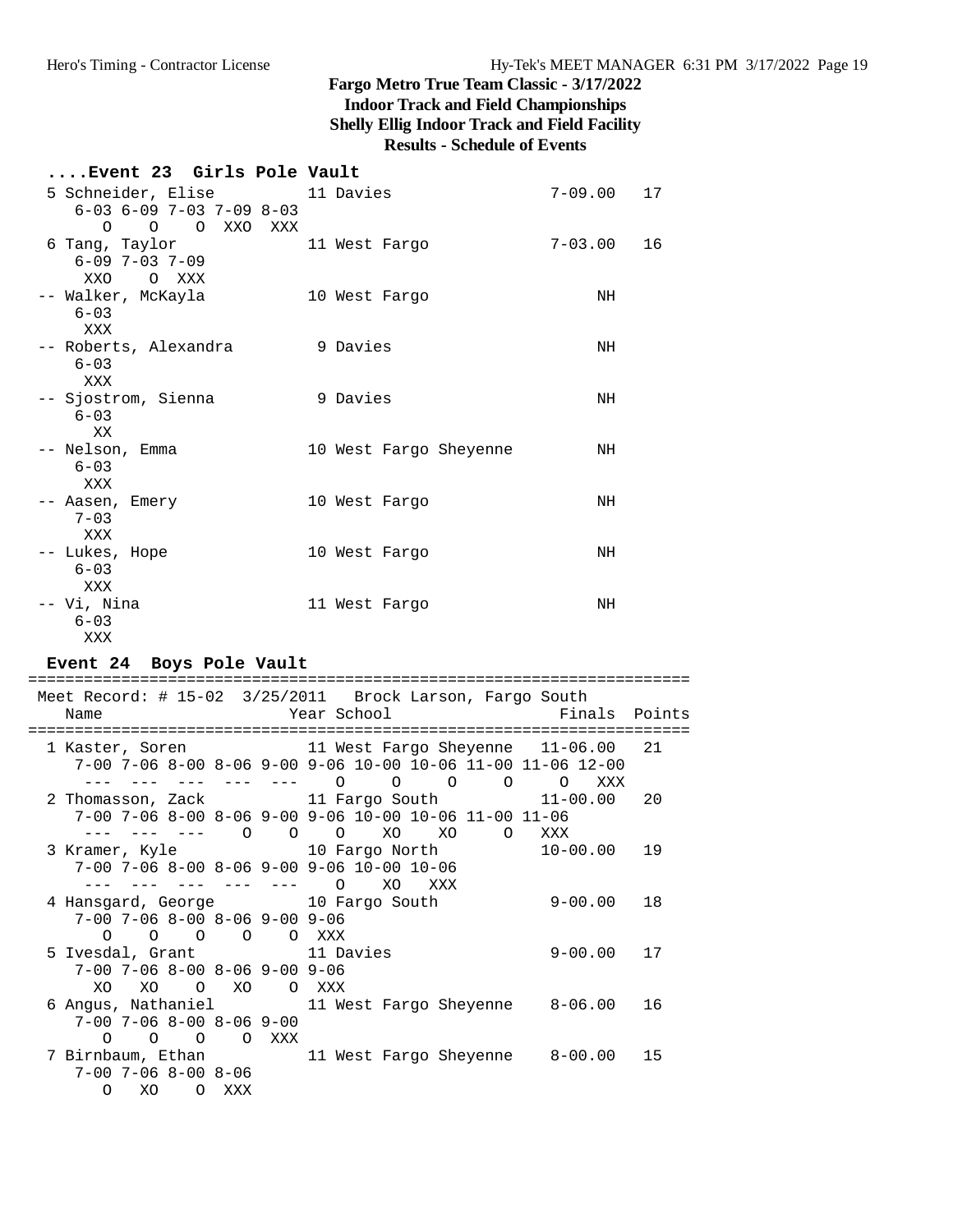#### **....Event 24 Boys Pole Vault**

| 8 | Hanson, Tyler                       | 10 West Fargo Sheyenne | $8 - 00.00$       |
|---|-------------------------------------|------------------------|-------------------|
|   | $7 - 00$ $7 - 06$ $8 - 00$ $8 - 06$ |                        |                   |
|   | XO<br>$\overline{O}$<br>XXX<br>O    |                        |                   |
|   | 9 Fuller Iglesias, Devin            | 10 Fargo South         | $8 - 00.00$<br>14 |
|   | $7 - 00$ $7 - 06$ $8 - 00$ $8 - 06$ |                        |                   |
|   | XXO XXO<br>XXX<br>O                 |                        |                   |
|   | 10 Heyer, Jonah                     | 10 Davies              | $7 - 06.00$<br>13 |
|   | $7 - 00$ $7 - 06$ $8 - 00$          |                        |                   |
|   | O XXX<br>O                          |                        |                   |
|   | 11 Heshmat, Amro                    | 10 Davies              | $7 - 06.00$<br>12 |
|   | $7 - 00$ $7 - 06$ $8 - 00$          |                        |                   |
|   | O XXO XXX                           |                        |                   |
|   | 12 Schumacher, Isaac                | 10 Davies              | $7 - 00.00$       |
|   | $7 - 00$ 7-06                       |                        |                   |
|   | $\Omega$<br>XXX                     |                        |                   |
|   | -- Schwab, G Zachary                | 11 West Fargo Sheyenne | NH                |
|   | $7 - 00$                            |                        |                   |
|   | XXX                                 |                        |                   |
|   | -- Biwer, Austin                    | 12 West Fargo          | NH                |
|   | $7 - 00$                            |                        |                   |

XXX

**Event 25 Girls Long Jump**

========================================================================== Meet Record: # 18-05 2002 Brittni Bruenjes, Valley City Name The Year School The Points H# Points ========================================================================== 1 Deebom, Cece 11 Davies 17-05.00 2 21 16-10 16-07.25 17-01 17-05 17-00.50 PASS 2 Sander, Micah 10 West Fargo Sheyenne 15-02.50 1 20 14-00 14-03.50 15-02.50 13-03.50 13-08.50 13-08.25 3 Tiongson, Jules 10 West Fargo Sheyenne 14-01.75 2 19 13-02 13-04 13-04.50 14-01.75 13-06.50 13-06 4 Daub, Nora 11 Davies 14-00.75 1 18 12-06.75 12-11.50 13-06 13-04 14-00.75 PASS 5 Rau, Letica 12 West Fargo Sheyenne 13-08.50 2 17 12-07.50 12-10 FOUL 12-04 13-08.50 13-05.50 6 Narmah, Vanessa 12 Davies 13-05.75 1 16 12-06.75 13-05 13-03.50 13-05.75 13-04 12-11.50 7 Olson, Brittyn 9 West Fargo Sheyenne 13-04.00 1 12-11 FOUL 13-04 FOUL 12-03.25 12-11.25 8 Wangatchumo, Virginie 10 West Fargo Sheyenne 13-00.50 1 12-11 11-02.50 FOUL 9-05 9-11 13-00.50 9 Schneider, Elise 11 Davies 13-00.50 1 12-03 12-01 13-00.50 12-02 12-10.75 12-04.25 10 Steiner, Kelsa 11 West Fargo 12-09.50 1 15 12-06 11-09.50 12-09.50 11 Dufner, Jacquelyn 12 West Fargo Sheyenne 12-09.00 2 FOUL FOUL 12-09 12 Beipa, Lydia 11 Fargo South 12-07.50 1 14 11-08.50 12-02 12-07.50<br>5 13 Bargor, Hannah 9 West Fargo Sheyenne 12-07.00 1 12-07 12-03.75 11-09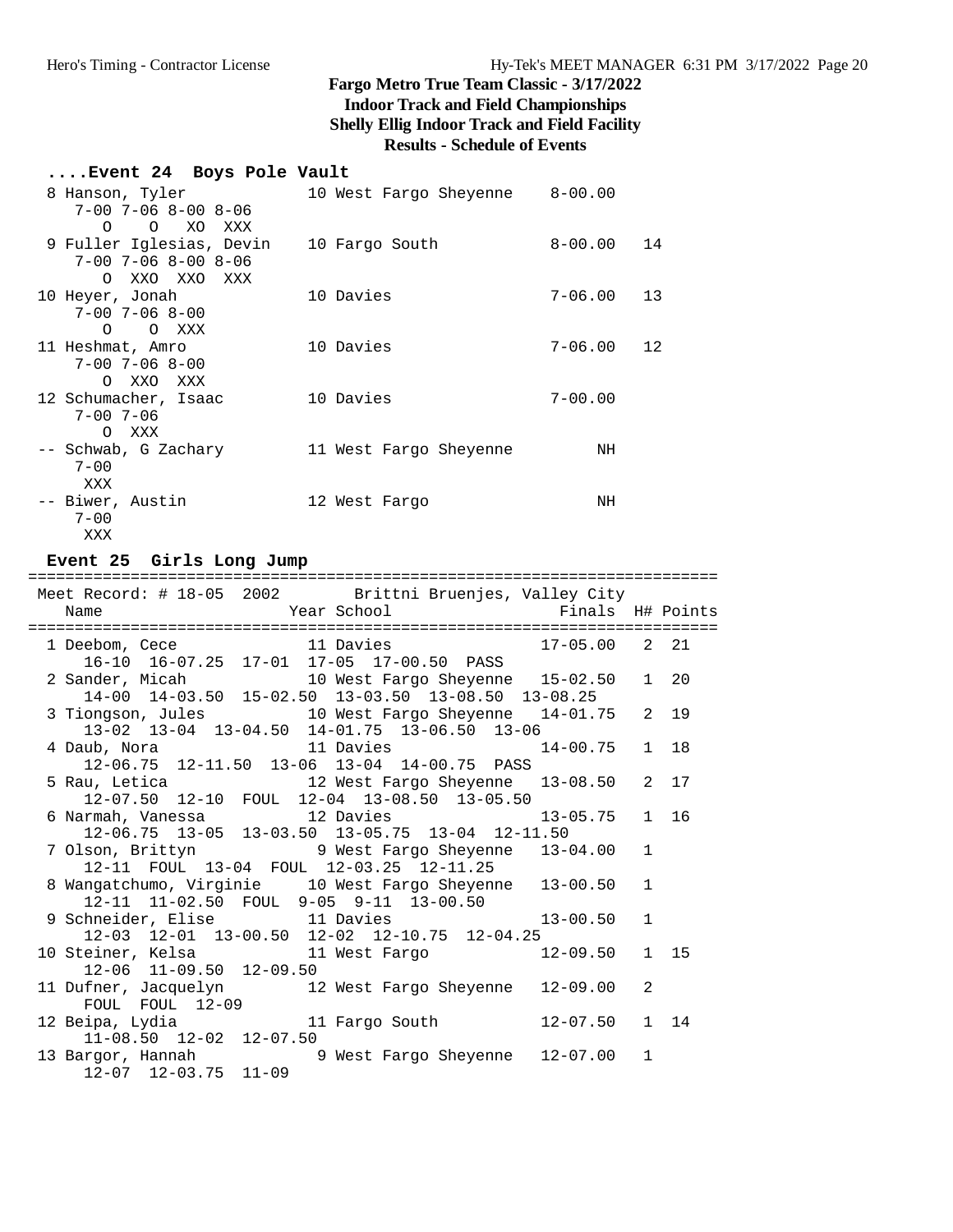#### **....Event 25 Girls Long Jump**

| 14 Berg, Malea<br>$12 - 06$ $11 - 09$ $12 - 01$       | 11 West Fargo          | 12-06.00     | 2 13 |
|-------------------------------------------------------|------------------------|--------------|------|
| 15 Robertson, Ava<br>FOUL FOUL 12-01.50               | 11 Davies              | $12 - 01.50$ | 2    |
| 16 Ripplinger, Katie<br>$10 - 04$ $11 - 00$ $10 - 00$ | 10 West Fargo Sheyenne | $11 - 00.00$ | 1    |
| 17 Saydoway, Quayea<br>$8-04$ $9-10$ $10-00$          | 9 West Fargo Sheyenne  | $10 - 00.00$ | 2    |
| 18 Johnson, Dylan<br>FOUL 9-08 FOUL                   | 11 Fargo North         | $9 - 08.00$  | 2 12 |
| -- Yeanay, Sannie<br>FOUL<br>FOUL<br>FOUL             | 10 West Fargo Sheyenne | <b>FOUL</b>  | 2    |

#### **Event 26 Boys Long Jump**

========================================================================== Meet Record: # 23-06.50 1976 Phil Farris, Langston Name The Year School The Pinals H# Points ========================================================================== 1 Baer, Kasen 11 West Fargo Sheyenne 19-10.75 2 21 19-06 19-00.75 FOUL 19-02.50 19-08.75 19-10.75 2 Olson, Noah 10 West Fargo Sheyenne 18-11.25 1 20 18-09.50 FOUL FOUL 18-07.50 18-04 18-11.25 3 Irumva, Jean 12 West Fargo 18-11.00 2 19 rumva, Jean<br>FOUL FOUL 18-11 FOUL FOUL FOUL<br>Consider 4 Deebom, Golden 9 Davies 18-07.50 2 18 17-10.50 18-04.50 16-08.75 PASS 17-08 18-07.50 5 Diehyee, Ruebben 10 West Fargo Sheyenne 18-04.50 1 17 16-11.50 15-11 17-11 17-02.50 16-10.25 18-04.50 6 Wilson, Race 10 West Fargo Sheyenne 18-04.00 2 FOUL 18-04 18-00.50 16-09.25 FOUL 17-02 7 Spiyee, Emanuel 11 Fargo South 17-08.50 2 16 16-09 17-08.50 15-09 PASS 16-05.75 PASS 8 Lorenz, Luke 10 Davies 17-04.50 2 15 17-04.50 16-03 16-09.50 16-05 16-05.50 16-08 9 Olson, Darby 11 West Fargo Sheyenne 17-01.75 2 16-00 16-09 16-11.25 16-06.25 15-09 17-01.75 10 Brown, Raymond 11 Davies 16-08.25 2 14 16-06 16-04.25 16-08.25 11 Schumacher, Isaac 10 Davies 16-06.25 2 16-02.50 16-06.25 16-02 12 Greenwood, Maxwell 11 West Fargo Sheyenne 16-03.75 1 16-03.75 15-06 14-10 13 Olson, Jesse 10 Fargo South 16-01.00 1 13 FOUL 16-01 14-01<br>14 Sabby, Moe 10 West Fargo Sheyenne 15-10.00 1 15-10 15-07 15-09.50 15 Pollock, Chad 9 Shanley 15-08.50 2 12 15-08.50 13-01 13-11 16 Moore, A'Johntez 10 Fargo South 15-01.50 1 11 FOUL FOUL 15-01.50 17 Fischer, Thompson 10 Davies 14-11.00 1 14-11 14-06 14-06.50 18 Geigle, Grayson 11 Shanley 13-04.50 1 10 13-04.50 FOUL 12-10.50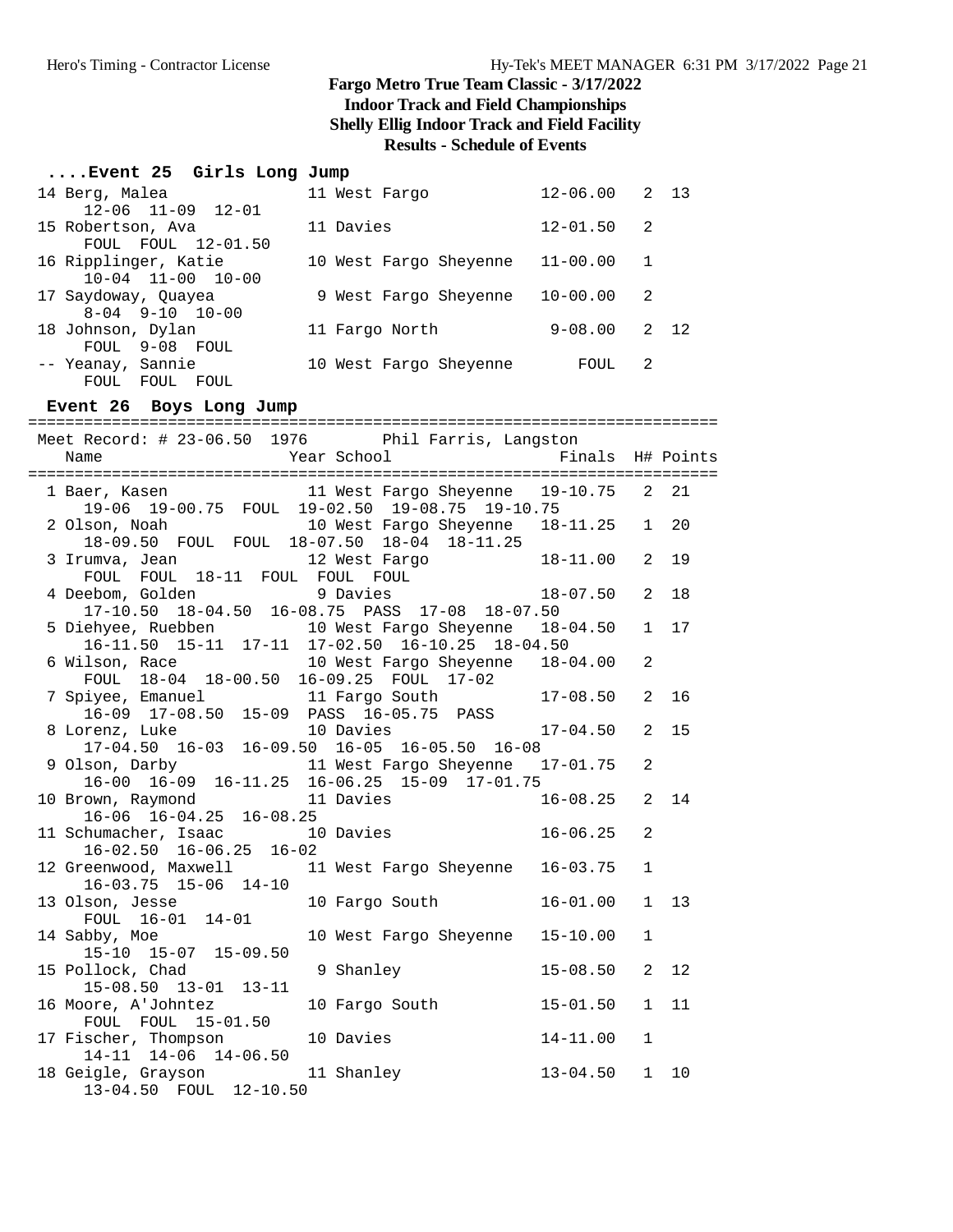| Event 26 Boys Long Jump    |            |             |  |
|----------------------------|------------|-------------|--|
| 19 Tarlue, Prince          | 9 Davies   | 10-11.00 2  |  |
| 10-06 10-11 PASS           |            |             |  |
| 20 Paul, Alex              | 10 Shanley | 8-00.50 1 9 |  |
| $8-00.50$ $8-00$ $6-05.75$ |            |             |  |

| Event 27 Girls Triple Jump                                                                                                             |              |              |  |
|----------------------------------------------------------------------------------------------------------------------------------------|--------------|--------------|--|
| Meet Record: # 37-03 2004 Brittni Bruenjes, Valley City<br>Year School Finals H# Points<br>Name                                        |              |              |  |
| 1 Sailer, Cayla                 10 Davies                       33-09.75     2   21<br>32-11.25 33-05.75 33-08 31-09.50 32-11 33-09.75 |              |              |  |
| 2 James, Axumite Wren 9 Fargo South 33-03.00 2 20<br>31-07.75 32-10.25 33-03 33-00 33-02.50 33-03                                      |              |              |  |
| 3 Gulsvig, Elyse 11 Davies 32-09.75 2 19<br>32-03.50 32-01.25 32-09.75 PASS PASS PASS                                                  |              |              |  |
| 4 Schneider, Elise 11 Davies 29-11.00 1 18<br>28-06 FOUL 29-11 28-07.50 29-06.75 PASS                                                  |              |              |  |
| 5 Francis, Catherine 11 West Fargo Sheyenne 29-09.75 1 17<br>29-04 29-09.75 FOUL FOUL 28-08 FOUL                                       |              |              |  |
| 6 Tiongson, Jules 10 West Fargo Sheyenne 28-10.50 1 16<br>FOUL 26-11.25 FOUL 28-10.50 28-07.50 FOUL                                    |              |              |  |
| 7 Daub, Nora 11 Davies 27-08.25<br>21-10 27-08.25 FOUL 26-09 27-02.50 FOUL                                                             |              | 2            |  |
| 8 Axtman, Elsa (2008) 9 Davies<br>26-03.75 23-02 24-10.50 FOUL 25-03.50 PASS                                                           | $26 - 03.75$ | $\mathbf{1}$ |  |
| 9 Bargor, Hannah 3 9 West Fargo Sheyenne 25-03.25 1 15<br>25-03.25 FOUL 23-03.50 24-05.50 24-10 21-04                                  |              |              |  |
| -- Wangatchumo, Virginie 10 West Fargo Sheyenne FOUL                                                                                   |              | 1            |  |
| FOUL FOUL FOUL<br>-- Robertson, Ava 11 Davies<br>FOUL FOUL FOUL                                                                        | FOUL         | 2            |  |
| -- Ripplinger, Katie 10 West Fargo Sheyenne FOUL 1<br>FOUL FOUL FOUL                                                                   |              |              |  |
| Event 28 Boys Triple Jump                                                                                                              |              |              |  |

========================================================================== Meet Record: # 46-07 1998 Mike Backes, Red River Name Year School Finals H# Points ========================================================================== 1 Deebom, Golden 9 Davies 40-08.25 2 21 36-07.25 36-00.75 40-00 37-10.75 40-08.25 PASS 2 Spiyee, Emanuel 11 Fargo South 40-04.50 1 20 FOUL FOUL 34-11.50 FOUL 39-05.50 40-04.50 10 West Fargo Sheyenne 40-01.50 1 19 36-11 FOUL 36-05.75 39-05.75 40-01.50 39-01<br>4 Bevl, Dylan 11 West Fargo Sheyenne 11 West Fargo Sheyenne 39-11.00 2 18 FOUL FOUL 39-03.75 FOUL 39-08 39-11 5 Kessel, Reis 10 Fargo South 39-09.75 1 17 33-02 37-02.75 37-05.75 38-06 39-09.75 38-06 6 Moore, A'Johntez 10 Fargo South 38-09.25 2 16 35-03.50 37-01.75 FOUL 38-09.25 38-08 FOUL 7 Nhial, Zach 9 West Fargo Sheyenne 37-07.75 2 15 36-00.75 FOUL FOUL 35-08 36-09.25 37-07.75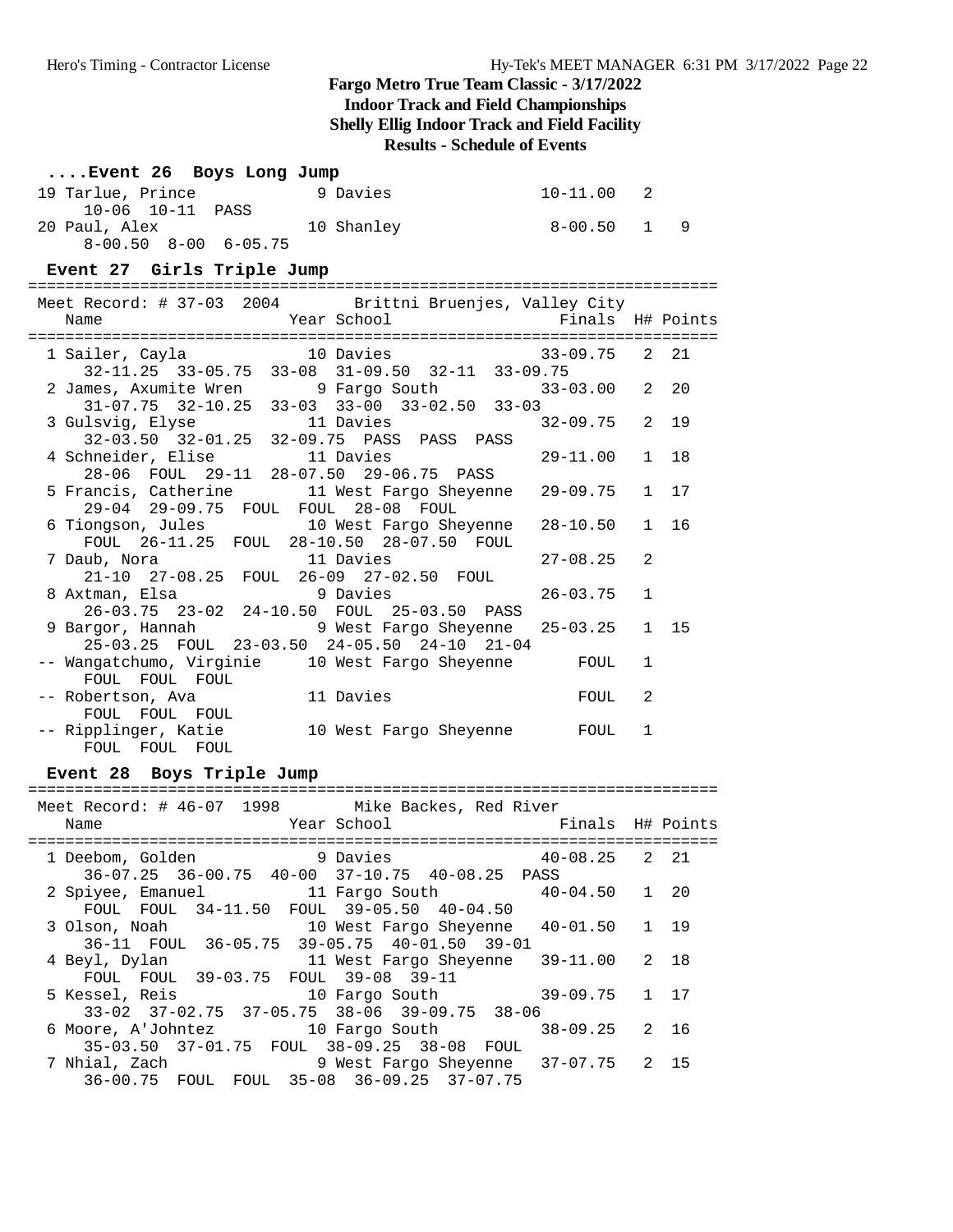#### **....Event 28 Boys Triple Jump**

| 8 Olson, Darby                                                 | 11 West Fargo Sheyenne 37-06.50 1 |                   |  |
|----------------------------------------------------------------|-----------------------------------|-------------------|--|
| FOUL 37-06.50 FOUL 37-03 32-04.75 36-04.25                     |                                   |                   |  |
| 9 Fischer, Thompson 10 Davies                                  |                                   | $33 - 10.50$ 2 14 |  |
| $32-07$ $33-02.25$ $32-05.25$ $32-06.75$ $31-05.50$ $33-10.50$ |                                   |                   |  |
| 10 Greenwood, Maxwell 11 West Fargo Sheyenne 33-01.75 2        |                                   |                   |  |
| $31-03$ $31-05.50$ $33-01.75$                                  |                                   |                   |  |
| 11 Olson, Jesse                                                | 10 Fargo South                    | $32 - 11.25$ 2    |  |
| 32-01.25 32-11.25 FOUL                                         |                                   |                   |  |
| 12 Asche, Hudson                                               | 9 Davies                          | $30 - 00.50$ 2 13 |  |
| FOUL FOUL 30-00.50                                             |                                   |                   |  |

#### **Event 29 Girls Shot Put**

========================================================================== Meet Record: # 50-03 3/24/2017 Akealy Moton, West Fargo

| Name                                                                 | Year School                     | Finals H# Points |                |    |
|----------------------------------------------------------------------|---------------------------------|------------------|----------------|----|
| 1 Schenck, Adisyn 12 West Fargo Sheyenne 39-10.00                    |                                 |                  | 3 <sup>7</sup> | 21 |
| FOUL 26-05 39-10 37-07 39-00 39-02                                   |                                 |                  |                |    |
| 2 Schnell, Mary                                                      | 12 West Fargo                   | $39 - 06.00$     | $\overline{4}$ | 20 |
| 32-10 34-03 34-00 35-05 39-06 35-00                                  |                                 |                  |                |    |
|                                                                      |                                 | $36 - 09.00$     | $\mathbf{1}$   | 19 |
| 3 Moton, Cailey 10 West Fargo<br>34-06 35-00 34-09 36-06 35-11 36-09 |                                 |                  |                |    |
| 4 Stockmoe, Seely                                                    | 10 Shanley                      | $35 - 03.00$     | 2              | 18 |
| 34-06 33-05 35-03 FOUL 35-00 FOUL                                    |                                 |                  |                |    |
| 5 Osier, Emma                                                        | 11 Fargo North                  | $34 - 04.00$     | $\mathbf{1}$   | 17 |
| 34-01 32-02 30-09 32-09 34-04 34-04                                  |                                 |                  |                |    |
| 6 Turnquist, Brooke                                                  | 12 Davies                       | $31 - 08.00$     | 2              | 16 |
| FOUL 28-09 31-07 31-06 31-07 31-08                                   |                                 |                  |                |    |
| 7 Guscette, Riley                                                    | 11 West Fargo                   | $30 - 06.00$     | $\mathbf{1}$   | 15 |
| $30-06$ $30-05$ $30-05$ $29-10$ $29-11$ $29-04$                      |                                 |                  |                |    |
| 8 Donovan, Aeryn                                                     | 12 Fargo South                  | $30 - 06.00$     | 4              | 14 |
| $29-02$ $28-07$ $29-05$ $30-06$ $29-09$ $29-03$                      |                                 |                  |                |    |
| 9 Tykwinski, Leah                                                    | 11 West Fargo                   | $28 - 10.00$     | 3              |    |
| 25-02 26-11 28-02 26-04 28-07 28-10                                  |                                 |                  |                |    |
| 10 Menschel, McKenzie                                                | 12 West Fargo                   | $28 - 01.00$     | 2              |    |
| $26-05$ $26-06$ $28-01$                                              |                                 |                  |                |    |
| 11 Heidt, Vivienne                                                   | 12 West Fargo Sheyenne          | $27 - 09.00$     | $\overline{3}$ | 13 |
| $27-09$ $25-04$ $26-11$                                              |                                 | $27 - 04.00$     | 4              |    |
| 12 Grove, Megan<br>$27-04$ $26-04$ $26-03$                           | 11 West Fargo                   |                  |                |    |
| 13 Harmon, Caitlin                                                   | 11 Davies                       | $27 - 03.00$     | $\mathbf{1}$   | 12 |
| 27-03 FOUL FOUL                                                      |                                 |                  |                |    |
| 14 Thykeson, Ali                                                     | 10 West Fargo Sheyenne 27-01.00 |                  | 2              | 11 |
| $26 - 05$ $27 - 01$<br>$27 - 00$                                     |                                 |                  |                |    |
| 15 Vetter, Claire                                                    | 10 Shanley                      | $26 - 09.00$     | $\overline{3}$ | 10 |
| $26 - 09$ $24 - 09$<br>FOUL                                          |                                 |                  |                |    |
| 16 Stockmoe, Shya                                                    | 8 Shanley                       | $26 - 08.00$     | 4              | 9  |
| $23-11$ $24-02$ $26-08$                                              |                                 |                  |                |    |
| 17 Navarro, Lexa                                                     | 11 West Fargo                   | $26 - 07.00$     | 2              |    |
| FOUL 26-07 23-08                                                     |                                 |                  |                |    |
| 18 Gores, Serenna                                                    | 12 West Fargo                   | $26 - 00.00$     | $\overline{4}$ |    |
| $26 - 00$<br>$24 - 05$ 20-03                                         |                                 |                  |                |    |
| 19 Hakim, Peace                                                      | 8 Shanley                       | $25 - 08.00$     | 4              |    |
| $25 - 08$<br>FOUL 25-03                                              |                                 |                  |                |    |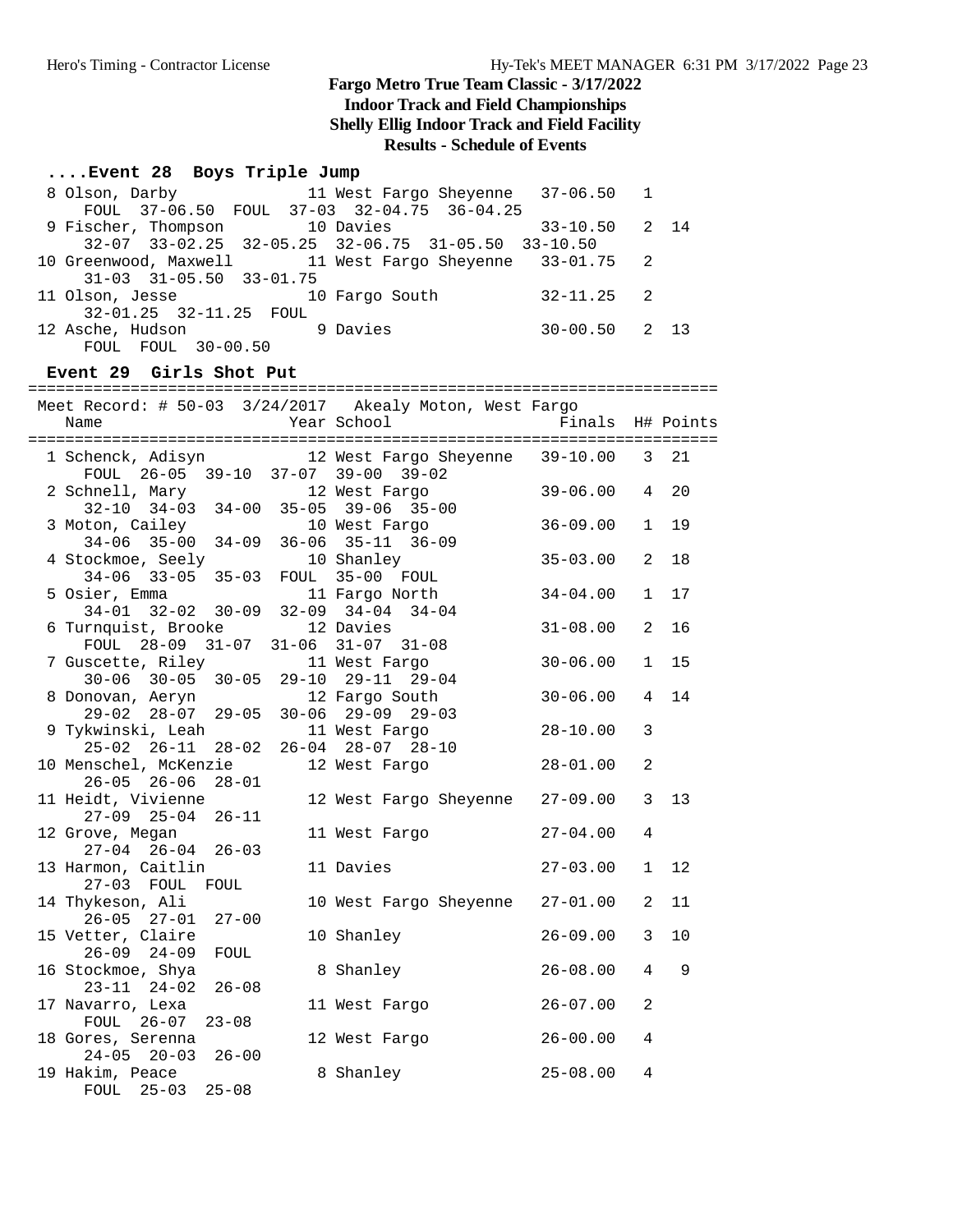#### **....Event 29 Girls Shot Put**

| 20 Braun, Makenna                                         | 11 West Fargo                  | $25 - 05.00$ | 3              |   |
|-----------------------------------------------------------|--------------------------------|--------------|----------------|---|
| $21 - 02$ $24 - 09$<br>$25 - 05$                          |                                |              |                |   |
| 21 Trosen, Autumn<br>$24 - 08$ 25-04<br>$24 - 10$         | 9 West Fargo Sheyenne 25-04.00 |              | 2              |   |
| 22 Rerick, Kordiea                                        | 12 West Fargo                  | $25 - 01.00$ | $\mathbf 1$    |   |
| $23 - 08$ $25 - 01$<br>$22 - 04$                          |                                |              |                |   |
| 23 Zepeda, Kiara                                          | 10 West Fargo                  | $24 - 11.00$ | 1              |   |
| $24-09$ $24-01$<br>$24 - 11$                              |                                |              |                |   |
| 24 Schaeffer, Jasmine<br>$21 - 11$ $24 - 09$<br>$24 - 10$ | 11 Unattached                  | $24 - 10.00$ | 2              | 8 |
| 25 Klinicke, Mara                                         | 10 Shanley                     | $24 - 10.00$ | 3              |   |
| $23 - 01$ $21 - 11$<br>$24 - 10$                          |                                |              |                |   |
| 26 Osier, Carrie                                          | 9 Fargo North                  | $24 - 08.00$ | $\overline{2}$ | 7 |
| $20 - 06$ $24 - 08$<br>$23 - 05$                          |                                |              |                |   |
| 27 Blixt, Brianna<br>$23 - 07$ $22 - 11$                  | 11 West Fargo Sheyenne         | $23 - 07.00$ | 3              |   |
| $23 - 02$<br>28 Lewis, Evelyn                             | 11 West Fargo Sheyenne         | $23 - 06.00$ | $\mathbf 1$    |   |
| $22 - 03$ $23 - 06$<br>$22 - 09$                          |                                |              |                |   |
| 29 Kautzman, Ellery                                       | 9 Shanley                      | $22 - 11.00$ | 1              |   |
| $22 - 11$ $20 - 04$<br>$21 - 08$                          |                                |              |                |   |
| 30 Holder, Alayna                                         | 10 West Fargo Sheyenne         | $22 - 08.00$ | 4              |   |
| $21 - 03$ $22 - 08$<br>$22 - 07$<br>31 Leith, Rylie       | 12 West Fargo Sheyenne         | $22 - 08.00$ | 4              |   |
| $18-07$ $22-08$<br>$19 - 04$                              |                                |              |                |   |
| 32 Nathan, Mattilyn                                       | 12 West Fargo Sheyenne         | $22 - 02.00$ | 2              |   |
| $22-02$ $22-01$ $20-07$                                   |                                |              |                |   |
| 33 Nygord, Natalie                                        | 10 Davies                      | $22 - 00.00$ | 3              | 6 |
| 19-02 22-00 18-01<br>34 Torres, Aurora                    |                                |              | 3              |   |
| FOUL 21-11 21-00                                          | Shanley                        | $21 - 11.00$ |                |   |
| 35 McLagan, Jordan                                        | 10 Davies                      | $21 - 11.00$ | $\overline{a}$ |   |
| $19 - 03$ $21 - 11$<br>$20 - 01$                          |                                |              |                |   |
| 36 Johnson, Delaney                                       | 11 Fargo North                 | $21 - 09.00$ | 4              | 5 |
| $21-09$ $21-09$ $20-06$                                   |                                |              |                |   |
| 37 Wanner, Erika<br>$21 - 03$ $21 - 05$<br>$21 - 07$      | 9 Shanley                      | $21 - 07.00$ | 2              |   |
| 38 Zeiszler, Dree                                         | 12 West Fargo                  | $21 - 03.00$ | 4              |   |
| $21 - 03$ $18 - 00$<br>$18 - 05$                          |                                |              |                |   |
| 39 Atwood, Jordyn                                         | 10 Fargo South                 | $20 - 11.00$ | 3              | 4 |
| $17 - 06$ $20 - 03$<br>$20 - 11$                          |                                |              |                |   |
| 40 Altendorf, Kate<br>19-05 17-01 20-08                   | 10 Shanley                     | $20 - 08.00$ | 2              |   |
| 41 Lampert, Rachel                                        | 12 Davies                      | $20 - 06.00$ | 3              |   |
| 20-06 FOUL 18-08                                          |                                |              |                |   |
| 42 Punt, Mya                                              | 11 Fargo North                 | $19 - 03.00$ | 1              |   |
| 19-03 18-01 18-04                                         |                                |              |                |   |
| 43 Swanson, Cassie                                        | 11 West Fargo Sheyenne         | $18 - 08.00$ | 1              |   |
| FOUL 18-04<br>$18 - 08$<br>44 Bunnah, Dorcus              | 12 Davies                      | $18 - 02.00$ | 1              |   |
| FOUL 18-02<br>$18 - 01$                                   |                                |              |                |   |
| 45 Currier, Chloe                                         | 9 Fargo South                  | $17 - 06.00$ | $\mathbf{1}$   | 3 |
| 14-04 17-05 17-06                                         |                                |              |                |   |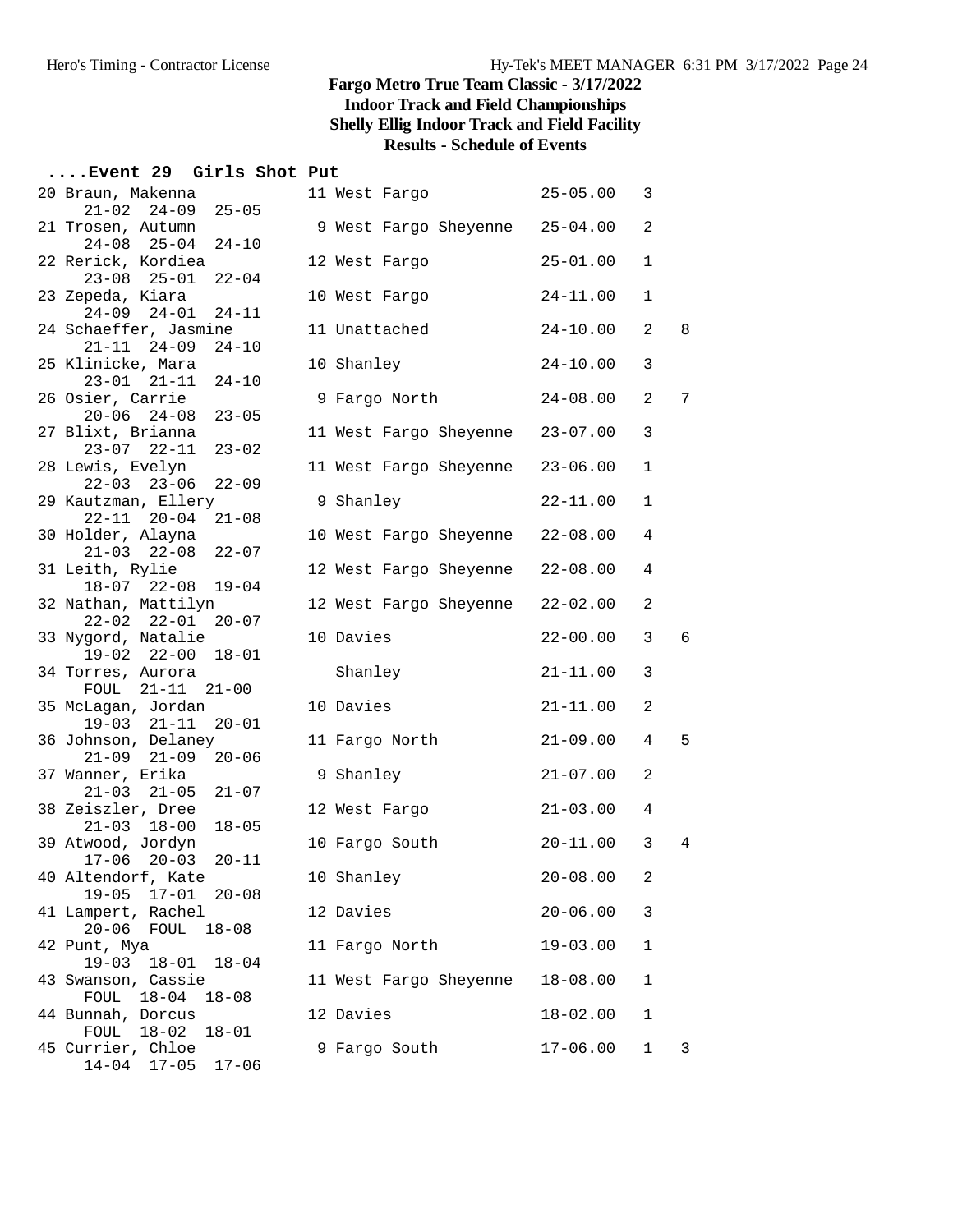#### **Event 30 Boys Shot Put**

| Meet Record: # 67-07 1987 Howard Hausauer, Bismarck              |                                 |                  |                 |    |
|------------------------------------------------------------------|---------------------------------|------------------|-----------------|----|
| Name                                                             | Year School                     | Finals H# Points |                 |    |
| 1 Kirkeby, Jacob 12 West Fargo Sheyenne 47-00.00                 |                                 |                  | $4\phantom{0}$  | 21 |
| 42-02 45-07 47-00 45-05 45-06 44-06                              |                                 |                  |                 |    |
| 2 O'Neill, John 11 Davies<br>42-01 44-09 43-05 43-07 43-01 42-08 |                                 | $44 - 09.00$     | 2               | 20 |
|                                                                  |                                 |                  |                 |    |
| 3 Palmer, Brennan                                                | 11 Davies                       | 43-11.00         | $4\overline{ }$ | 19 |
| 43-11 41-07 42-05 41-10 42-09 FOUL                               |                                 |                  | $\mathbf{3}$    |    |
| 4 Muhire, Fabien                                                 | 12 West Fargo                   | $43 - 00.00$     |                 | 18 |
| 43-00 39-11 39-03 38-04 39-06 39-08<br>5 Sellheim, Brennan       | 12 West Fargo Sheyenne 42-11.00 |                  | 2               | 17 |
| FOUL 41-08 42-11 40-10 38-00 41-04                               |                                 |                  |                 |    |
| 6 Jeanotte, Brayden                                              | 12 West Fargo Sheyenne          | $42 - 09.00$     | 4               | 16 |
| 41-10 FOUL 40-11 37-09 39-06 42-09                               |                                 |                  |                 |    |
| 7 Miller, James 10 Fargo North                                   |                                 | $42 - 01.00$     | $\mathbf{1}$    | 15 |
| 39-03 39-10 42-01 41-03 40-06 36-05                              |                                 |                  |                 |    |
| 8 Kuehl, Nick                                                    | 10 Shanley                      | $41 - 04.00$     | 2               | 14 |
| 40-10 FOUL 39-11 40-06 40-02 41-04                               |                                 |                  |                 |    |
| 9 Skiple, Christian                                              | 12 Fargo South                  | $40 - 03.00$     | 2               | 13 |
| 39-10 40-03 38-01 FOUL 39-02 40-01                               |                                 |                  |                 |    |
| 10 Hospidales, Damon                                             | 11 Shanley                      | $39 - 03.00$     | $\overline{4}$  | 12 |
| 39-03 FOUL 38-09                                                 |                                 |                  |                 |    |
| 11 Kerzman, Isaac                                                | 11 Davies                       | $39 - 02.00$     | 4               | 11 |
| $36 - 10$ $39 - 02$ $38 - 05$                                    |                                 |                  |                 |    |
| 12 Christianson, Tyler                                           | 11 Fargo South                  | $38 - 10.00$     | 1               | 10 |
| $38 - 05$<br>$38 - 08$<br>$38 - 10$                              | 12 Shanley                      | $38 - 02.00$     | 4               | 9  |
| 13 Burd, Bennett<br>$38 - 02$ $34 - 09$ $37 - 08$                |                                 |                  |                 |    |
| 14 Greywind, Mato                                                | 10 Fargo South                  | $38 - 00.00$     | 2               | 8  |
| $37 - 05$ $38 - 00$<br>$36 - 00$                                 |                                 |                  |                 |    |
| 15 Wanner, Anthony                                               | 12 Shanley                      | $37 - 10.00$     | $\mathbf{1}$    |    |
| $37-10$ $36-10$ $37-07$                                          |                                 |                  |                 |    |
| 16 Nguyen, Kevin                                                 | 12 West Fargo                   | $37 - 07.00$     | $\mathbf{3}$    | 7  |
| $37-07$ $34-04$ $33-01$                                          |                                 |                  |                 |    |
| 17 Johnson, Brady                                                | 12 Davies                       | $37 - 01.00$     | 3               |    |
| $34 - 00$ $35 - 03$<br>$37 - 01$                                 |                                 |                  |                 |    |
| 18 Cadreau, Gunner                                               | 11 Fargo North                  | 37-00.00         | $\mathbf{1}$    | 6  |
| $35 - 07$ $37 - 00$<br>$31 - 02$                                 |                                 |                  |                 |    |
| 19 Herring, Logan                                                | 12 West Fargo                   | $36 - 10.00$     | $\mathbf{3}$    | 5  |
| $35 - 10$ $36 - 10$<br>$36 - 10$                                 |                                 |                  |                 |    |
| 20 Carlquist, Dylan                                              | 11 Shanley                      | $36 - 10.00$     | 4               |    |
| $33 - 08$ $36 - 10$<br>$36 - 04$                                 |                                 | $36 - 06.00$     |                 |    |
| 21 Migler, Jaxon<br>$35 - 07$ $35 - 02$<br>$36 - 06$             | 12 West Fargo Sheyenne          |                  | 2               |    |
| 22 Lambertz, Jacob                                               | 12 West Fargo                   | $36 - 05.00$     | 1               |    |
| $34-11$ $34-04$<br>$36 - 05$                                     |                                 |                  |                 |    |
| 23 Rach, Patrick                                                 | 10 Fargo South                  | $36 - 01.00$     | 4               |    |
| $36 - 01$ $35 - 09$<br>$35 - 08$                                 |                                 |                  |                 |    |
| 24 Olson, Trace                                                  | 12 Shanley                      | $35 - 11.00$     | 1               |    |
| $35 - 11$<br>$35 - 06$<br>$34 - 00$                              |                                 |                  |                 |    |
| 25 Rose, Jack                                                    | 12 Fargo North                  | $35 - 00.00$     | 2               | 4  |
| $34 - 11$ $33 - 05$<br>$35 - 00$                                 |                                 |                  |                 |    |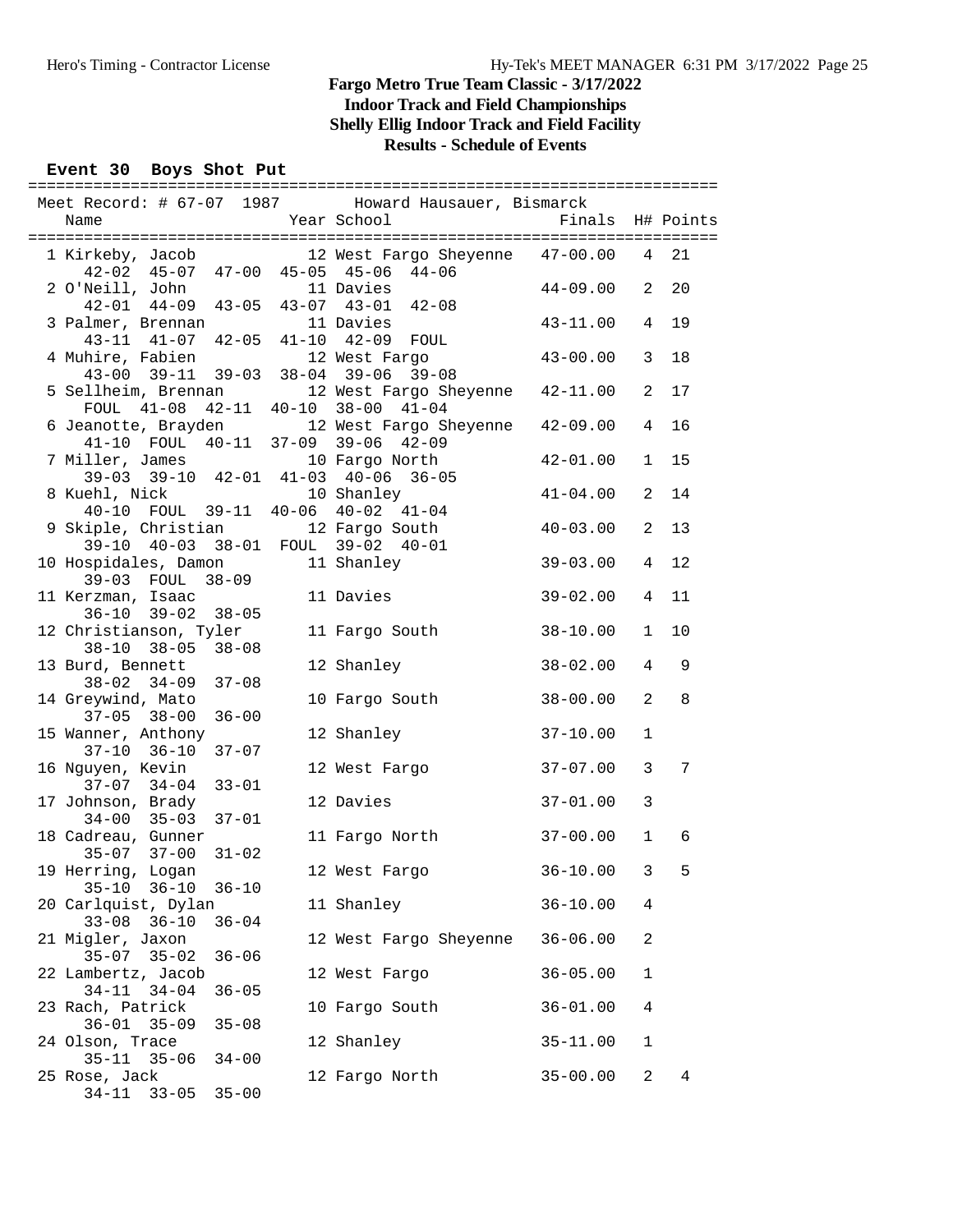#### **....Event 30 Boys Shot Put**

| 26 Schuster, Nathaniel<br>$33-06$ $34-10$ $33-02$                      | 12 West Fargo                     | $34 - 10.00$                 | $\overline{3}$                          |
|------------------------------------------------------------------------|-----------------------------------|------------------------------|-----------------------------------------|
| 27 Fahnbulleh, Arthur<br>FOUL 31-00 34-07                              | 12 West Fargo Sheyenne 34-07.00   |                              | 3                                       |
| 28 Ahlers, Cam<br>$33-03$ $29-04$ $34-05$                              | 10 Shanley                        | $34 - 05.00$                 | $\overline{4}$                          |
| 29 Buckmiller, Xzavier<br>$34 - 00$ $30 - 05$ $33 - 06$                | 10 Fargo North                    | $34 - 00.00$                 | $\mathbf{3}$                            |
| 30 Duff, David<br>FOUL FOUL 33-10                                      | 12 Davies                         | $33 - 10.00$                 | $\mathbf{1}$                            |
| 31 Zander, Jordan<br>$30 - 06$ $32 - 01$ $33 - 09$                     | 10 Fargo North                    | $33 - 09.00$                 | $\mathbf{3}$                            |
| 32 Shafer, Angus<br>$32-09$ $31-08$ $33-03$                            | 11 Fargo North                    | $33 - 03.00$                 | 2                                       |
| 33 McCarthy, Christian<br>$33-03$ $32-03$ $31-04$                      | 11 Davies                         | $33 - 03.00$                 | $\overline{2}$                          |
| 34 Becker, Jackson<br>27-01 33-02 31-07                                | 10 West Fargo Sheyenne 33-02.00   |                              | $\mathbf{1}$                            |
| 35 Opitz, John<br>FOUL 31-03 32-10                                     | 12 Shanley                        | $32 - 10.00$                 | $\overline{4}$                          |
| 36 Wetterlin, Alex<br>FOUL 30-08 32-00                                 | 9 West Fargo                      | $32 - 00.00$                 | $\mathbf{3}$                            |
| 37 Rahn, Carter<br>29-01 28-07 31-10                                   | 9 West Fargo                      | $31 - 10.00$                 | $\overline{a}$                          |
| 38 Weber, Andrew<br>$28 - 05$ 30-09<br>$30 - 04$                       | 10 Fargo South                    | $30 - 09.00$                 | $\mathbf{3}$                            |
| 39 Hogness, Ian<br>$27 - 04$ 30-09<br>$26 - 07$                        | 11 West Fargo Sheyenne            | $30 - 09.00$                 | $\overline{2}$                          |
| 40 Dimmer, Greg<br>$24 - 02$<br>$28 - 09$ 30-03                        | 10 West Fargo                     | $30 - 03.00$                 | $\overline{a}$                          |
| 41 Hoffman, Chase<br>$30 - 00$<br>$30 - 01$ 29-07                      | 12 West Fargo Sheyenne            | $30 - 01.00$                 | $\overline{4}$                          |
| 42 Hoff, Jacob<br>$29 - 03$<br>$26 - 06$ 29-05                         | 11 Fargo North                    | $29 - 05.00$                 | $\overline{4}$                          |
| 43 Zeis, Isaac<br>$27 - 09$ $29 - 02$<br>$29 - 04$                     | 10 West Fargo Sheyenne 29-04.00   |                              | $\overline{4}$                          |
| 44 Grove, Lucas<br>$29 - 00$ $28 - 01$<br>$26 - 00$                    | 9 West Fargo                      | $29 - 00.00$<br>$29 - 00.00$ | $\mathbf{1}$<br>2                       |
| 45 Rogen, Luke<br>$27 - 07$ 29-00<br>$21 - 07$                         | 10 Shanley                        |                              |                                         |
| 46 Brown, Oakley<br>$25 - 04$ 27-02<br>$28 - 00$<br>47 Vanlith, Andrew | 11 West Fargo Sheyenne 28-00.00 1 |                              |                                         |
| $27 - 09$ $27 - 09$<br>$27 - 03$<br>48 Anderson, Brody                 | 11 Fargo North<br>10 Fargo South  | $27 - 09.00$<br>$27 - 07.00$ | $\mathbf 1$<br>3                        |
| 27-07 25-09<br>$25 - 01$<br>49 Parsons, Carter                         | 9 West Fargo                      | $27 - 04.00$                 | 1                                       |
| $26 - 01$<br>$21 - 07$<br>$27 - 04$<br>50 Wall, Devin                  | 10 West Fargo                     | $27 - 03.00$                 |                                         |
| 27-03 FOUL<br>$27 - 01$<br>51 Schoenfeld, Grifen                       | 11 Fargo North                    | $26 - 11.00$                 | $\mathbf{1}$<br>$\overline{\mathbf{c}}$ |
| $25 - 05$ $26 - 11$<br>$26 - 09$                                       |                                   | $26 - 10.00$                 |                                         |
| 52 Butler, Isaac<br>$26 - 04$<br>$26 - 10$ $25 - 08$                   | 10 Shanley                        |                              | $\mathbf{1}$                            |